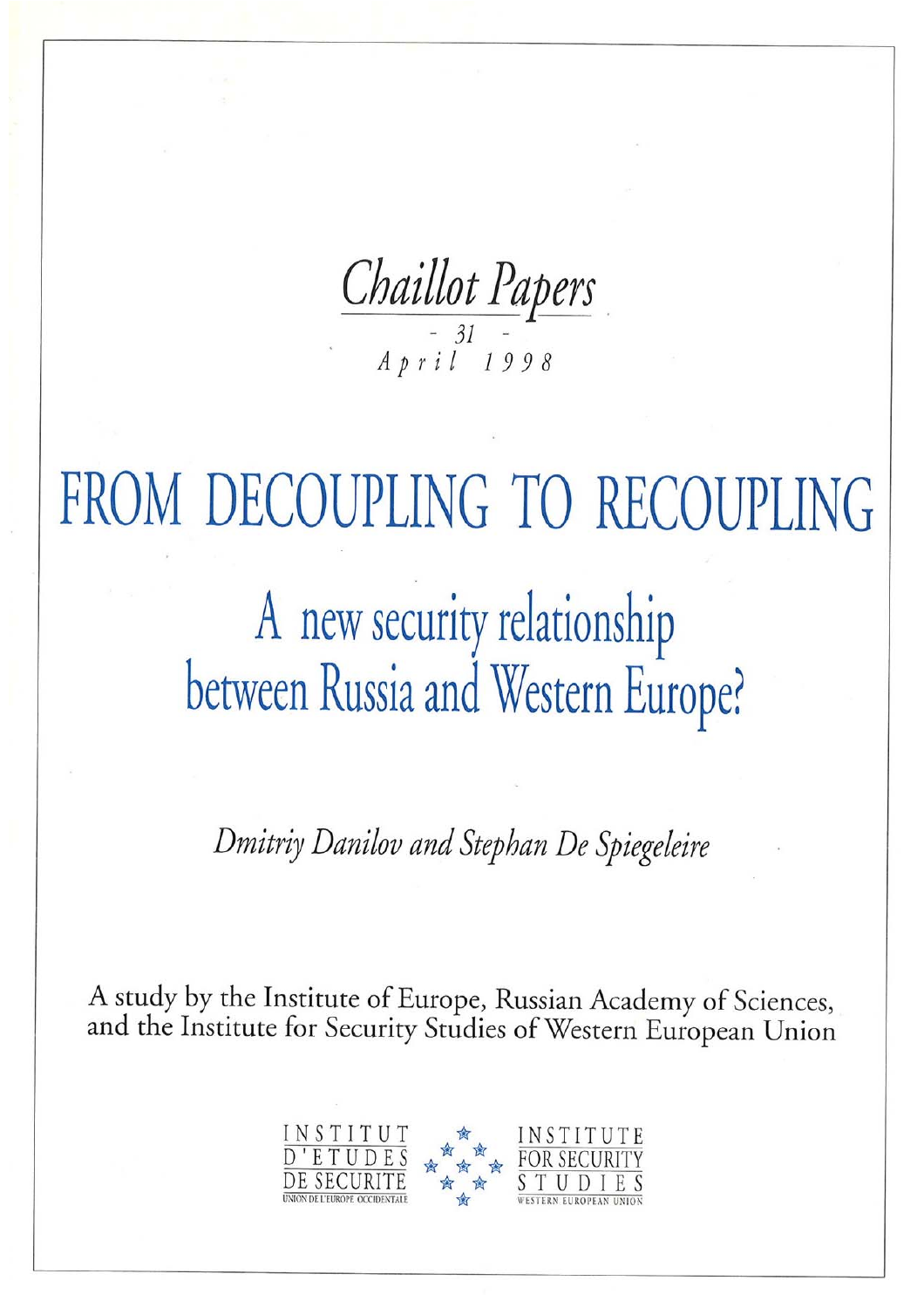# **FROM DECOUPLING TO RECOUPLING Russia and Western Europe: a new security relationship?**

## **Dmitriy Danilov and Stephan De Spiegeleire**

## **April 1998**

© Institute for Security Studies of WEU 1998. All rights reserved. No part of this publication may be reproduced, stored in a retrieval system or transmitted in any form or by any means, electronic, mechanical, photo-copying, recording or otherwise without the prior permission of the Institute for Security Studies of WEU. ISSN 1017-7566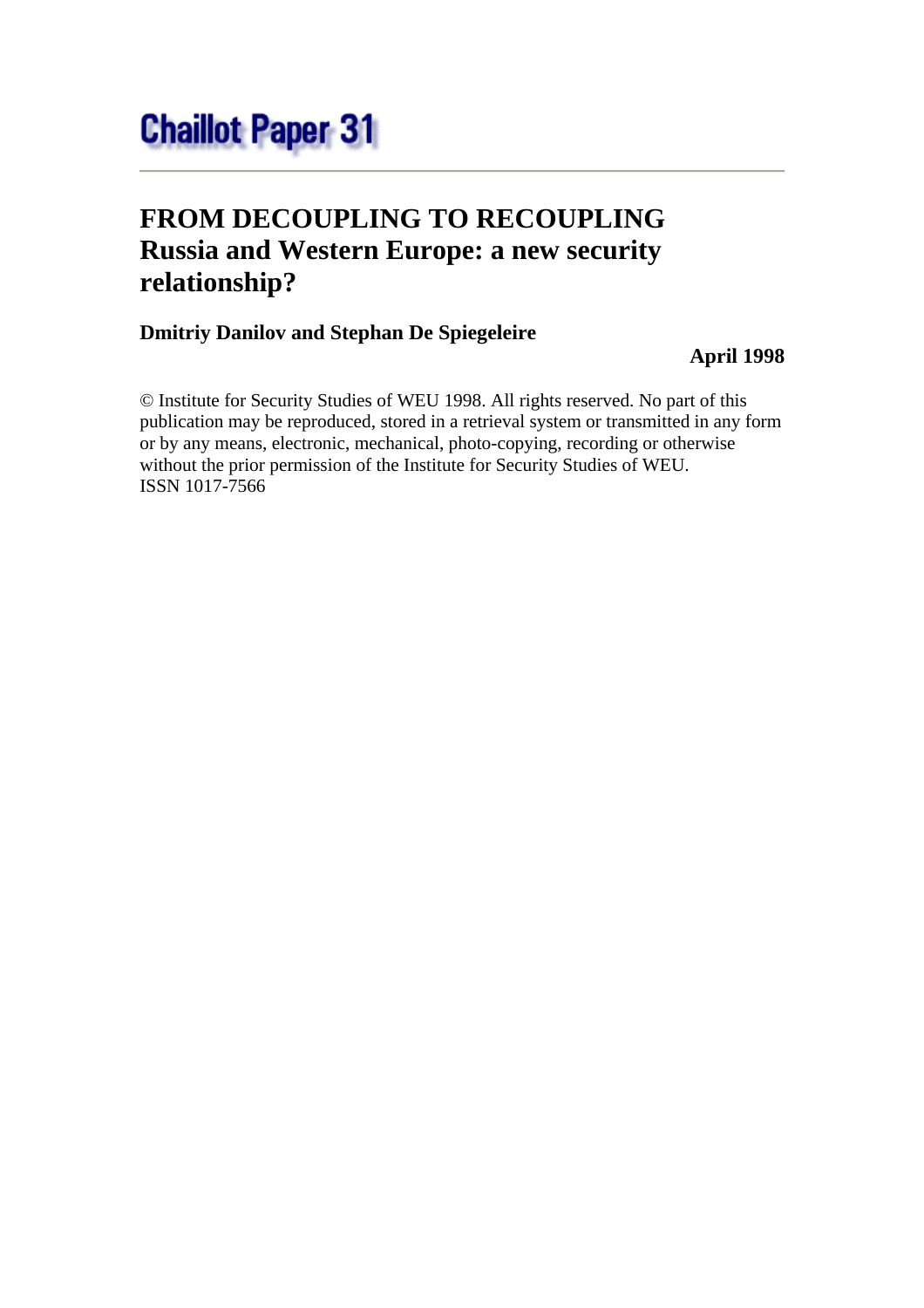## **CONTENTS**

**Preface**

**Summary**

**Introduction**

#### **Some history**

**The current situation** EU-Russia WEU-Russia

#### **Analysis**

 Interests Russian interests West European interests Structural (im)balances

### **Possible improvements**

 The institutional dimension Full membership Observer status and Associate Membership Associate Partnership Quasi-institutional improvements Other possible institutional solutions Advantages and prospects of some degree of institutionalization of Russia-WEU ties An EU solution for the WEU-Russia relationship? The operational dimension

#### **Conclusion**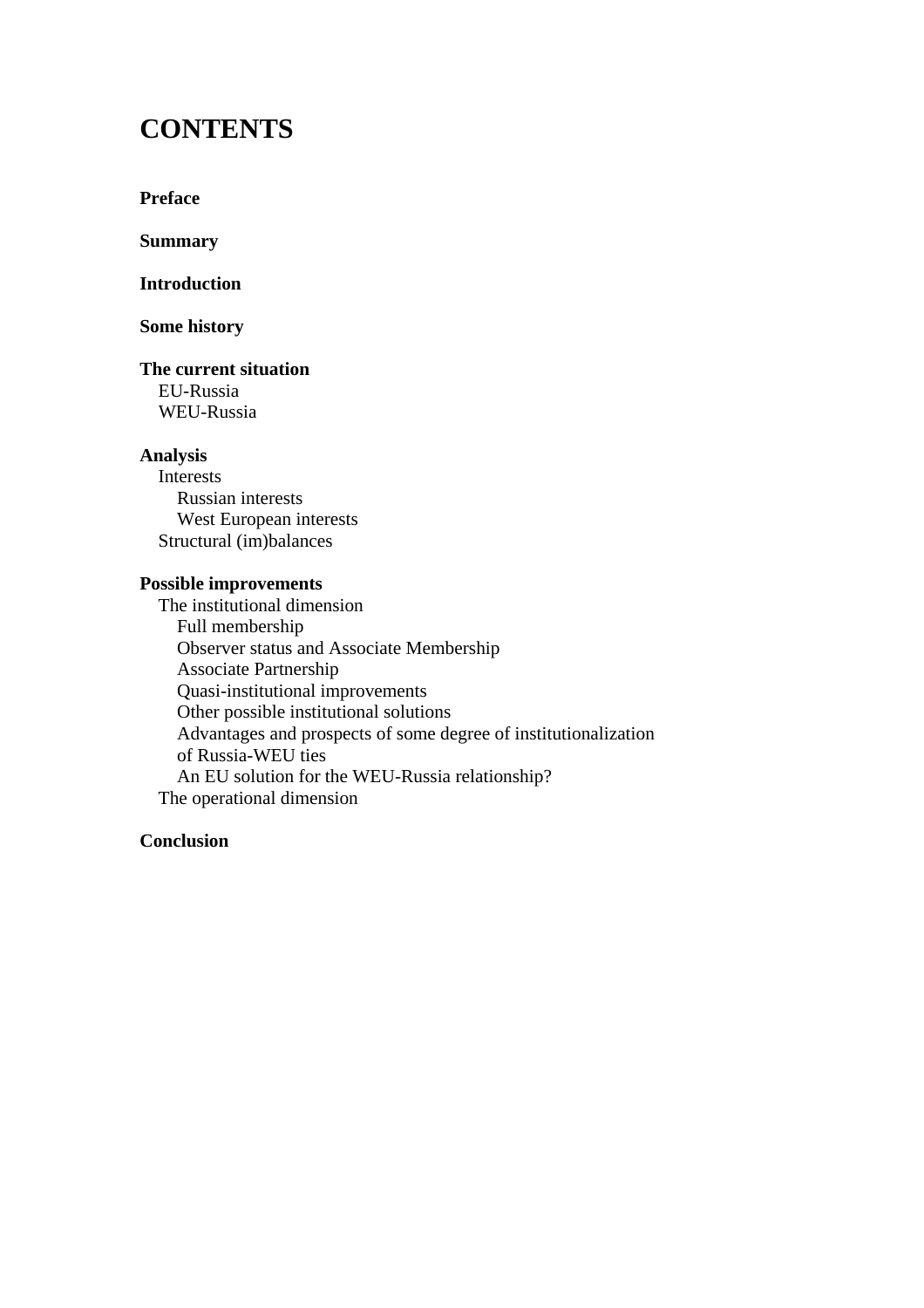## **PREFACE**

A European security policy is in the making. It received a decisive impulse in 1997, in particular with the Amsterdam Treaty. It will have to take into account a much transformed international scene in which the traditional balance of power and coexistence mechanisms are pushed aside by a renewed attempt at cooperative security that is not bound by rigidly pre-established formulas. It will be a matter not just of institutional belonging, but also of converging behaviour; of appropriate management of many varied and unpredictable circumstances, rather than of hierarchical architectures that define roles and impose responsibilities.

The issues at stake are those that lie beyond traditional territorial defence. Bilateral and other restricted multinational contexts may remain best suited to tackling selected strategic issues, but they do not suffice. The pan-European endeavour is about preventing the causes of destabilization and containing crises, and not only about addressing their consequences. And yet Western Europe is still hesitant about its ability to resolve conflicts, since the European Union's rationale has so far been to establish the social and economic conditions conducive to cooperation and reconciliation of differences, in ever-expanding functional and territorial terms. Stability and security nowadays feed on predictability, which in turn implies compatible behaviour and not necessarily pre-established uniform responses, convergent rather than identical interests, in a multidisciplinary, multilayered aggregation of actions. Commonality of purpose and like-mindedness are often more important than reciprocal commitments and formal guarantees.

The return to multilateralism that we have witnessed since the end of the Cold War has been an integral part of the wide-ranging reform undertaken by Moscow itself, in international relations and domestic matters, in what has been described as the 'common European home'. Russia has a role to play in the Common Foreign and Security Policy to which the European Union is committed. Russia is an essential term of reference and must become an active contributor to the reconciliation and rehabilitation of the common historical and cultural traditions, on a continental scale. The challenge and the historical

opportunity that lie before Russia are to consider if and to what extent it is prepared to supplement its wider responsibilities, which persist, with an equally strategic involvement alongside the other European nations, by adding security cooperation to economic integration.

The shared vision of a new Europe may emerge gradually and practically also from common, either joint or converging, responses to specific circumstances as they arise and require a decisive European contribution. They range from mediation and negotiation to peace support and interposition, particularly in areas adjoining Europe, but also in the European regions in transition.

Following ministerial indications, the Institute for Security Studies of the Western European Union and the Institute for Europe of the Russian Academy of Sciences have undertaken an in-depth analysis of the possible scope and modalities of an enhanced structural and operational relationship between the Russian Federation and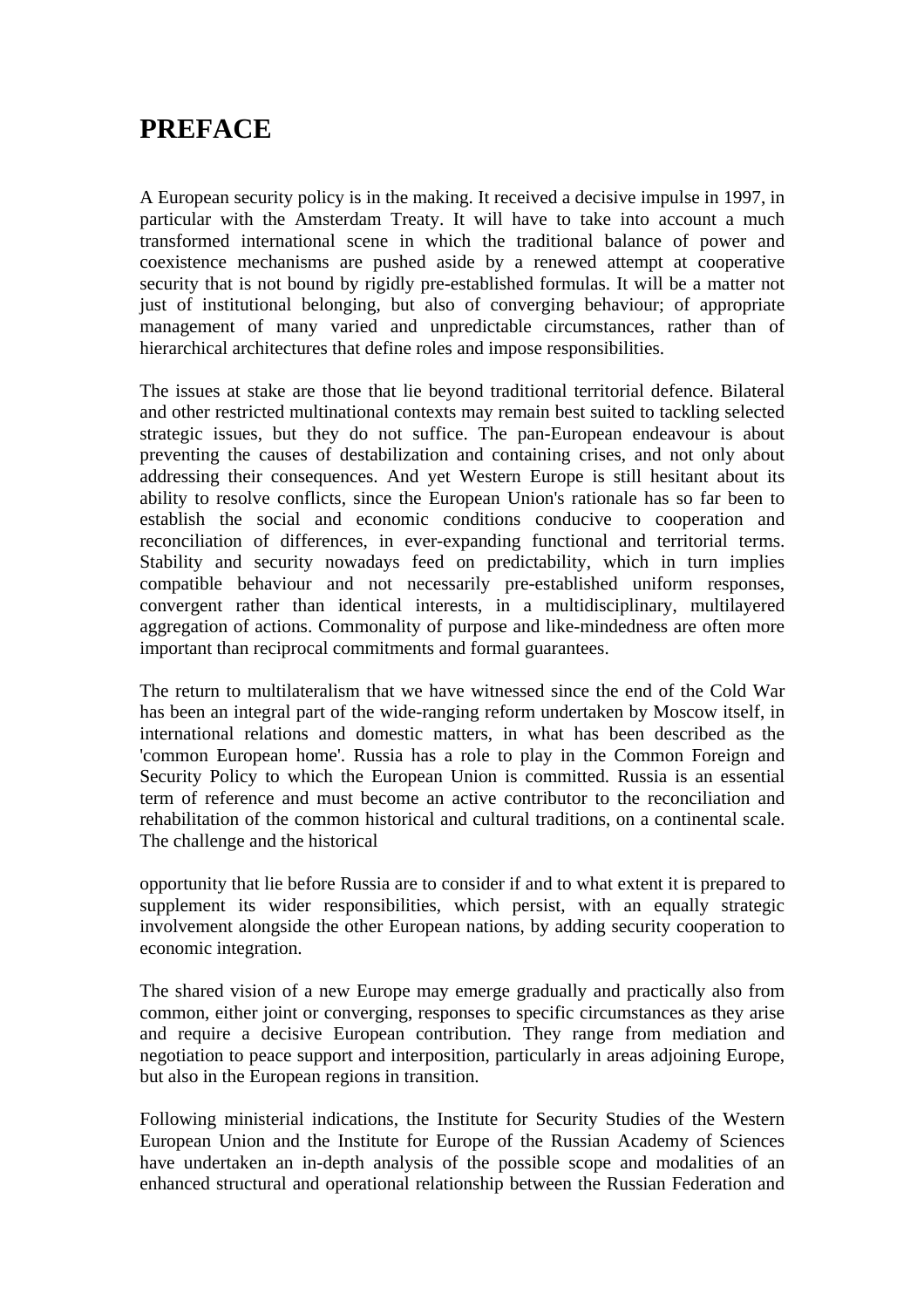the countries that make up the emerging West European security identity. The views expressed here are shared by the two Institutes. Given the many factors at play, they do not, nor can they, constitute a blueprint. The paper is intended to promote public debate, with the increasing involvement of the public, electorates and policy-makers. It should contribute to an exchange of ideas, concerns, ambitions and frustrations, and thus clarify the sense of direction to be taken by West European and Russian policies alike.

**Guido Lenzi, Director, Institute for Security Studies of WEU Vitaliy Zhurkin, Director, Institute of Europe, Moscow Paris, March 1998**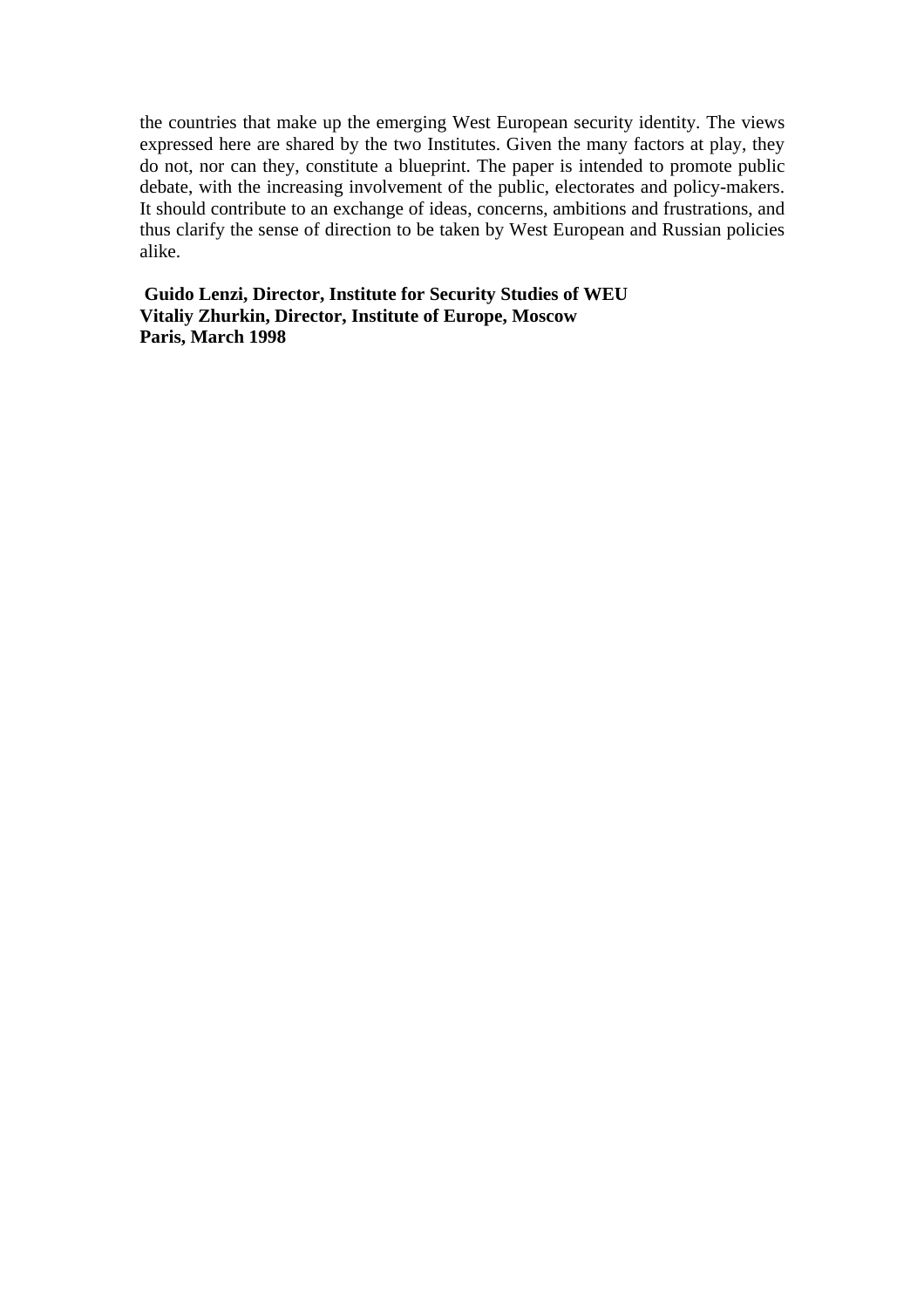## **SUMMARY**

The relationship between Russia and Western Europe is an element of the post-Cold War security architecture that is only just beginning to emerge. Progress in this security relationship has lagged behind that made in the economic and political fields, and remains subject to certain natural limits. Yet the dialogue between the two sides is gaining momentum, both multilaterally but even more visibly 'minilaterally', as with the Franco-Russo-German 'troika'.

During the Cold War, the USSR was quite ambivalent about West European security cooperation. Although the USSR instrumentalized policy differences between the United States and Western Europe, there is little evidence that it really wished to 'decouple' them. Since the early 1990s, Russian thinking about WEU has become more positive, and WEU now enjoys considerable political goodwill, although some scepticism over its actual potential remains.

Today, the Russia-Western Europe relationship has to be seen in the context of the strengthening EU/WEU relationship. Western Europe is playing a leading role in the reintegration of Russia into a Greater Europe. EU is Russia's main trading partner, its main investor and also its largest donor of assistance and grants. With the entry into force of the Partnership and Cooperation Agreement, the formal relationship between EU and Russia has received another significant boost, which also encompasses the security field. Although WEU regards developments in Russia as a vital security interest, it has been reluctant to institutionalize its relationship with Russia. Russia and WEU have, however, engaged in a number of practical cooperative projects, most importantly the provision of Russian satellite imagery and long-haul air transport assets to WEU. In terms of political contacts, the relationship is also clearly moving into a higher gear, yet without becoming institutionalized.

The fundamentals of the Russia-Western Europe security relationship look quite sound: there are currently no sharp conflicts of security interest, and both sides present some attractive features to each other. To Russia, establishing a closer relationship with Western Europe is an important element in stimulating

multipolarity in world politics. Furthermore, structurally W/EU is not seen as presenting a security threat to Russia, and Europe's flexible institutional structure offers Russia some hope of finding a place in it. For Western Europe,

Russia's geopolitical and geoeconomic location and weight make finding an appropriate interface for this country within the broader European security architecture a paramount policy objective. Furthermore, Russia has certain operational assets that are complementary to those of Western Europe.

The relationship is also being pushed forward by a number of institutional and political imbalances. WEU, as a pivot between NATO and EU, may be under pressure to raise its institutional relationship with Russia to the higher levels that EU and NATO have attained. Politically, the Russia-Western Europe side of the United States-Russia-Western Europe security triangle may have to be adjusted to the other, more developed, two. Finally, various European allergies to the current 'minilateral'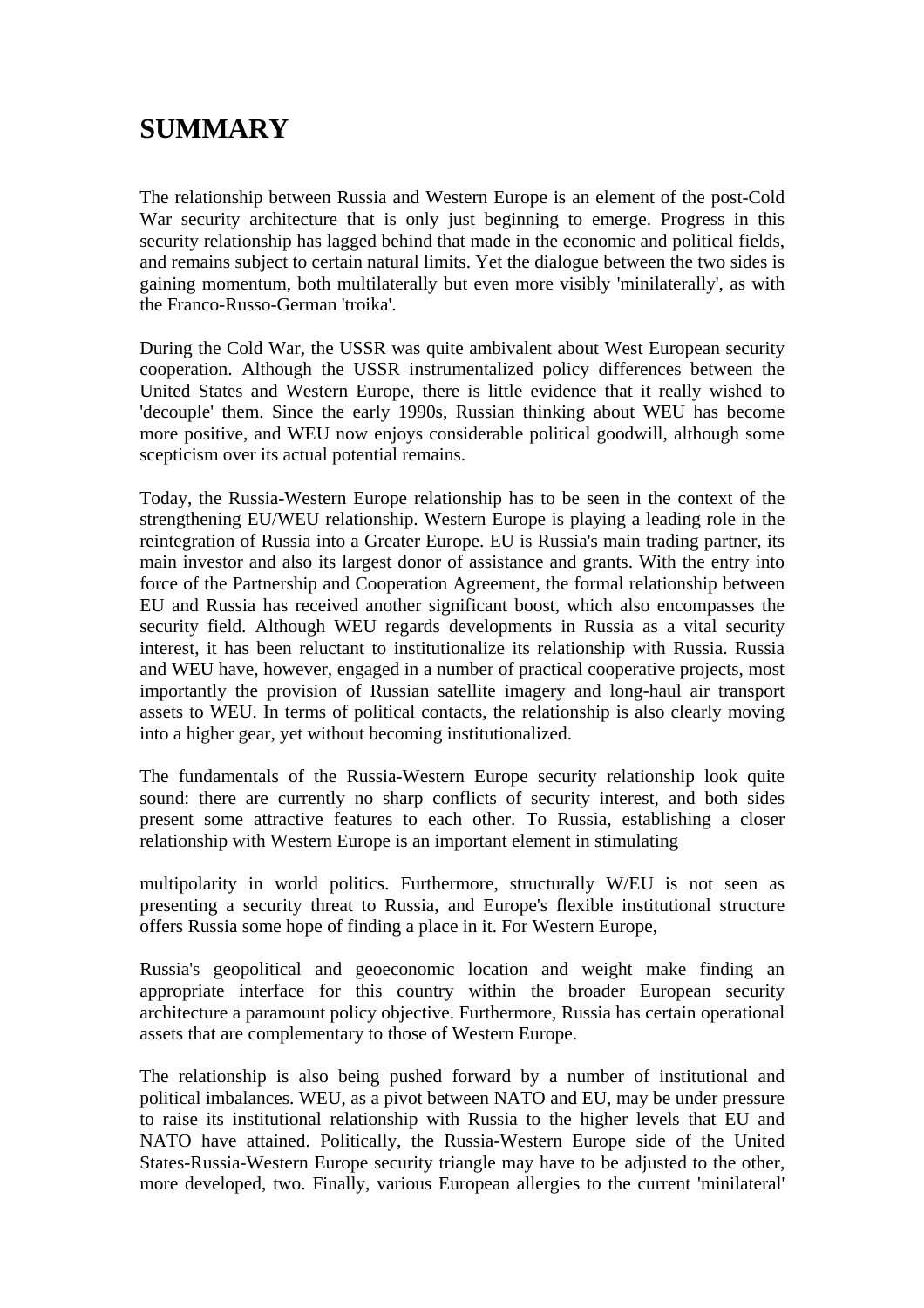frameworks may also provide an additional stimulus for genuine multilateral European cooperation.

Institutional and operational improvements in W/EU's security relationship with Russia are possible. Although none of the four existing forms of participation in WEU's activities is currently applicable to Russia, two alternatives are suggested: a reactivation (and slight alteration) of the former

Forum of Consultation; or grafting the WEU-Russia dialogue onto the more established EU-Russia dialogue. Operationally, there is much more room for deepening and widening current practical cooperation.

Four scenarios for the development of the security relationship between Russia and Western Europe are sketched. The first is the current 'healthy minimalist' one, which has some positive features but probably has to be seen as merely a starting point. The second scenario, called 'institutionalized minilateralism', is exemplified by the present bilateral and trilateral relationships between West European states and Russia. While these may have certain advantages, they tend to undermine the credibility of genuinely multilateral institutions. The third possibility would be the low-level institutionalization with WEU towards which the Russia-WEU relationship is already moving. Lastly, the WEU and EU dialogues with Russia could be brought together, which would allow for a more comprehensive approach to the security dialogue between the two sides.

Discussions about a direct relationship between Russia and Western Europe frequently arouse suspicions that it might decouple Western Europe from the United States. However, in this paper the transatlantic link is assumed to be an indispensable element of European security that is vital to both Russia and Western Europe, but which should be complemented by a direct link between Western Europe and Russia. After a long interlude, a democratizing and liberalizing Russia is gradually reclaiming its rightful place within Europe. It is to this recoupling that this paper has been devoted.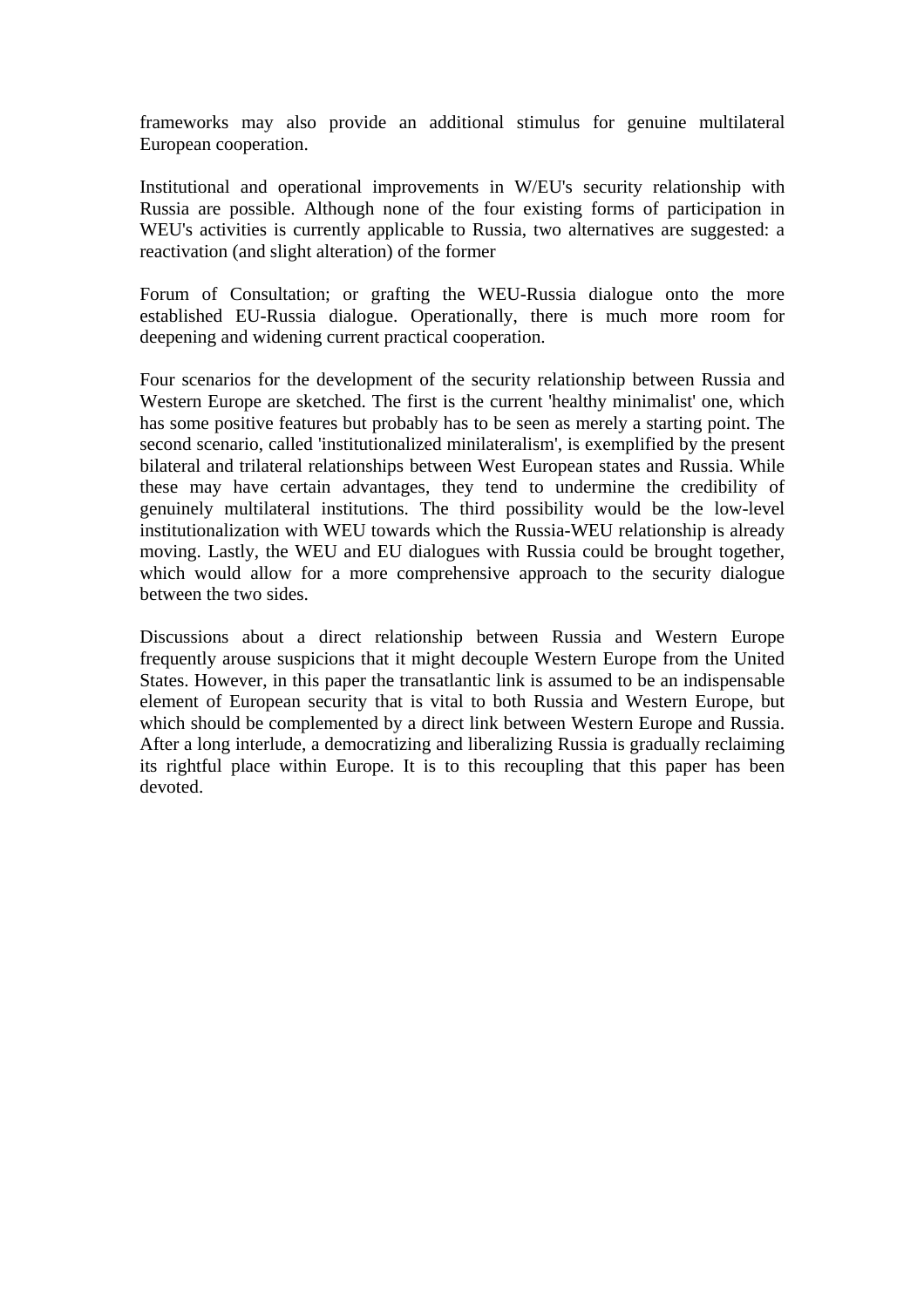# **INTRODUCTION**

Almost a decade after the end of the Cold War, the contours of the new European security architecture are finally becoming visible. Some of its elements may have changed, but are still recognizable, like the transatlantic alliance and the European security entity based on  $W/EU<sub>1</sub><sup>(1)</sup>$  but also a more dynamic Russia in the East. Other elements are truly new, such as the emergence of liberal democratic regimes throughout Central and Eastern Europe, and the related process of eastward extension of the Euro-Atlantic institutions. But some elements still are only just starting to emerge from the post-Cold War political dust as it settles. This *Chaillot Paper*  addresses one of these emerging threads of the new European security web: the relationship between Russia and Western Europe.

For many centuries, the mere mention of this relationship has evoked many ambiguities, in both Russia and Western Europe as well as in other parts of the world. Europe and Russia have attracted yet also repulsed the other in a peculiar mixture of admiration and fear, inquisitiveness and rejection, respect and disdain.(2) But the interaction between those two entities never developed, either in tsarist or in Soviet times. Today, however, the process of integration that transformed Western Europe after World War II is gradually encompassing the entire Eurasian landmass, including its further Eastern reaches. For the first time in its history, Russia is starting to become interwoven in a broad web of institutional and functional relationships with the outside world, in a process of 'deep integration'.<sup>(3)</sup>

Western Europe is playing a unique role in Russia's reintegration into the world system, both economically and politically. But the security relationship seems to lag behind the economic and political relationships. No doubt, Western Europe has contributed to the difficult *rapprochement* between Russia and the Atlantic Alliance. Recently, the direct security relationship between Western Europe and Russia has in fact acquired some political visibility. In the days leading up to the October 1997 Strasbourg summit of the Council of Europe, President Yeltsin made a number of statements about the need for Europeans to assume more responsibility for European security without outside interference. 'We [Europeans] do not need an uncle from elsewhere. We ourselves can unite and live normally'.<sup>(4)</sup> One of the practical consequences of this Russian rediscovery of Western Europe is the agreement between Russia, France and Germany to hold regular trilateral meetings at the highest political level.

But do these 'minilateral'<sup>(5)</sup> forms of interaction truly represent the optimal form and content for the emerging security relationship between Russia and Western Europe? Or, put differently, could these forms be complemented by a dialogue between Russia and the existing West European multilateral organizations such as the European Union and/or the Western European Union? As so often with any new relationship, both sides still have to overcome a certain amount of psychological and bureaucratic inertia. In an attempt to promote this process, the Institute for Security Studies of the Western European Union and the Institute of Europe of the Russian Academy of Sciences have been working on a joint research project, attempting to approach this subject constructively This paper starts out by sketching the current situation; this is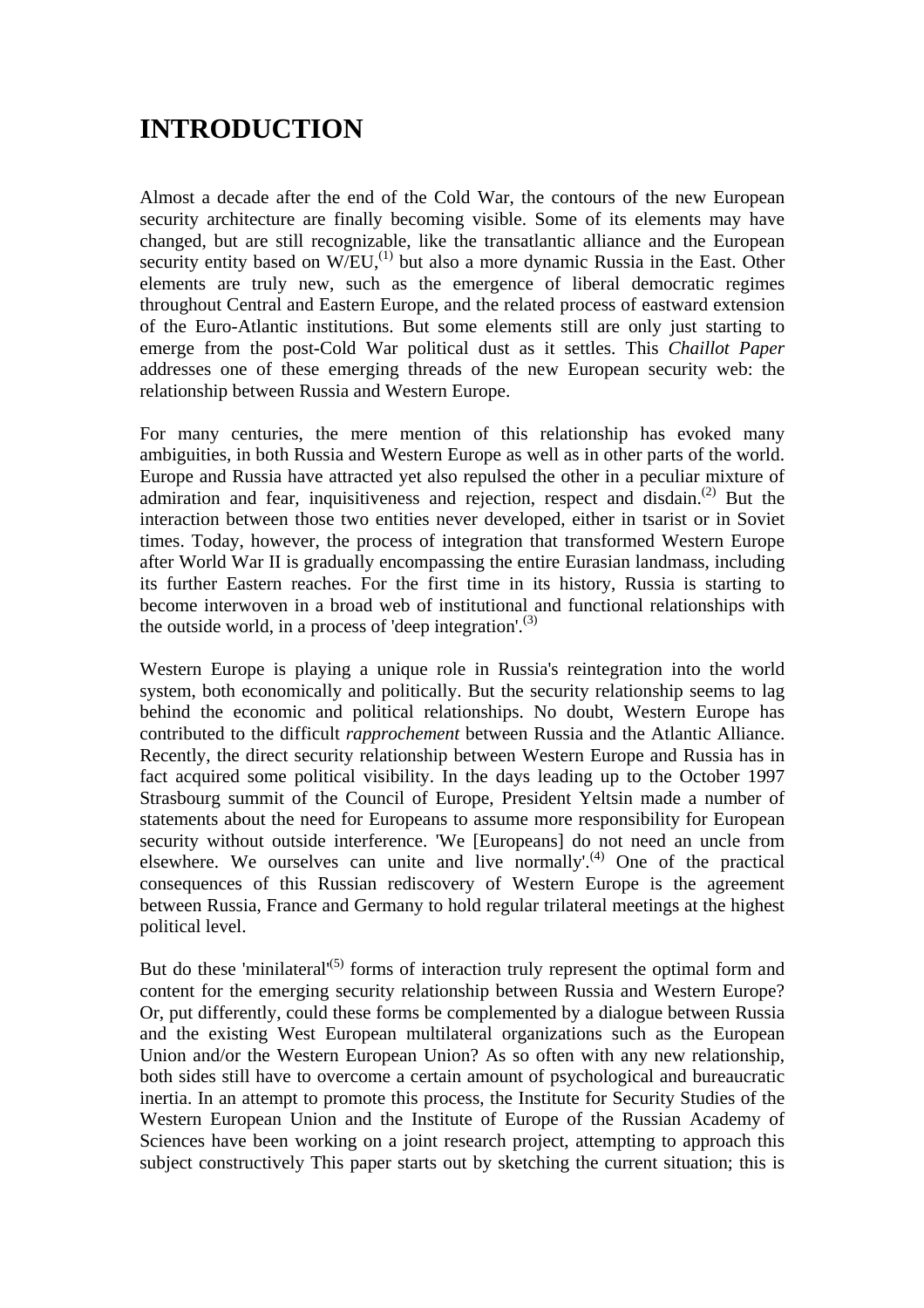followed by an analysis of this situation and some concrete policy suggestions on how the institutional and operational forms of security interaction can be improved.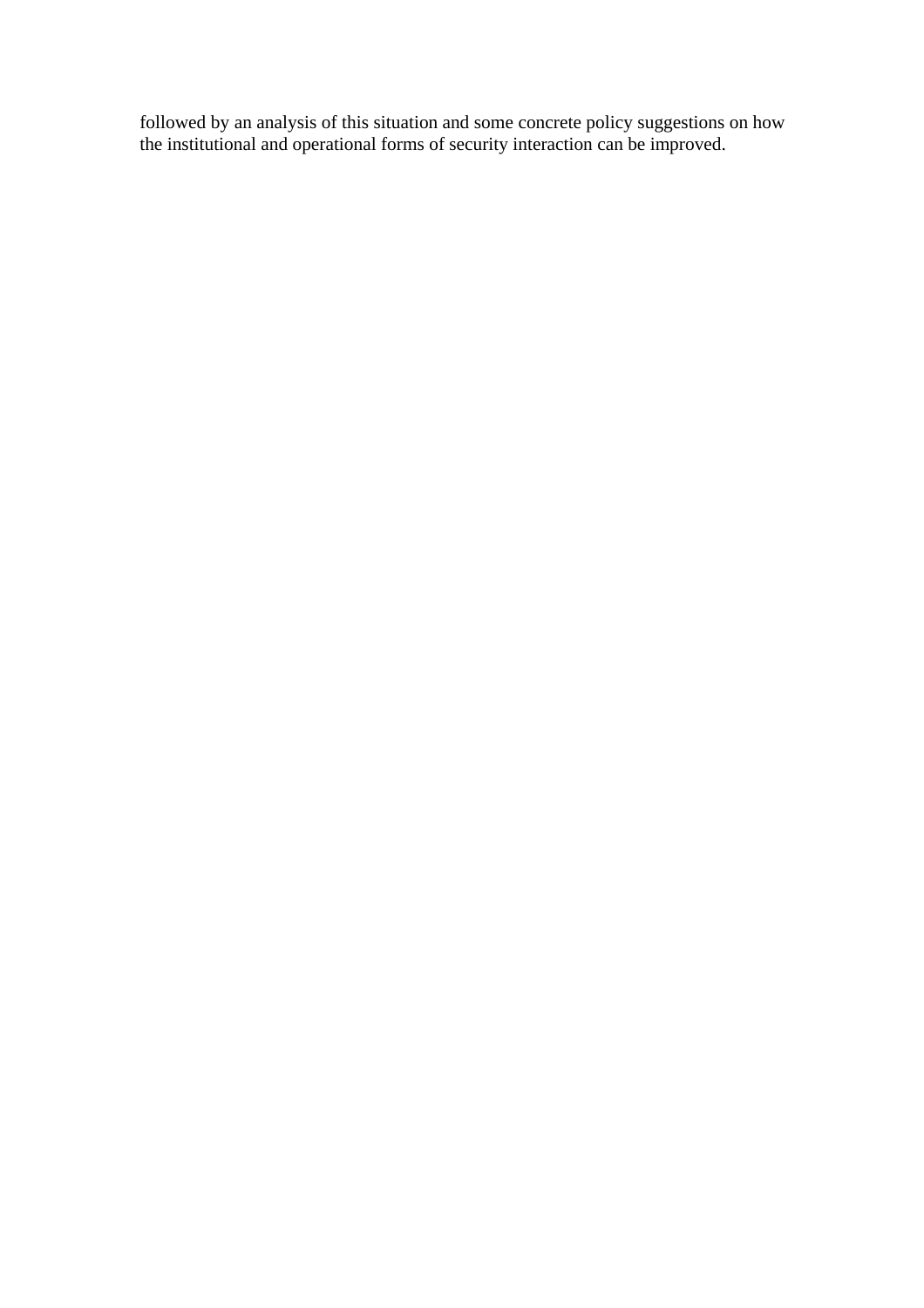## **SOME HISTORY**

In the Soviet period, Russian attitudes towards West European military cooperation were ambivalent. In the West, during the Cold War, it was frequently assumed that the Soviet Union's main strategy towards Western Europe was to weaken the Atlantic Alliance by 'decoupling' Western Europe from North America.<sup>(6)</sup> The actual evidence in both Soviet declaratory policy and to a large extent also in actual Soviet behaviour<sup> $(7)$ </sup> towards Western Europe suggests a more complex reality. If the Soviet Union had truly wanted to decouple the transatlantic Allies, West European security cooperation would have presented an ideal target for a Soviet 'divide and rule' strategy, and would have attracted at least some Soviet encouragement. Instead, as was pointed out by one of the top Soviet specialists on this issue: 'even with the best will in the world, it is impossible to find a single proof of Soviet support for West European military-political integration in the entire post-war history'.<sup>(8)</sup> Soviet scholars closely scrutinized West European attempts to play a more independent role in world politics (a trend which they called 'Europeanism'<sup> $(9)$ </sup>), but they always saw it as a small footnote in an overwhelmingly Atlanticist policy, in which the United States retained the key levers over Western decision-making.

Traditional Soviet views of the Western European Union were tainted by one of the organization's original *raisons d'être*: the controlled remilitarization of West Germany and the monitoring of the restrictions imposed on Germany by the Brussels Treaty. As these provisions were gradually diluted, WEU repeatedly became the object of strong Soviet criticism.<sup>(10)</sup> Initiatives in the field of West European armaments cooperation typically met with Soviet opprobrium. The Independent European Programme Group (IEPG) was for instance seen as 'the executive body of an emerging West European military-industrial complex'.<sup>(11)</sup> Many initiatives taken by WEU in the 1980s, like the sending of vessels to the Gulf, the Hague 'Platform on European Security Interests' and WEU's Iberian enlargement,<sup> $(12)$ </sup> were met quite critically by Soviet commentators. At the same time, however, Western Europe was frequently seen as a counterweight to US 'extremism' on various security issues, particularly during the Reagan administration. An influential commentator, Alexander Bovin, repeatedly referred to West European 'common sense' and 'higher political standards' (as opposed to American 'adventurism' and 'cowboy mentality').<sup> $(13)$ </sup> As WEU gradually continued to develop its own policy initiatives, Soviet views of the organization became more positive,  $(14)$  with one scholar in the late 1980s even calling it one of the most  $\overline{a}$  promising' institutions for West European military integration.<sup>(15)</sup>

With the collapse of the Soviet Union, this evaluation of WEU continued to evolve in an ever more positive direction but the relationship with WEU remained a very low priority for Russian foreign policy.<sup>(16)</sup> Official Russian documents of the first half of the 1990s testify to the second-rate role which was attributed to WEU within the European security system. An enumeration by the then Foreign Minister Kozyrev stated that: 'Currently many different institutions have been created on the European continent: CSCE, NATO, European Community, Council of Europe and others.<sup>'(17)</sup> WEU continued to be one of the 'others', even when it formally acquired a place in the category of regional organizations within the overall Russian 'concept of all-European partnership'. This concept is understood as 'the development of Euro-Atlantic interaction on the basis of the transformation of CSCE into an effective all-regional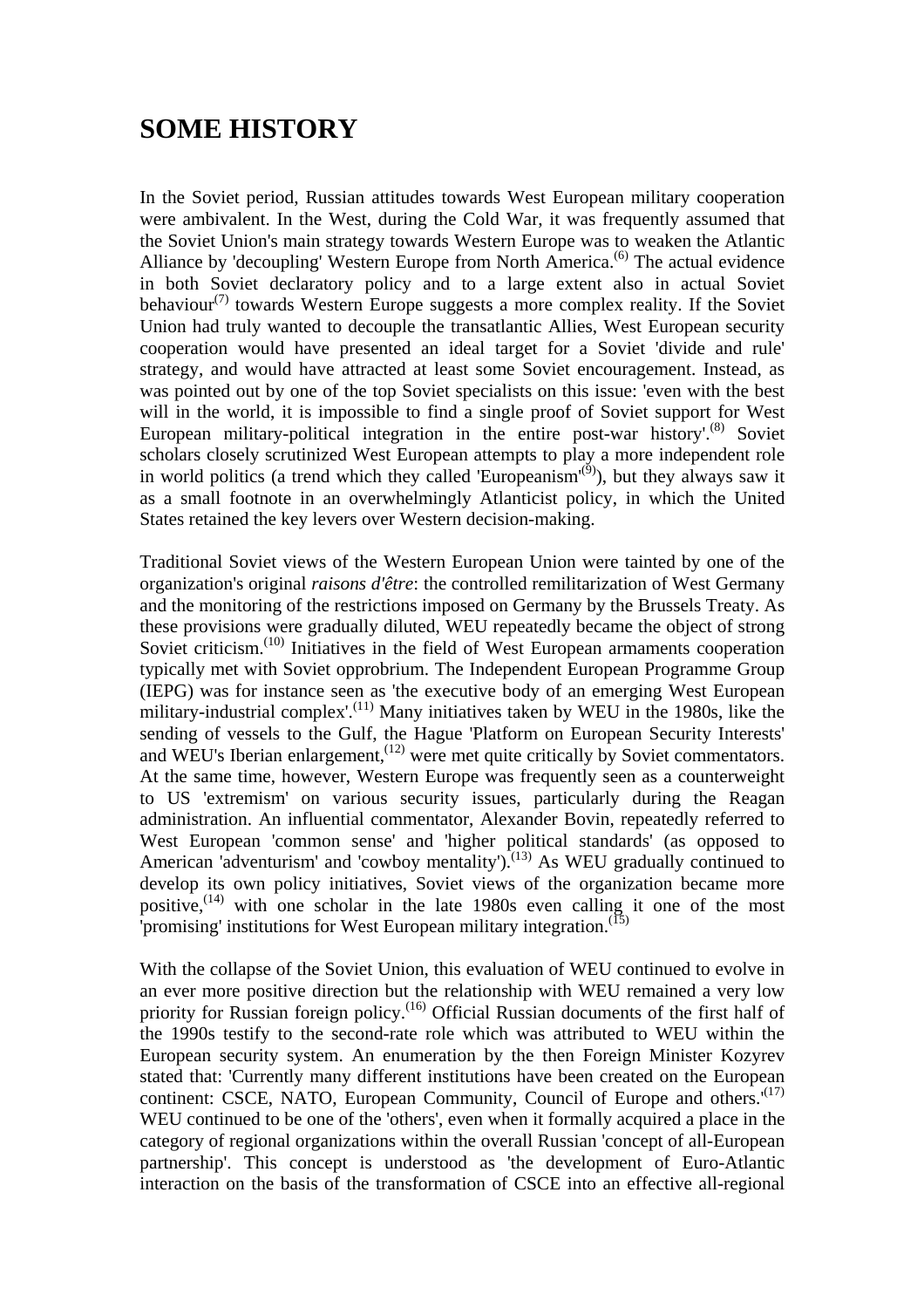political organization, and of the North Atlantic Cooperation Council (NACC) into an independent structure of political-military cooperation. The aim is to coordinate the efforts of NATO, EC, the Council of Europe, WEU and CIS . . .<sup>'(18)</sup> This statement highlights the anomaly that although WEU was mentioned in Russia's declared policy, it was the only organization towards which Russia had no concrete policy.

Over the past few years, it has been as difficult to find negative official statements or articles in Russian publications about West European defence and politico-military cooperation as it has been to find positive ones about NATO's enlargement. When the countries of Central and Eastern Europe (CEE), including the three Baltic countries, were offered Associate Partner status in WEU in May 1994, Foreign Minister Kozyrev stated that Russia had no objections to this move.<sup>(19)</sup> After the Berlin ministerial meeting of the North Atlantic Council (NAC) on 3-4 June 1996, which approved the concept of the use by WEU of NATO assets for WEU-led operations, Russian Minister of Defence Grachev officially welcomed 'the increased role of WEU in solving West European problems' and evaluated what he called the 'increased independence of WEU from NATO' as a 'very positive fact'.<sup> $(20)$ </sup>

In any case, WEU remains a barely detectable 'blip' on the political radar screen in Russia today: analysis of the organization and its activities is carried out by a very small circle of experts and specialists, while the general public in Russia has practically no knowledge of  $\text{WEU}^{(21)}$  To the extent that it is perceived in the public debate, however, the organization does appear to enjoy some degree of political goodwill. As Sergey Rogov recently put it: 'It is important to realise that, in Russia, the WEU is not perceived as a threatening military bloc. This fact could facilitate cooperation between Russia and the WEU. The WEU has no large military machine and militant bureaucracy, and has a flexible arrangement for membership and association. Theoretically, it could create operational structures more appropriate to the new challenges of European security, and it could probably do it in a less expensive way. $(22)$  This nicely sums up the main ingredients of current Russian thinking about WEU in expert circles: it is seen with a mixture of sympathy and interest, but also with some scepticism about its independent role and actual operational and political possibilities.(23)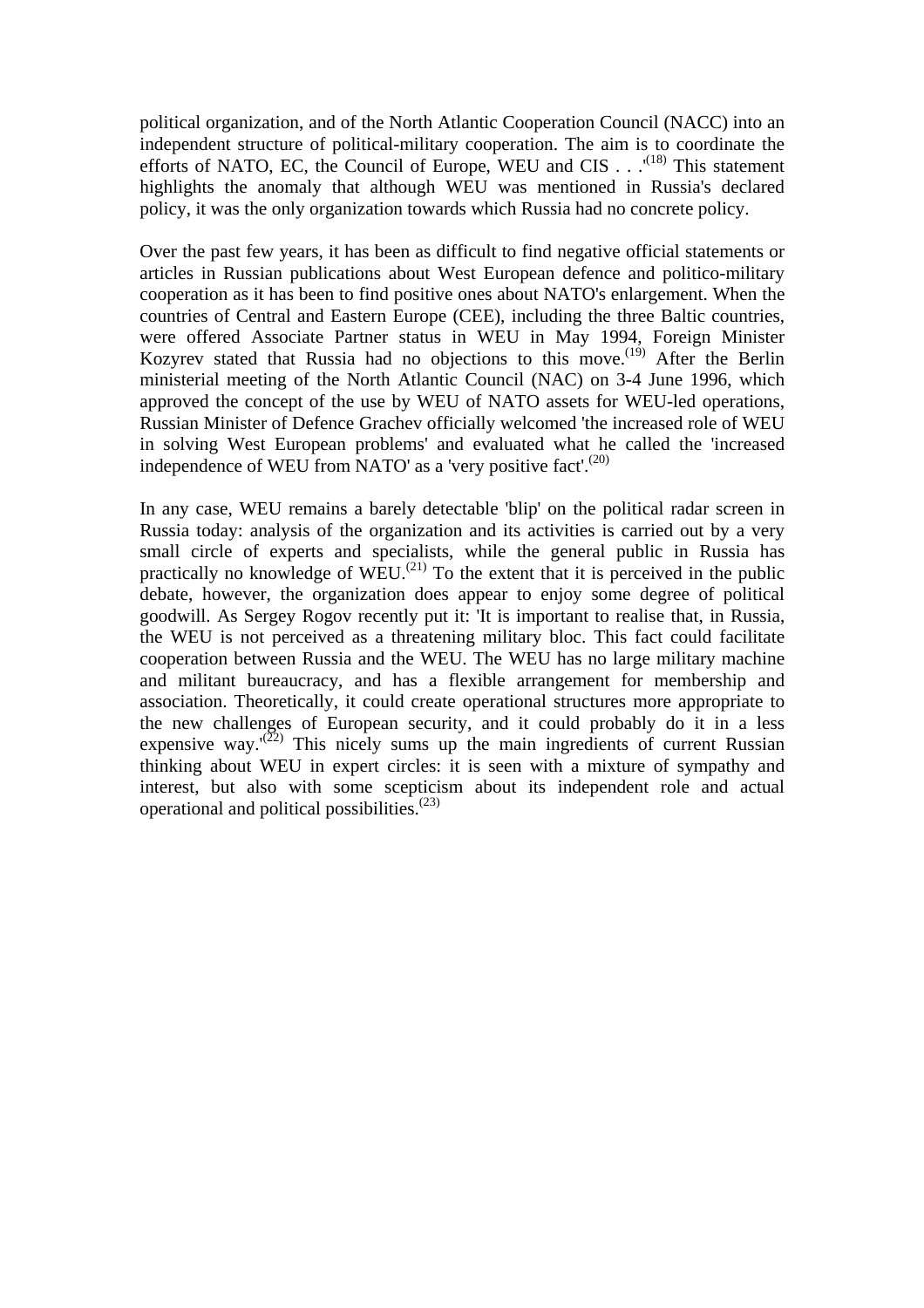# **THE CURRENT SITUATION**

Especially after the signing of the Amsterdam Treaty, which strengthened the ties between WEU and EU, the security relationship between Western Europe and Russia has to be seen in the broader context of the relationship between Russia and both EU and WEU.

## **EU-Russia**

Relations between Russia and the European Union receive remarkably little attention in the international public debate, although they are acquiring increasing substance in a number of important areas, including security. The EU is Russia's largest trading partner (see Table 1), accounting for around 40% of total Russian trade in 1991 and an estimated 45% in 1995.

## **Table 1 Russia-EU Trade 1993-1997**

| (ECU million)                  | 1993      | 1994      | 1995      | 1996  | 1997<br>(est.) |
|--------------------------------|-----------|-----------|-----------|-------|----------------|
| Exports to the<br><b>EU 12</b> | 15543.0   | 18400.6   | 19919.9   | 22900 | 21400          |
| $(EU12 + A,$                   | (17618.6) | (22427.3) | (21959.7) |       |                |
| SF, S)                         |           |           |           |       |                |
| Imports from<br>the EU 12      | 11541.2   | 12168.7   | 13523.8   | 13523 | 18700          |
|                                | (13166.4) | (14359.0) | (16124.1) |       |                |
| $(EU12 + A,$<br>SF, S)         |           |           |           |       |                |
| <b>Trade balance</b>           | 4001.8    | 6231.9    | 6396.1    | 3800  | 2700           |
| $(EU12 + A,$<br>SF, S)         | (4452.2)  | (8068.3)  | (5835.5)  |       |                |
| Exports to<br>Germany          | 5439.6    | 6686.4    | 6987.2    |       |                |
| Imports from<br>Germany        | 5889.7    | 5589      | 5497.9    |       |                |
| Trade balance<br>with Germany  | 450.2     | 1083.1    | 1494.7    |       |                |
| Exports to<br>France           | 2162.6    | 2326.5    | 2751.9    |       |                |
| Imports from                   | 1281.5    | 1107.2    | 1423.7    |       |                |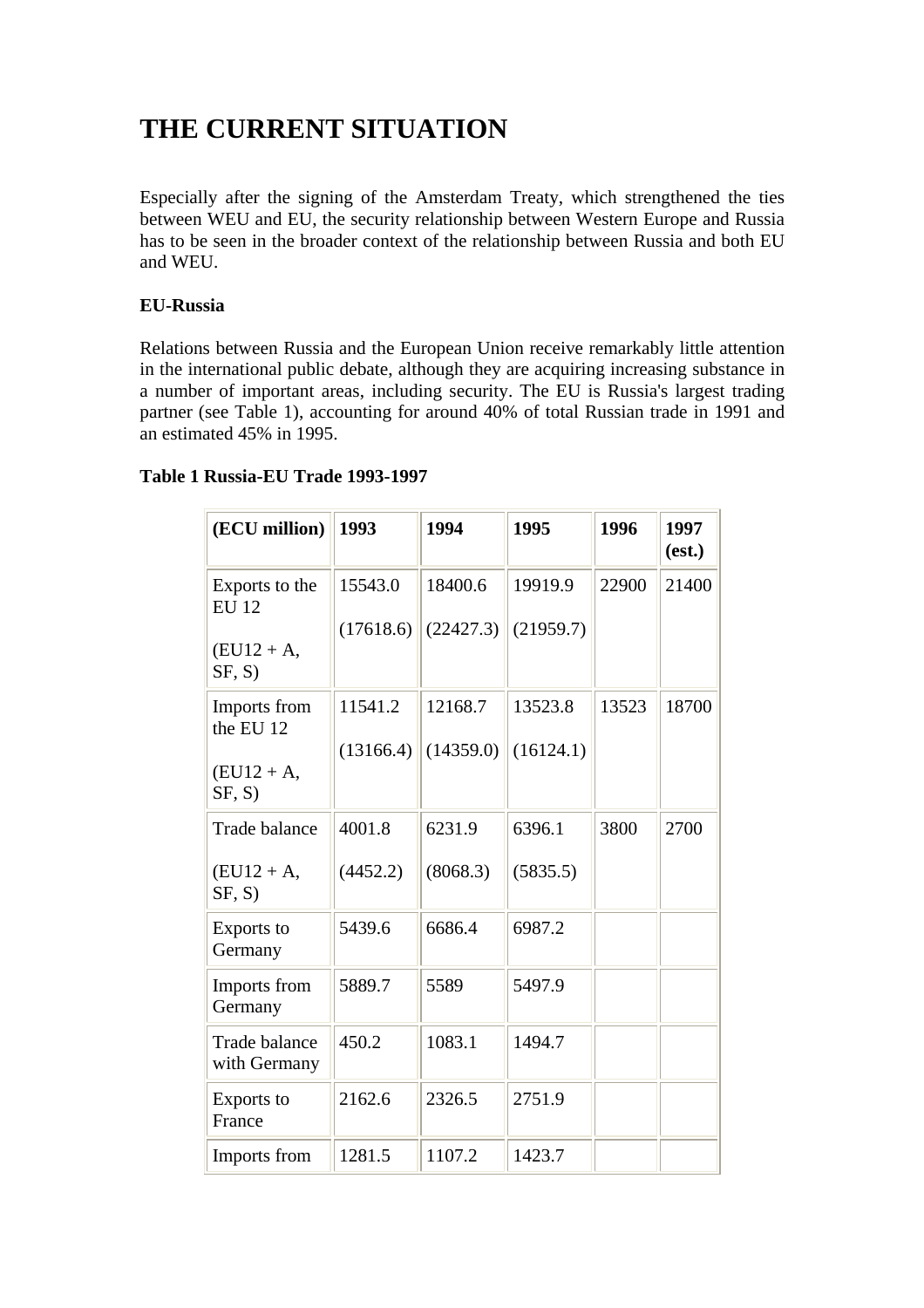| France                       |        |        |        |  |
|------------------------------|--------|--------|--------|--|
| Trade balance<br>with France | 881    | 1216.8 | 1291.4 |  |
| Exports to<br>Italy          | 3313.5 | 4034.9 | 4054.1 |  |
| Imports from<br>Italy        | 1464.8 | 1821.4 | 2194.4 |  |
| Trade balance<br>with Italy  | 1848.7 | 2205.7 | 1862.8 |  |

Source: Eurostat

Russia enjoys a large trade surplus with the EU - ECU3,000 million in 1996 - even though in particular sectors (e.g. textiles or services), the situation is reversed. Even in some of the most sensitive areas, such as steel and textiles, where a number of difficulties persist, the two sides have been able to come to an agreement.<sup> $(24)$ </sup> Russia attracted a total of some USD2,703 million foreign investment between January 1994 and 30 June 1996, less than half of which came from the EU, compared with 30% from the United States. If one adds to this the fact that Russia is the European Union's sixth most important trading partner, and that Europe is substantially dependent on supplies of energy from Russia, the powerful mutual economic interests need no detailed explanation.

**Table 2 European Union trade with some of its main trading partners in 1997 (ECU bn)**

|                      | Import | Export | <b>Balance</b> |
|----------------------|--------|--------|----------------|
| <b>United States</b> | 100.0  | 94.4   | $-5.6$         |
| Russia               | 21.4   | 18.7   | $-2.7$         |
| China                | 31.5   | 10.5   | $-21.0$        |
| Japan                | 46.5   | 24.3   | $-22.2$        |

The EU has established itself as one of the main economic partners of the Russian Federation. It has, in addition to bilateral aid, provided assistance to Russia under the Technical Assistance to the CIS (TACIS) programme since 1991. From 1991 to 1996 the aid provided under the programme totalled ECU1,000 million, representing about 55-60% of the entire TACIS budget (see Table 3). In addition to this technical assistance, the EU has also provided ECU354 million in grants for food and medical products and ECU28 million in humanitarian aid (e.g. the European Commission has approved various grants for humanitarian aid to victims of the conflict in Chechnya). $^{(25)}$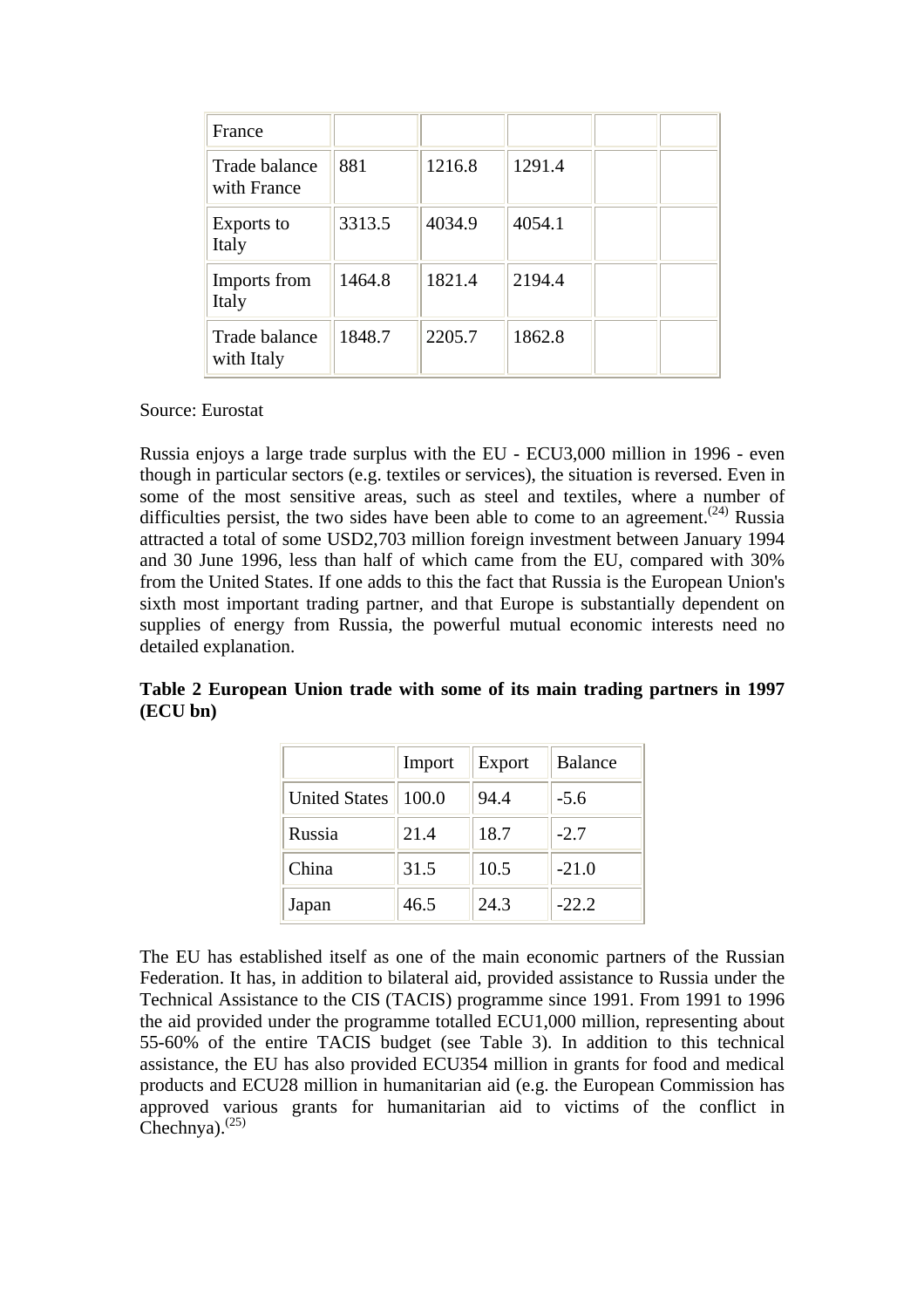## **Table 3 TACIS funds allocated to Russia, 1991-96 (ECU million)**

|                                                                         | 1991     |                   |                  |                | 1992 1993 1994 1995 1996 Total |      |                 |
|-------------------------------------------------------------------------|----------|-------------------|------------------|----------------|--------------------------------|------|-----------------|
| Nuclear safety and<br>environment                                       | 12.89    | 0                 | $\boldsymbol{0}$ | $\overline{0}$ | 0                              | 5.5  | 18.39           |
| Restructuring state<br>enterprises and<br>private sector<br>development |          |                   | 72.2 29.76 54.5  | 43.4           |                                |      | 40.6 31.3 226.8 |
| Public<br>administration<br>reform, social<br>services and<br>education |          | 46.64 24.57       |                  | 44 18.85       |                                |      | 52.8 33.8 220.7 |
| Agriculture                                                             |          | 50.85 21.49       | 12.5             | 16.3           | 17                             |      | 10.6 128.7      |
| Energy                                                                  | 41.5     | 16                | 21.1             | 19.5           | 18                             | 11.5 | 127.6           |
| <b>Transport</b>                                                        |          | 32.87 14.25 13.55 |                  | 13.9           | 12.6                           | 8.5  | 95.67           |
| Policy advice                                                           | 0        | 0                 | 0                | 18.97          | 0                              | 0    | 18.97           |
| Telecommunications                                                      | 0        | 4.93              | 5.1              | 4.1            | 5.4                            | 3    | 22.53           |
| Facilities                                                              | 0        | 0                 | $\overline{0}$   | $\overline{0}$ | 0                              | 26   | 26              |
| Other                                                                   | $\theta$ | 0                 | 10               |                | 15 14.79                       | 2.8  | 42.59           |
| Total                                                                   | 212      |                   | 111 160.8        |                | 150 161.2                      | 133  | 927.9           |

It may be important to emphasize that many of these TACIS funds have been used for projects with direct security implications that are a priority under EU-Russian political cooperation, such as the training of military officers, nuclear safeguards, chemical weapons conversion and crime prevention.

Besides these increasing economic ties, Russia and Western Europe now also share one of Europe's longest direct land borders: the 1,300 km Finnish-Russian border. As EU enlarges, the Union will have even longer frontiers with Russia, and will become a neighbour of Russia's neighbours Ukraine, Belarus and Moldova. It will border on the Kaliningrad enclave and contain several hundred thousand Russian speakers.

This increased functional interaction has spurred the European Union into creating a new institutional framework for its dialogue with Russia. Already in November 1993, the President of Russia, the European Council and the European Commission signed a Political Declaration in Brussels that provided the basis for 'permanent political dialogue and a system of regular consultations at different levels on the whole spectrum of political, economic and other issues of mutual interest'. Ever since, regular discussions, including on issues of European security, have taken place in the biannual meetings of Political Directors and the Ministerial troika.

The most important step in the EU-Russia relationship, however, was the signing of a Partnership and Cooperation Agreement (PCA) with Russia in Corfu in June 1994.<sup>(26)</sup> This agreement foresaw a wide range of European Community-Russia trade,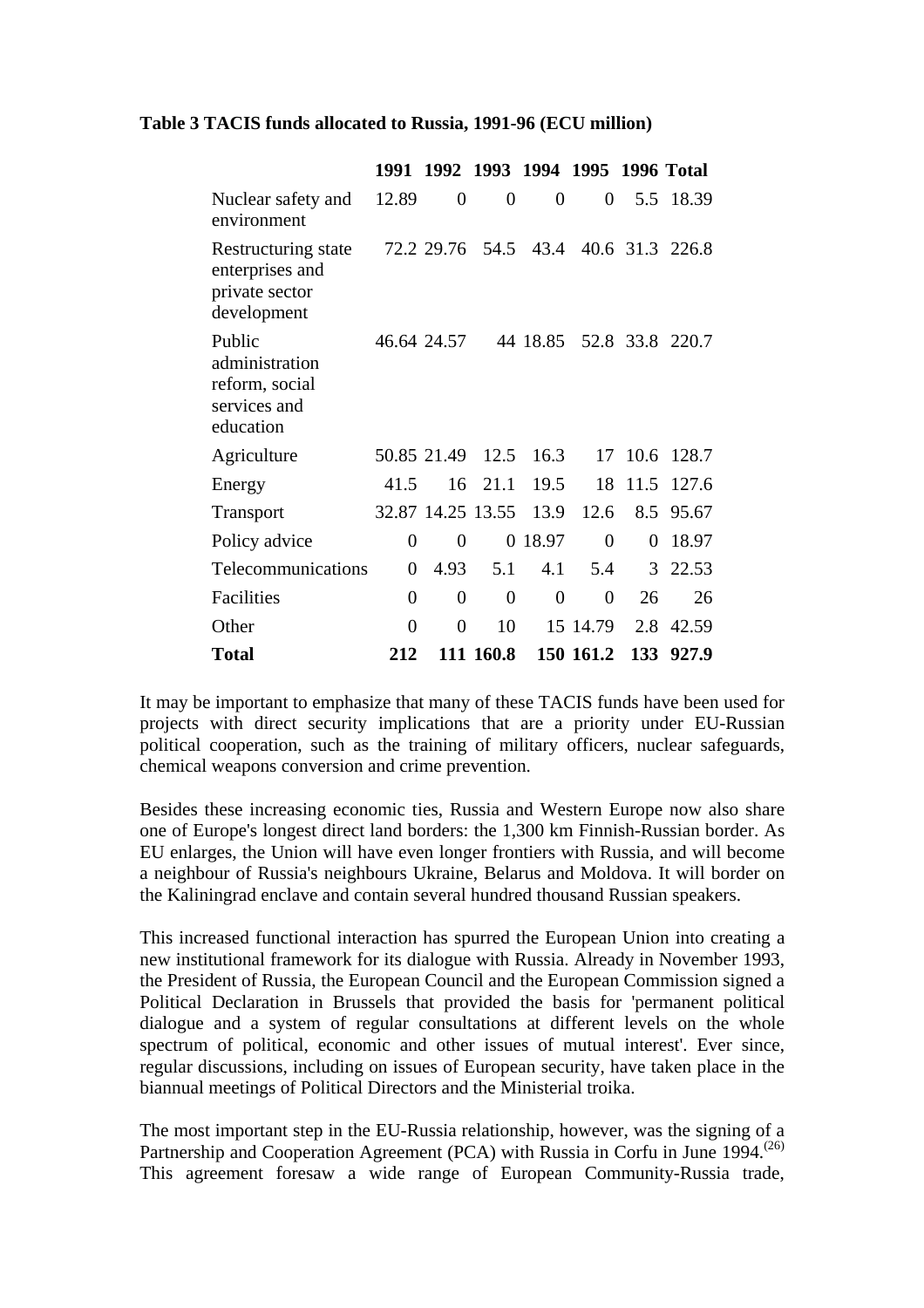commercial and economic relations, but also a broad political dialogue between these two 'partners'. Institutionally, the agreement provided for the establishment of a Cooperation Council (at ministerial level), a Cooperation Committee (at official level) and a Parliamentary Cooperation Committee. Ratification of Russia's PCA, however, dragged on for quite some time in a number of European countries, primarily because of events in Chechnya.

On 13 May 1996, the EU Council of Ministers approved an 'Action Plan for Russia', in which 'Security in Europe' and 'Foreign Policy' were two of the five areas singled out for cooperation.<sup> $(27)$ </sup> In the area of security in Europe, a provision was made for 'Security Working Group' troika meetings with Russia, the first of which took place on 10 October 1996 and focused on cooperation in the elaboration of a 'Security Model for the twenty-first century' within the OSCE framework, where the EU underlined its interest in the 'full involvement of Russia in the development of a comprehensive European security architecture in which Russia has its due place'. These 'security working group' troika meetings with Russia have taken place at regular intervals, and it may be useful to point out that at no point did the turbulent negotiations between NATO and Russia in the period 1995-97 affect this EU-Russia dialogue, either at the official or the public level.

At its meeting in Brussels on 6 December 1996, the General Affairs Council took stock of the main steps that had been taken in the implementation of its Action Plan for Russia. It pointed out that 'significant portions of the plan' had been implemented and decided to set the following priorities for the immediate future:

## *Security in Europe*

- *Regular dialogue with Russia on security issues: continued inclusion of the topic as a priority item on the agendas of the biannual Political Directors and Ministerial troikas with Russia; Security Working Group troika with the Russian side in each Presidency.*
- *Continued cooperation with Russia in the development of the security model for the twenty-first century following the OSCE Lisbon summit.*
- *Expert level troika meetings with Russia in the areas of global disarmament and non-proliferation.*
- *Continued dialogue with the Russian authorities in support of the ongoing and constructive efforts to arrive at a peaceful settlement of the situation in Chechnya: continued support for the useful role being played by the OSCE Assistance Group there.*
- *Further monitoring of Russian Chemical Weapons Convention (CWC) ratification process with a view to studying the possibility of assistance with some aspects of problems associated with Russian CWC destruction programmes.*
- *Assessment of officer retraining programmes and further major commitment to support the International Science and Technology Centre, building on its sizeable achievements so far.*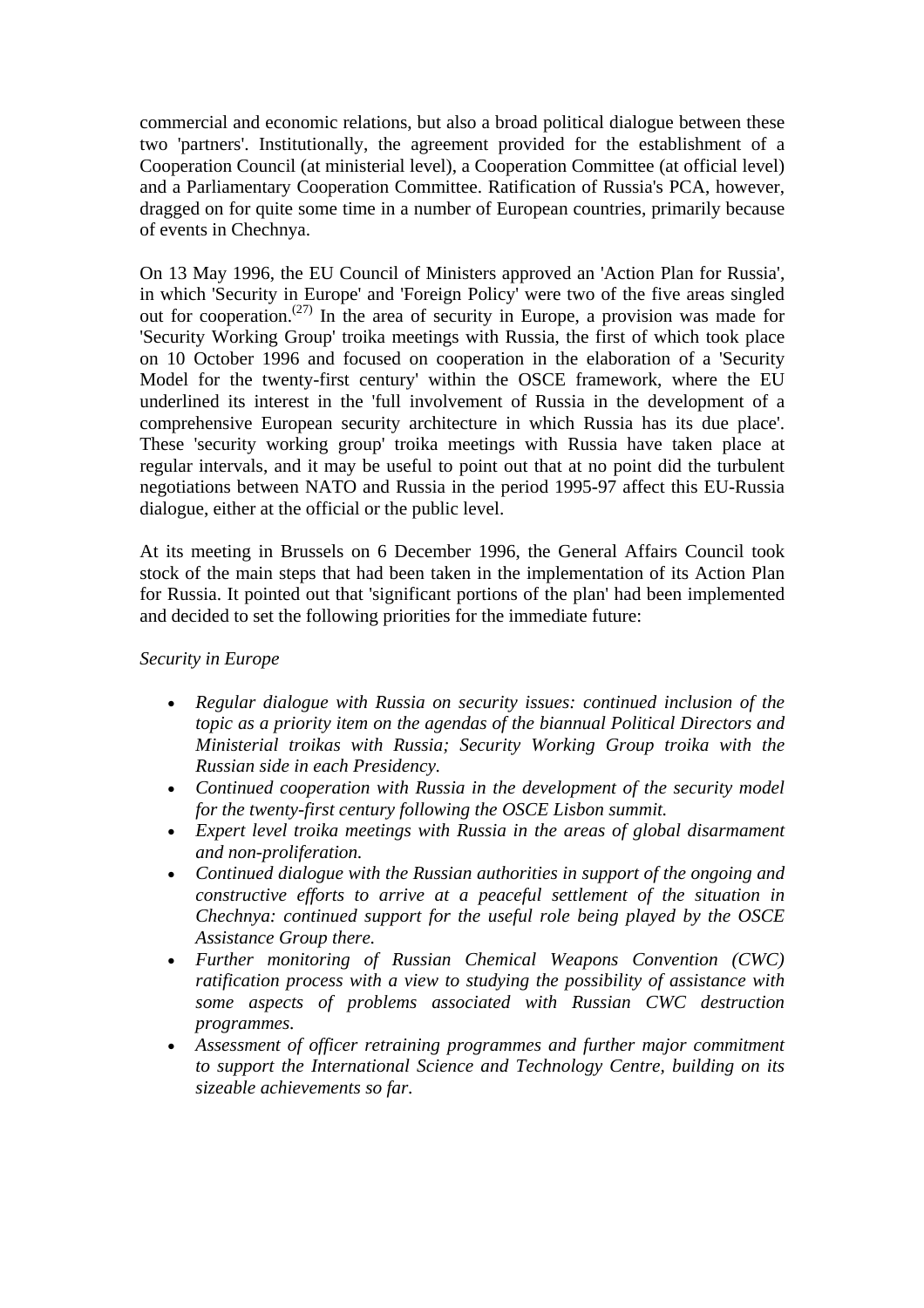## *Foreign policy*

- *On-going development of constructive political dialogue with Russia, through effective use of Summit, Ministerial and Political Director troika agendas.*
- *Regular review of Working Group level troika meetings to ensure that they correspond to the interests of both sides in terms of substance and prioritization of agenda items.*
- *A regular UN Working Group troika in advance of the UN General Assembly.*
- *Maintenance of regular ad hoc contact by the Presidency and the Head of the Russian delegation to the OSCE in Vienna, to provide for effective follow up to the Lisbon summit.*
- *Training programmes for Russian and EECA diplomats.*
- *Continued dialogue with the Russian authorities within the framework of the OSCE and the UN, with a view to preventing/managing crises and undertaking action in the field of rehabilitation of conflict areas.'*

The EU has clearly signalled its commitment to continue to deepen its relationship with Russia,<sup>(28)</sup> as was made clear recently by Commissioner Hans van den Broek: 'It will be important for the enlarged EU to deepen considerably its relationship with Russia on the basis of the Partnership and Cooperation Agreement which is due to enter into force later this year. This should lead to further trade liberalisation which will complement technical and economic cooperation as well as regular political contacts up to the highest level. $(29)$ 

Summing up, the EU has already established a broad-based relationship with the Russian Federation that includes the security field. It may also be worthwhile to point out that the European Union has on a number of occasions made positive statements on the WEU-Russia dialogue and has encouraged its further development.

## *WEU - Russia*

In its official documents, WEU typically mentions Russia as 'an important element' in the new European security architecture and stresses the importance of developing relations with it. In WEU ministerial communiqués, Russia has always been the first country to be mentioned in the section devoted to 'relations with third countries'. In its most authoritative statement on European security interests to date, $(30)$  WEU mentions Russia along with Ukraine as the 'most significant partner' in the region for WEU countries. Developments within Russia are considered a vital security interest for WEU: 'The formation of a politically stable and developing Russia in which democracy, rule of law and human rights are irreversible is a vital security interest of the WEU. A Russian foreign policy, based on cooperativeness, partnership and neighbourliness, will strengthen European stability and security.' WEU has also acknowledged that enlargement of the European security structures should 'go hand in hand with the strengthening of cooperation with all those European countries that wish it, including Russia and Ukraine'. Yet it is striking that, in its public statements qualifying its relationship with Russia, WEU has generally remained less forthcoming than the EU, which defines Russia as a 'strategic partner'.<sup>(31)</sup>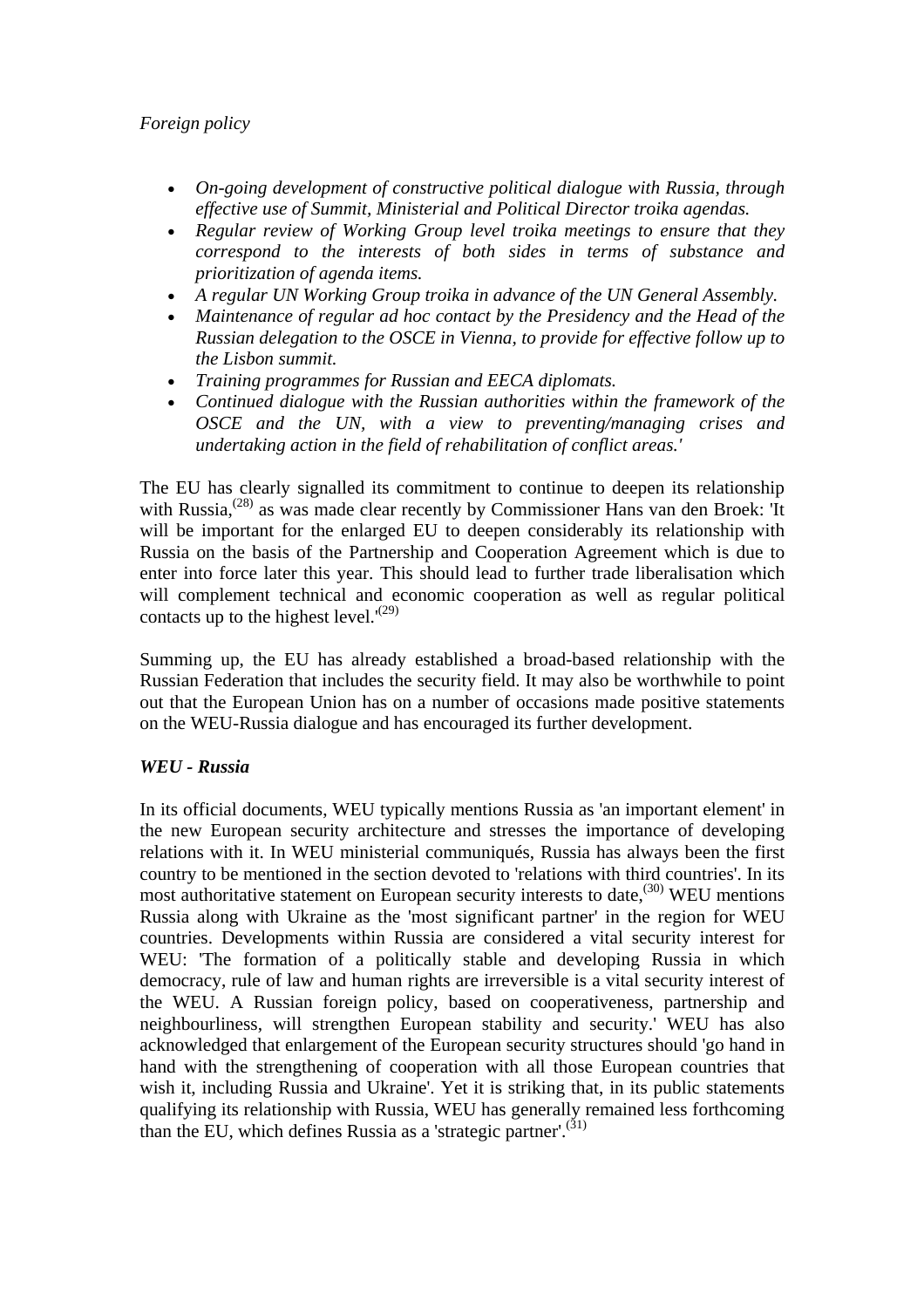The main parameters for WEU interactions with Russia (and Ukraine) were established by the WEU Permanent Council in March 1995: they essentially consist in ad hoc consultations at different levels,<sup> $(32)$ </sup> while trying to avoid duplication in other forums. In October 1995, Andrei Kozyrev, then Minister of Foreign Affairs of the Russian Federation, wrote a letter to Javier Solana, at the time Spanish Chairman-in-Office of the WEU Council of Ministers. In this letter, he pointed out that Russia sees 'in the strengthening of contacts with WEU, one of the promising ways of establishing a genuine partnership in European affairs'. Mr Kozyrev also proposed some concrete steps on 'the future development of the dialogue and cooperation between Russia and WEU', including the creation of a Russia-WEU Consultative Council. The letter did not specify the form of this council, aside from the fact that it 'would be responsible for coordinating bilateral cooperation at all levels, i.e. political, parliamentary, military and scientific'. In his reply, Mr Solana, on behalf of all WEU member countries, welcomed the concrete suggestions, but added that these initiatives would have to be developed within the framework established by WEU in March 1995, and added that the idea of a 'consultative council' was noted 'but not as one to pursue in the immediate future'. This remains essentially the official WEU stance on the institutional parameters of the dialogue between Russia and WEU. Nevertheless, Russia and WEU have identified a number of practical initiatives, especially the following:

- the supply of Russian satellite imagery to the WEU Satellite Centre in Torrejon;
- an agreement on the provision of Russian long-haul air transport capabilities to the WEU for use in 'Petersberg' operations;
- cooperation on specific international negotiations such as the Open Skies Treaty - with concrete proposals from the WEU side;
- briefings on a number of issues under discussion in WEU (such as the 1995 WEU Common Concept, or - more recently - the reflection exercise promoted by the French WEU presidency in the first half of 1997 about European security interests);
- interparliamentary contacts (with participation of Russian parliamentarians in the sessions of the WEU Assembly and other joint initiatives between the Duma and the WEU Assembly); and
- joint research between the WEU Institute and Russian academics.

In March 1996, the WEU Council identified a number of areas where the relationship could be improved: intensified contacts between WEU and the Russian embassy in Brussels; more high-level visits; short-term attachments of Russian academics to the WEU Institute; exchange of information on certain topics (such as lessons from WEU operations in Yugoslavia, humanitarian task forces, African peacekeeping); and expert-level consultation. In addition, the Russian side has also made a number of concrete proposals that are still on the table, including in the armaments field (proposed contacts between Rosvooruzhenie, the Russian arms export agency, and the Western European Armaments Group (WEAG)).

The relationship appears to have shifted gradually into a somewhat higher gear, as Table 4 shows.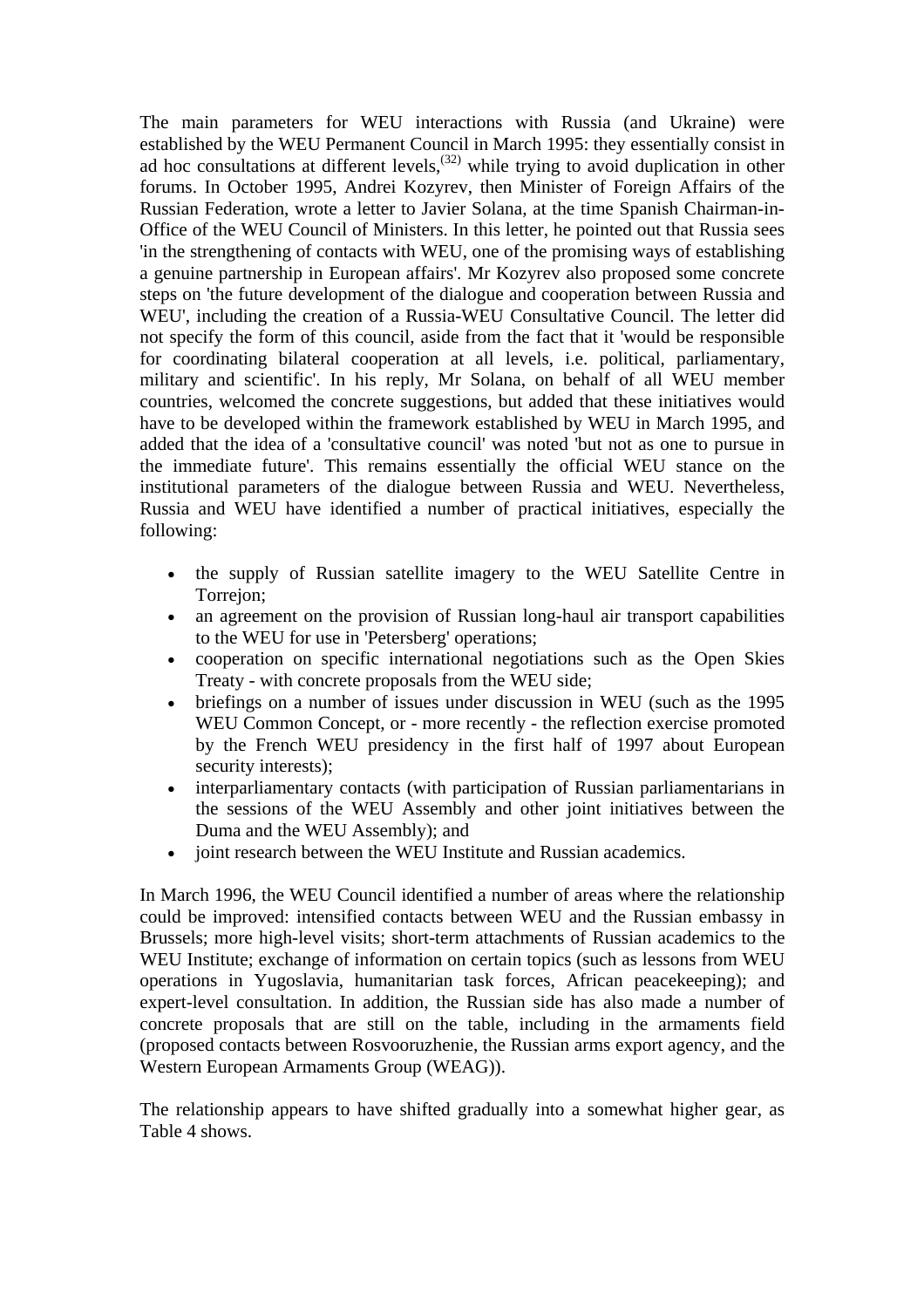## **Table 4 Russia-WEU contact points**

| 21 December<br>1995    | Visit of Spanish WEU Presidency to Moscow                                                                                                                                                                                                                                                                            |
|------------------------|----------------------------------------------------------------------------------------------------------------------------------------------------------------------------------------------------------------------------------------------------------------------------------------------------------------------|
| 29 January 1996        | Meeting of Deputy Minister of Foreign Affairs<br>Afanasievsky with members of WEU Council                                                                                                                                                                                                                            |
| 14 March 1996          | Tripartite meeting (Secretary-General,<br>Permanent Representative of Presidency and<br>Ambassador of Russian Federation)                                                                                                                                                                                            |
| Spring 1996            | Points of Contact are appointed in the<br>Secretariat, Presidency and the Embassy of the<br>Russian Federation, leading to frequent<br>bilateral and trilateral meetings, usually to<br>prepare higher-level meetings, to discuss<br>details of practical cooperation or to present<br>information on WEU activities |
| 30 April 1996          | Tripartite meeting                                                                                                                                                                                                                                                                                                   |
| 15 May 1996            | Tripartite meeting                                                                                                                                                                                                                                                                                                   |
| 6-7 June 1996          | Visit of Secretary-General Cutileiro to<br>Moscow at the invitation of Foreign Minister<br>Primakov                                                                                                                                                                                                                  |
| 8 October 1996         | Meeting at WEU HQ (Secretary-General and<br>Permanent Representative of Presidency) with<br>Secretary of Russian Security Council Lebed                                                                                                                                                                              |
| 25 November<br>1996    | Tripartite meeting                                                                                                                                                                                                                                                                                                   |
| 25-26 November<br>1996 | Seminar in Moscow with Russian Duma and<br><b>WEU</b> Assembly                                                                                                                                                                                                                                                       |
| 11 December<br>1996    | Meeting at WEU HQ with Minister of Foreign<br><b>Affairs Primakov</b>                                                                                                                                                                                                                                                |
| 4 March 1997           | Tripartite meeting                                                                                                                                                                                                                                                                                                   |
| 15 April 1997          | Joint Seminar between Institute of Europe of<br>Russian Academy of Sciences and WEU ISS,<br><b>Moscow</b>                                                                                                                                                                                                            |
| 23 April 1997          | Meeting at WEU HQ with Secretary of<br><b>Russian Defence Council Baturin</b>                                                                                                                                                                                                                                        |
| 22 May 1997            | Tripartite meeting                                                                                                                                                                                                                                                                                                   |
| 27 May 1997            | <b>Reaction of WEAG Chairman General</b><br>Schlieper to Ambassador Churkin on                                                                                                                                                                                                                                       |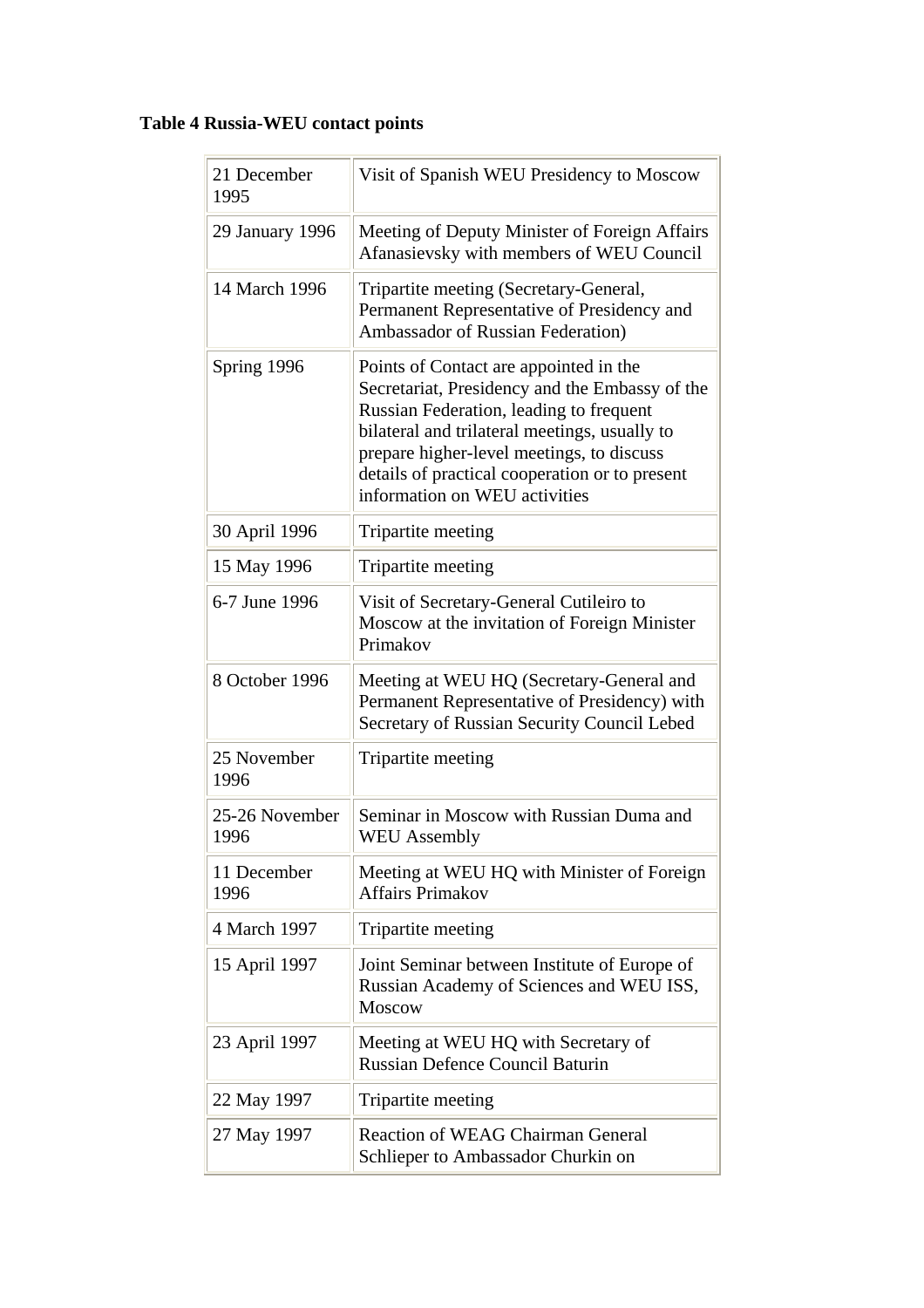|                      | cooperation                                                                                                                                                                                           |
|----------------------|-------------------------------------------------------------------------------------------------------------------------------------------------------------------------------------------------------|
| 10 September<br>1997 | Tripartite meeting                                                                                                                                                                                    |
| Autumn 1997          | Contact between military attaché of WEU<br>Presidency in Madrid and the Russian<br>Embassy in Madrid with the WEU Satellite<br>Centre (informal, since then one formal<br>meeting every three months) |
| 22 October 1997      | Tripartite meeting                                                                                                                                                                                    |
| 3 November<br>1997   | Conference between Institute of Europe of<br>Russian Academy of Sciences and WEU ISS,<br>Paris                                                                                                        |
| 4-5 November<br>1997 | Assembly meeting with Russian Duma                                                                                                                                                                    |
| December 1997        | WEU Council agrees to the principle of ad hoc<br>meetings between the Russian Ambassador<br>and WEU Ambassadors 'at 28' for dialogue<br>and debate on specific issues of mutual interest              |
| January 1998         | Ad hoc meeting between Ambassador Churkin<br>and the members of the WEU Permanent<br>Council                                                                                                          |
| February 1998        | Visit of the Director of WEU Satellite Centre<br>to meet representatives of Rosvooruzhenie to<br>talk about details of future cooperation                                                             |

The WEU Council has recently discussed its relationship with Russia more often than ever. On the other hand, WEU has to this day resisted institutionalizing its relationship with Russia in the sense proposed by Foreign Ministers Kozyrev and Primakov. In the latest exchange of letters between WEU Secretary-General Cutileiro and Russian Foreign Minister Primakov, WEU has in effect rejected any strict parallelism between Russia-WEU relations on the one hand, and Russia-EU and Russia-NATO relations on the other.<sup>(33)</sup>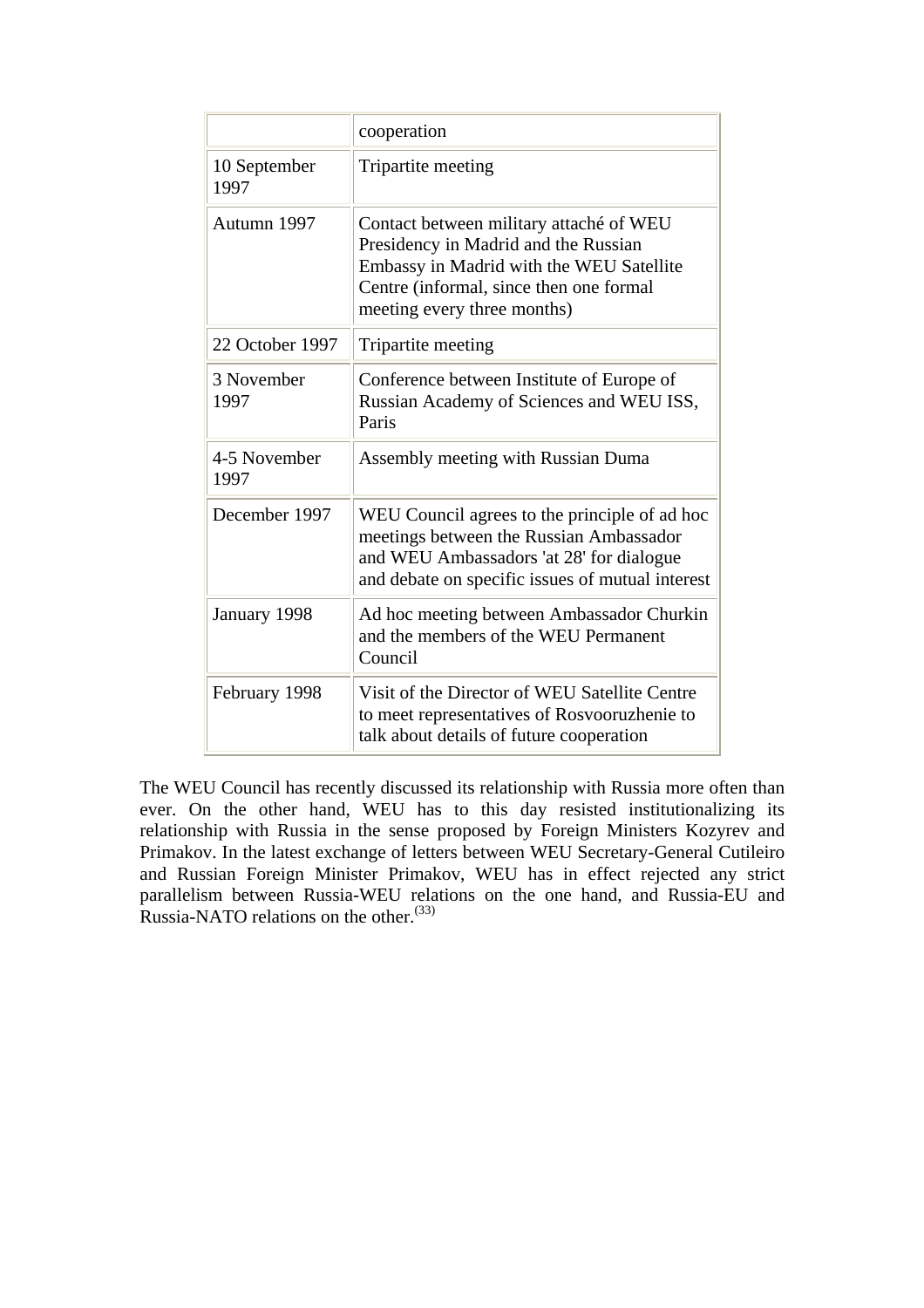## **ANALYSIS**

## **Interests**

## Russian interests

WEU has a number of special characteristics that could make it particularly attractive to Russia. First of all, the creation in Western Europe of a system of common defence has a positive vector at its roots - namely, the deepening of the integration processes within the European Union. Especially because of this, the practical approach towards security in W/EU is perceived as having a broader, more comprehensive character than in NATO, which continues to be seen in Russia predominantly as a defence union. This wider European approach opens before Russia the prospect of more extensive cooperation with W/EU than NATO could ever provide. This in turn would reduce the reliance on military means for ensuring European stability, which corresponds to one of Russia's security priorities, i.e. the demilitarization of its relations with the West.

Secondly, West European military-political integration inherently poses no direct threat to Russian security from a purely pragmatic point of view. The collective defence functions of WEU have de facto been delegated to NATO, and a common European defence is only envisaged in a longer-term perspective. Relations between Russia and NATO are of a fundamentally different nature: although the former adversaries acknowledge that they no longer represent a military threat to each other, they still cannot fully turn away from the principles of military strategic parity, and this limits the field of their genuine partnership.

Thirdly, WEU's structural inability to carry out large-scale military operations creates a benevolent moral-psychological climate in Russia and this in turn allows Russian officials to cooperate with WEU. Even though this organization is based on a mutual military commitment that is analogous to - even stronger than - that of NATO, WEU has not acquired an inimical image in the USSR and has never been perceived as a primary instrument of the West's policy towards the East. It is indeed significant that, contrary to what has happened with NATO, the intensive development of WEU's military dimension and its process of enlargement have not provoked a negative reaction in Russia.

Fourthly, Russia recognises that peacekeeping and humanitarian operations are acquiring greater importance in the military sphere. WEU puts particular emphasis on these so-called 'Petersberg tasks', $^{(34)}$  which allow it to find a military niche and to strengthen its role and prestige, even with limited military means. Such an orientation fully corresponds to Russian interests. First of all, one of the most important criteria in determining Russia's acceptance of the West's military and political institutions (as is clearly reflected in Russia's attitude towards NATO) is their transformation into structures that are designed to implement predominantly political and peace-support functions, as a part of the new system of pan-European security. The military structure of WEU corresponds better than NATO to this criterion. Secondly, from the Russian point of view, the relative weakness of the military component of WEU also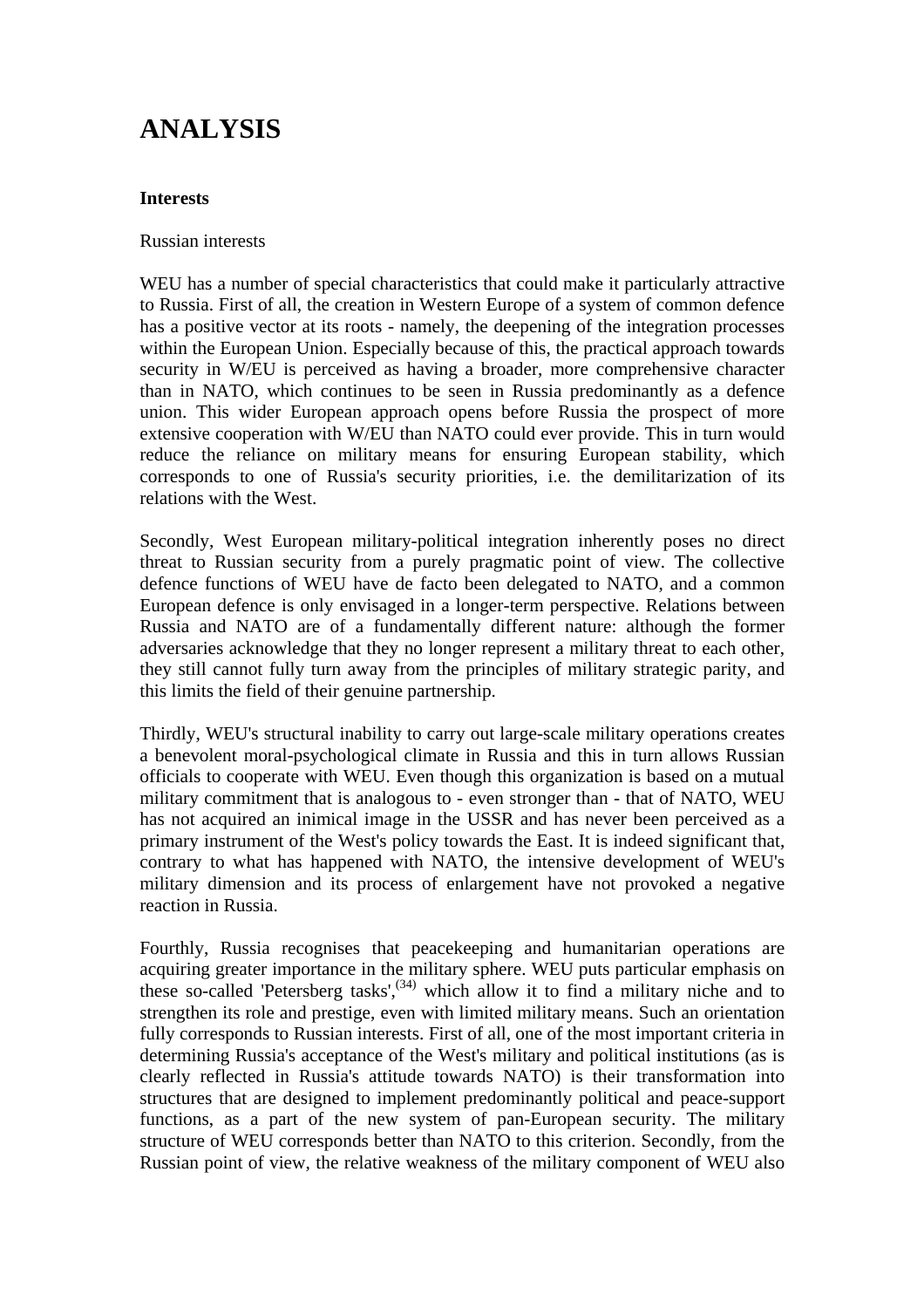makes it more interested than NATO in using operational assets from third countries (such as Russia).

Fifthly, the re-activation of WEU required the creation of a multi-layered institutional structure with a fairly broad and flexible range of forms of interaction with non-full member countries. This might also significantly ease the search for institutional mechanisms between WEU and Russia, which has encountered complications in its attempt to find an acceptable framework of relations with NATO. Looking ahead, it is not impossible that further changes will occur in WEU's legal basis, which could offer an opportunity to reconsider the organization's relationship with some third countries. Furthermore, from a Russian point of view, the emergence of any integrated, all-European security system implies a strengthening of its Eastern component. This could be in Russia's interest, as it would be connected to Russia's ambition to assume more responsibilities in guaranteeing security within the CIS (especially along its southern borders). If Russia, by itself or on behalf of the entire CIS, took on such responsibilities (under an international mandate), it could well present itself as the Eastern partner of a 'deepening' W/EU.

Finally, the development of West European integration and transatlantic relations in the sphere of security seem to point in the direction of a marked strengthening and rapprochement of the relevant West European institutions (WEU and EU's CFSP) and consequently of increased European roles and responsibilities. These developments would be perceived quite positively in Russia, as they could translate into an institutional embodiment of a West European component of NATO and its transformation into a new Euro-Atlantic Alliance, which in turn may give Russia added incentives and instruments for cooperation with it.

## West European interests

At the basis of WEU's declared policy of developing its relationship with Russia (started in March 1995) lies a general motivation, which is similar to Russia's, and which was aptly described by the presidency-in-office of WEU: '... [A] substantive dialogue between WEU and Russia constitutes an important element in the cooperative European security architecture which we are all helping to construct. [WEU welcomes] the process of developing such a dialogue which complements Russia's relationship with the European Union and NATO.<sup> $(35)$ </sup> WEU's activation in the international arena, the strengthening of its role, the declaration of its adherence to all-European values and its desire to strengthen its position as an important element of the European security system, suggest that WEU is called upon to 'develop relations with Russia in accordance with its size, its potential and its strategic importance'.<sup>(36)</sup>

In the light of its geostrategic, geopolitical and geoeconomic location and weight, as well as its current multiple transition woes, there can be little doubt that Russia is currently, and will remain for the foreseeable future, of paramount importance to West European security and stability. The 'normalization' of Russia is probably one of the West's foremost strategic objectives. There can therefore be little doubt that Western Europe has a particular interest in finding an appropriate interface with Russia in the European security architecture.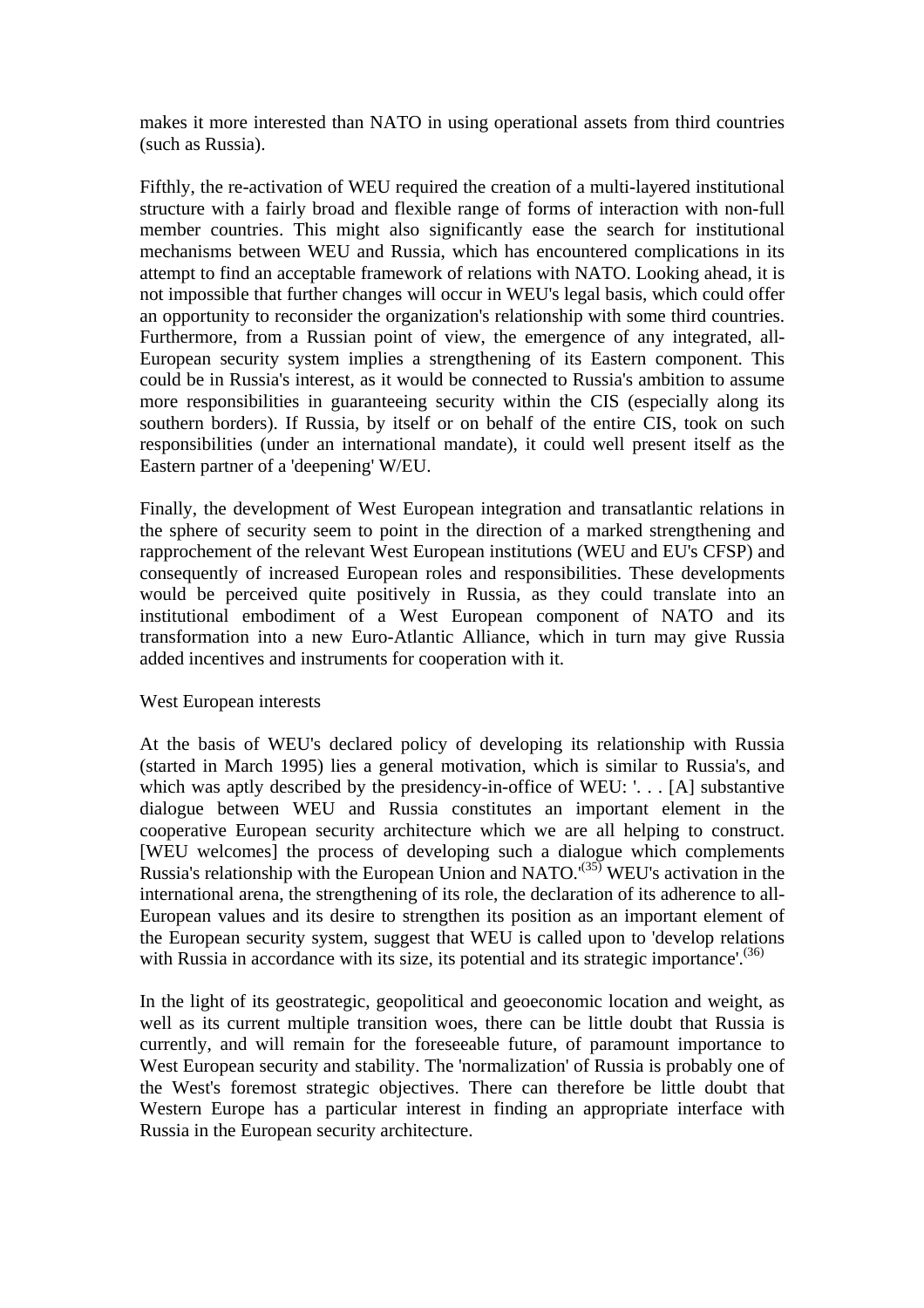It is important to stress that there are currently no fundamental conflicts of security interest between Russia and Western Europe.<sup> $(37)$ </sup> Even on the thorny issue of how to fit Central and Eastern Europe into the emerging security structure, both Russia and the West share a broad interest in stabilizing this traditionally pivotal area for European security. With the exception of the issue of NATO enlargement, both sides also recognize the key role that the inclusion of these countries into West European institutions (EU, but also WEU) will play for European stability. On most other issues, the two sides do not seem to have directly clashing interests. Also, each side's vital interests in its respective Southern 'arc of instability' is acknowledged by the other side, and on many other issues (such as Muslim fundamentalism, managing the China factor, and most of the so-called 'new risks') interests tend to be at least compatible.

Western Europe may also have an interest in exposing Russia to the unique decisionmaking process that typifies West European organizations. The internal dynamics behind this process may be painful at times, but they do indicate that decisions can be made in the absence of a single pre-eminent power - an important lesson in contemporary international relations, which are increasingly based on building coalitions through complex and intricate deals rather than on throwing political weight around.

From the point of view of the EU's CFSP, Russia is also particularly attractive as one of the areas the member States could prioritize for a genuinely common approach. All member States agree that Russia remains one of the key foreign and security policy issues on the continent, and there is also little substantive disagreement on the overall strategy to be pursued. Furthermore, Russia's size suggests that the dialogue with Russia may be more productive and effective if dealt with on the basis of the combined political and economic power of the Union, rather than in individual dyads. In the logic of Jean Monnet, Russia could thus represent a catalyst for  $CFSP<sub>1</sub><sup>(38)</sup>$ 

On top of these particular West European interests in Russia, there appear to be a number of operational complementarities between Russian and West European defence postures that argue in favour of exploring this relationship more actively than has been the case so far. As Western Europe is starting to pool its operational capabilities for joint use mainly in the lower reaches of the security spectrum, some critical operational deficiencies have become apparent in three key areas: communications, strategic intelligence (especially, but not exclusively, satellite intelligence), and certain specific types of long-haul air transport capabilities.<sup>(39)</sup> Particularly in these last two areas, the Russian Federation has a number of assets that could be used, by mutual consent, for West European-led Petersberg-type operations. This point is also surfacing in current Russian debates. In a recent article in Russia's widest-circulation newspaper, Yevgeny Kozhokhin, the Director of the Russian Institute for Strategic Studies, clearly articulates this argument: 'The United States can do much, but far from everything. The issue of Europe's operational possibilities, in [the event that] the United States refuses to get involved in events that may harm European interests, is already topical today. But in this case it is Russia that can act as the required ally in conducting a large-scale peacekeeping operation. Its potential in space reconnaissance and transportation aviation will be most welcome.<sup>'(40)</sup>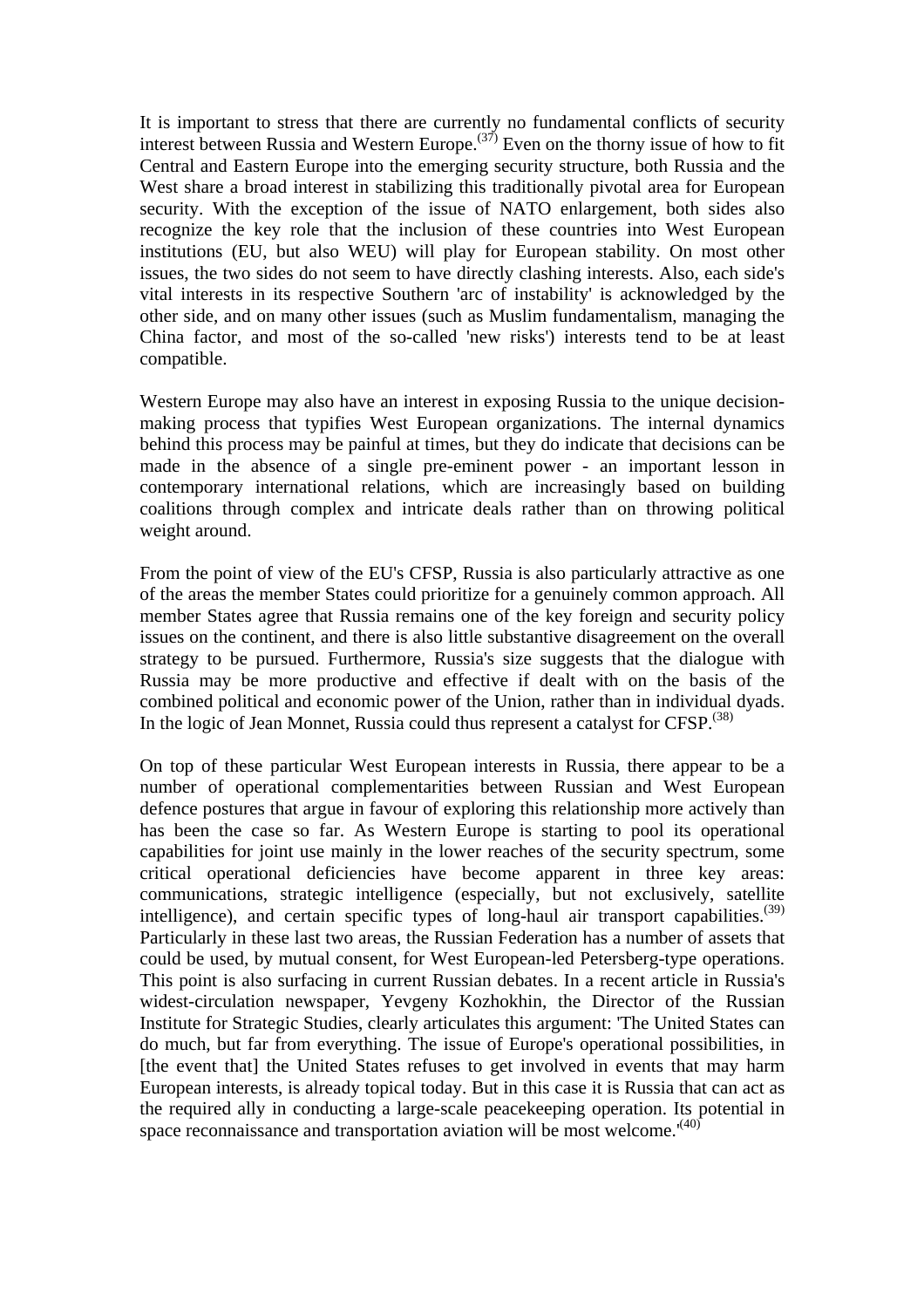## **Structural (im)balances**

Above and beyond both sides' interest in improving their mutual relationship, there are a number of 'structural' imbalances that may paradoxically be pushing the Russia-W/EU relationship forward. There appears to be a clear dual institutional imbalance in the current European security structure, which in turn reflects some more profound political imbalances.

First of all, the institutional relationship between Russia and EU is today more developed than the relationship between Russia and WEU, to the point that EU has more direct interaction with Russia on broad security issues than WEU does. In a situation in which the Treaty on European Union refers to WEU as an 'integral part of the development of the Union', which may be called upon to 'elaborate and implement decisions and actions of the Union which have defence implications', this imbalance will have to be addressed.

Secondly, a similar institutional imbalance exists between Russia's relationship with NATO on the one hand, and with WEU on the other. After the signing of the NATO-Russia 'Founding Act', relations between NATO and Russia have become far more institutionalized than relations between WEU and Russia, which seems anomalous both from a West European and from a Russian point of view. If we accept the image of WEU as a 'pivot' between NATO and EU, then it seems only logical that the pivot be adjusted to reflect the changes in the elements that hinge on it (more precisely, the more developed Russia/EU and Russia/NATO relationships).

This dual institutional imbalance reflects a more profound political imbalance in what should in all likelihood be the fundamental triangle around which a European security equilibrium will have to be structured: United States-Western Europe-Russia. Whereas both the United States-Western Europe and the United States-Russia security relationships - however different - seem fairly well established, the direct Russia-Western Europe security link remains relatively underdeveloped and will remain so until the security relationship between Russia and W/EU has been more clearly defined.

Finally, there also appears to be a persistent political tension within Western Europe between the drive to delegate various aspects of foreign and security policy to multilateral forums and the desire of certain capitals to maintain their own privileged relationship with Russia. Multiple visits by West European leaders to Moscow,  $^{(41)}$  as well as the creation of a new troika involving Russia, France and Germany are clear signs of the latter trend. These new bilateral and trilateral initiatives are not only viewed with suspicion by various countries in Western and Central Europe, but they could undermine the credibility of any attempts to 'Europeanize' national foreign and security policies in existing institutions such as W/EU.

At the same time, however, the relationship with Russia does not rank very high on WEU's list of priorities. WEU has been immersed in other discussions about its own institutional and operational future, and especially on improving its relationships with both EU and NATO. The second priority has clearly been the rapprochement with the organization's Associate Partners, which received a big boost under the German Presidency in the second half of  $1997$ .<sup>(42)</sup> In the light of WEU's limited independent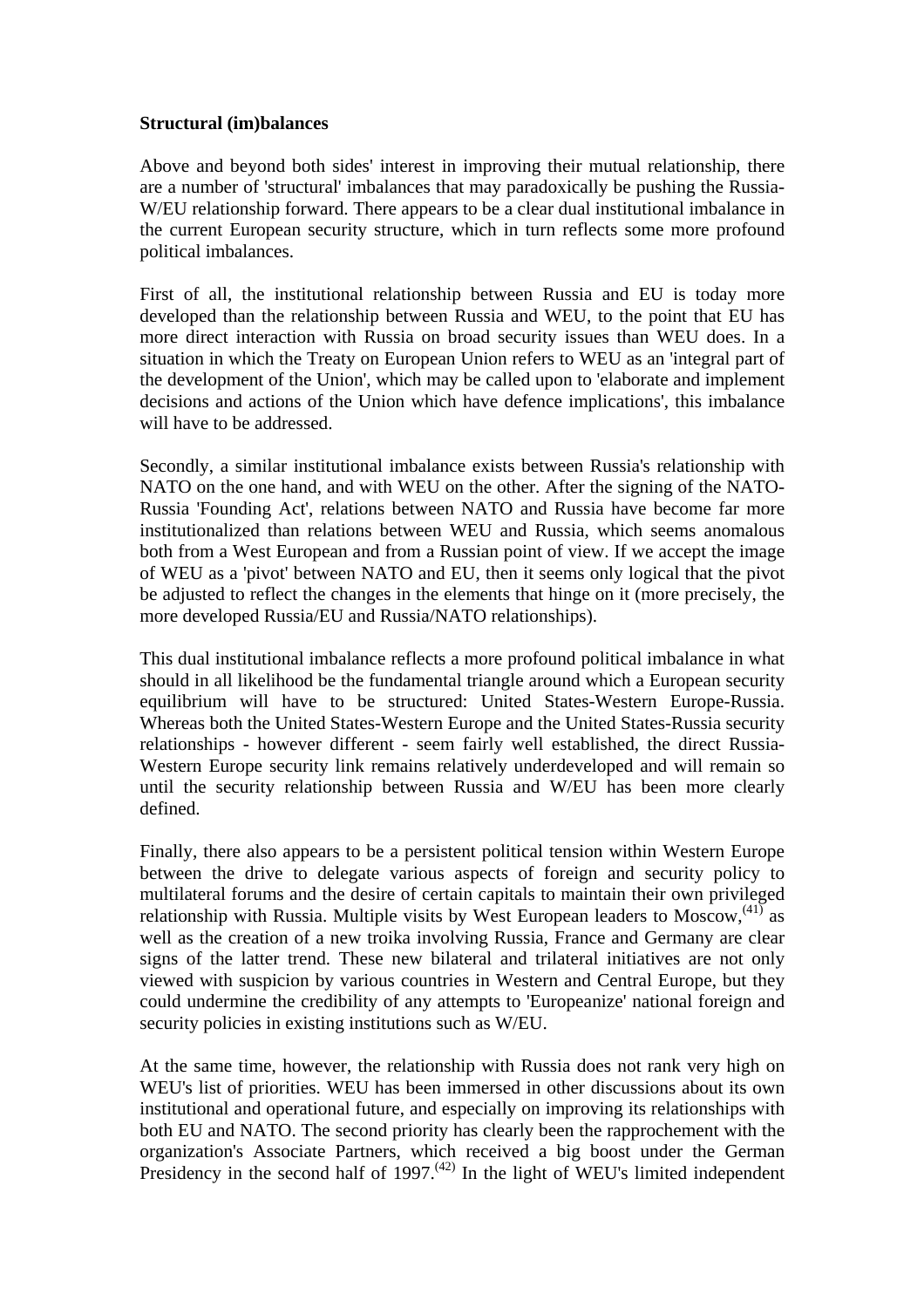political capabilities,  $(43)$  this leaves little room for 'managing' the dialogue with as politically important a third country as Russia. This is also clearly reflected in WEU's institutional structure: whereas there are special units within WEU that are responsible for the dialogue with the United States and Canada (the 'Transatlantic Forum Activities', which has a distinct annual presidency) or with Mediterranean countries (the Council's Mediterranean Working Group), there is no such unit dealing with WEU's dialogue with Russia or Ukraine. This may be partially explained by the fact that the member countries who are most active about this direct dialogue with Russia, like France and Germany, still prefer bilateral security discussions.

Still, for a number of reasons - some conjunctural, some more structural - the dynamics of this W/EU-Russia relationship may be experiencing some pressures for change. To some extent, this is the result of certain internal dynamics within the emerging Russia-WEU relationship. A willingness to intensify ties has been officially asserted by both sides, and some corresponding steps have been taken, mainly in practical areas. The established mechanism of dialogue and consultation between WEU and Russia, and also more generally the successful start of the first practical projects of cooperation, may provide some endogenous momentum for both widening and deepening the relationship.

But most of the impetus for closer relations will probably result from external factors. One of the key driving forces could be the changing relationship between NATO and Russia. Irrespective of whether this relationship develops positively or negatively, it will permit a clearer definition of the role, scope and place of the WEU-Russia relationship. Even in the best-case scenario (the successful implementation of the measures included in the NATO-Russia Founding Act), the build-down of Russia's psychological reticence towards NATO is likely to take some time. In this intermediate period, WEU's special historical development and current role in the European security landscape may offer both sides an attractive complementary forum in which to discuss some of the issues that may prove difficult to work out with NATO.<sup>(44)</sup> In some worst-case scenarios (if the Founding Act were to remain a dead letter or if the agreement were abrogated after some crisis<sup> $(45)$ </sup>), WEU might once again provide an expedient forum for keeping the operational dialogue between Russia and the West on security issues alive.

Another conjunctural development likely to facilitate the development of a genuine Russia-WEU security relationship was the signing of the new Treaty on European Union on 3 October 1997. Although the Intergovernmental Conference was an overall disappointment, the new provisions in the security field<sup> $(46)$ </sup> suggest that the ratchet of European security and defence cooperation has moved on another notch, especially as far as the relationship between WEU and EU is concerned.<sup> $(47)$ </sup> Another important consequence of Amsterdam is that because of the failure to agree on a precise timetable for the merger of WEU and EU, WEU is certain to survive as an autonomous organization into the twenty-first century. This in turn means the organization will remain under some pressure to adjust its relationship with Russia to the current NATO and EU levels.

But both sides' real interest in establishing closer relations in the security field is not restricted to these conjunctural reasons. At a more fundamental level, it seems clear that as Russia becomes more integrated into the world, and more specifically into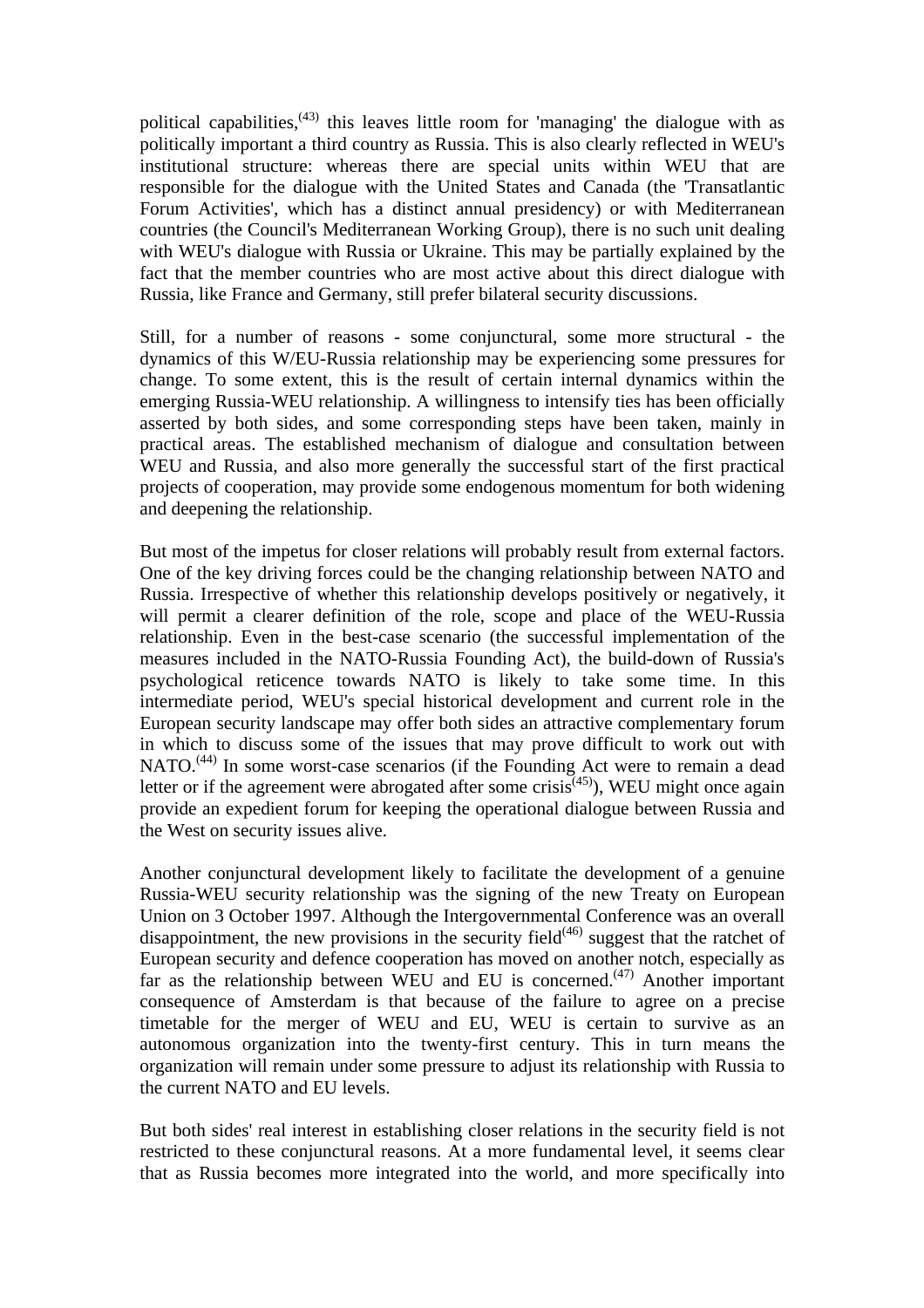Europe, after at least seventy years of self-imposed isolation, this integration is likely to affect its security perceptions and postures as well.<sup> $(48)$ </sup> Western Europe will become increasingly relevant for Russia even in the field of security, because:

- Russia will remain of direct importance to Western Europe for the foreseeable future, and this will promote a reliable long-term engagement;
- for both political and economic reasons, both sides share an interest in stabilizing the new democracies in the intermediate area between them;
- there are no direct contentious security issues that could jeopardize their security relationship;
- because of their relative geographical propinquity (which will increase as the European and Euro-Atlantic institutions move closer to Russian borders), many important security challenges will be shared;
- and because of the particular internal dynamics of today's Western Europe, Russia's voice in a European framework would carry relatively farther than in a Euro-Atlantic framework.

A final element that deserves mention is that most future security crises which Western Europe will be called upon to address will require a judicious mix of policy measures in which economic and political levers will be used in conjunction with military instruments. This fact also opens the door to a greater number of possible synergies between the two sides in situations where there are shared interests.

All sides are still adjusting to the new post-bipolar environment. The current structure of the European security system provides some tactical flexibilities that have not been fully explored. It seems likely, therefore, that the possible advantages of a tripolar system (in the European case, United States-Russia-Europe)<sup>(49)</sup> will be pursued by all sides in the near future, particularly as (and if) Russia continues further to develop into a 'normal' unit of the international system. To give but one example, the rigid '16+1' formula for discussions with Russia within the Atlantic Alliance is a visible remnant of bipolarity, which does not always reflect the real alignment of positions on various issues. Within a more flexible formula for interaction, i.e., a real forum at seventeen instead of a '16+1' dialogue, some new political alignments might emerge on certain issues, possibly leading to a more genuinely inclusive decision-making system. Besides these conjunctural and more structural reasons for closer cooperation, involving Russia in some way in developments within WEU would thus also yield some psychological dividends in building down various residual Russian and West European suspicions inherited from the Cold War. As is the case for the discussions between Russia and NATO, this does not imply giving Russia a veto or even a droit de regard over any of these developments, but at least including it more systematically in the evolving discussions on themes of European security. How might this be achieved?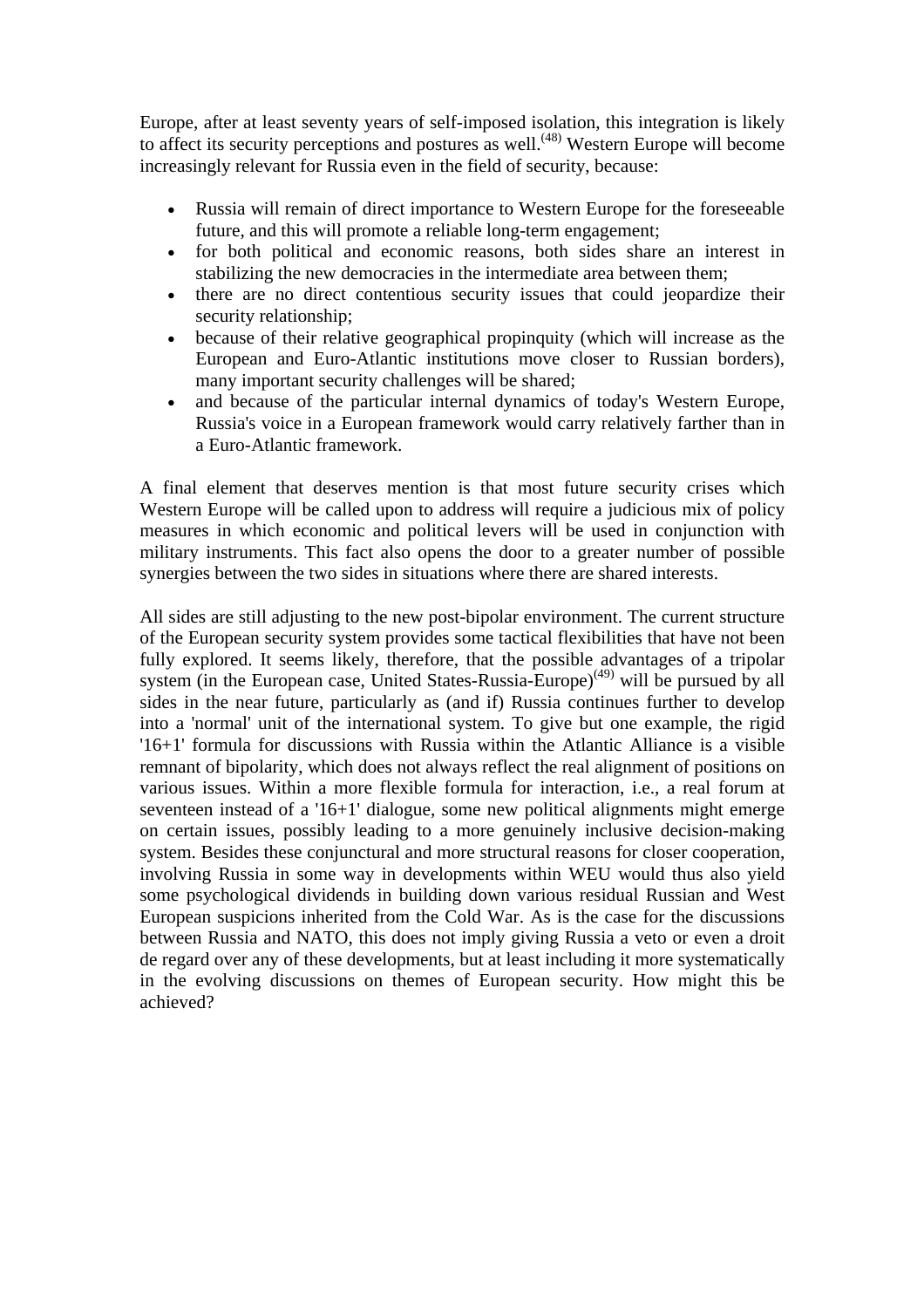# **POSSIBLE IMPROVEMENTS**

## **The institutional dimension**

The starting point for redefining the relationship between WEU and Russia is the recognition that none of the current existing forms of participation in WEU activities is acceptable for the relationship with Russia. There are currently four different types of status for countries in the WEU family:

- Members (as defined in the modified Brussels Treaty 1954)
- Associate members (Petersberg 1992, Rome 1992, Luxembourg 1994)
- Observers (Petersberg 1992)
- Associate Partners (Petersberg 1992, Kirchberg 1994)

## Full membership

Full Russian membership of WEU is impossible at this stage, because Russia is not a member of either the European Union or the Atlantic Alliance. EU membership was spelt out as a specific requirement for WEU membership in the 1992 Petersberg declaration, and after the Amsterdam Treaty the logic of this linkage has become even more binding. Although there is no explicit legal requirement to have NATO membership, that is how Articles IV and V of the modified Brussels Treaty have been interpreted. Article IV stipulates 'close cooperation with NATO', the 'undesirability of duplication' of NATO command structures, and the reliance on NATO for information and advice. But especially the strong wording of Article V of the Treaty, requiring that all members afford 'all the military and other aid in their power' to any party that is the object of an armed attack in Europe, makes full Russian membership highly unlikely for the foreseeable future. Full membership is already complicated today, and extending it to a country of the size, weight and geopolitical exposure of Russia could entangle WEU in a number of military contingencies in which it is neither able nor willing to intervene.

Furthermore, the long-term future of WEU remains uncertain. At the Intergovernmental Conference (IGC), no unanimity was achieved on a timetable for the merger of WEU and EU (to which all WEU Member States committed themselves in the Maastricht Treaty). At the same time, the modified Brussels Treaty, contrary to what is sometimes maintained.<sup> $(50)$ </sup> has no automatic expiry date. Therefore, WEU is likely to continue to exist into the next millennium. Whatever happens, it seems fairly likely that WEU will both acquire new full members and become more intertwined with the European Union. Both these factors make Russian full membership a distant possibility at best. It is important to point out, however, that legally there are no explicit geographical limits on membership of WEU. For that reason it would not only be politically inopportune, but also legally untenable to exclude Russian membership ad infinitum, especially since the preamble of the modified Brussels Treaty clearly states that the parties are resolved 'to promote the unity and to encourage the progressive integration of Europe'.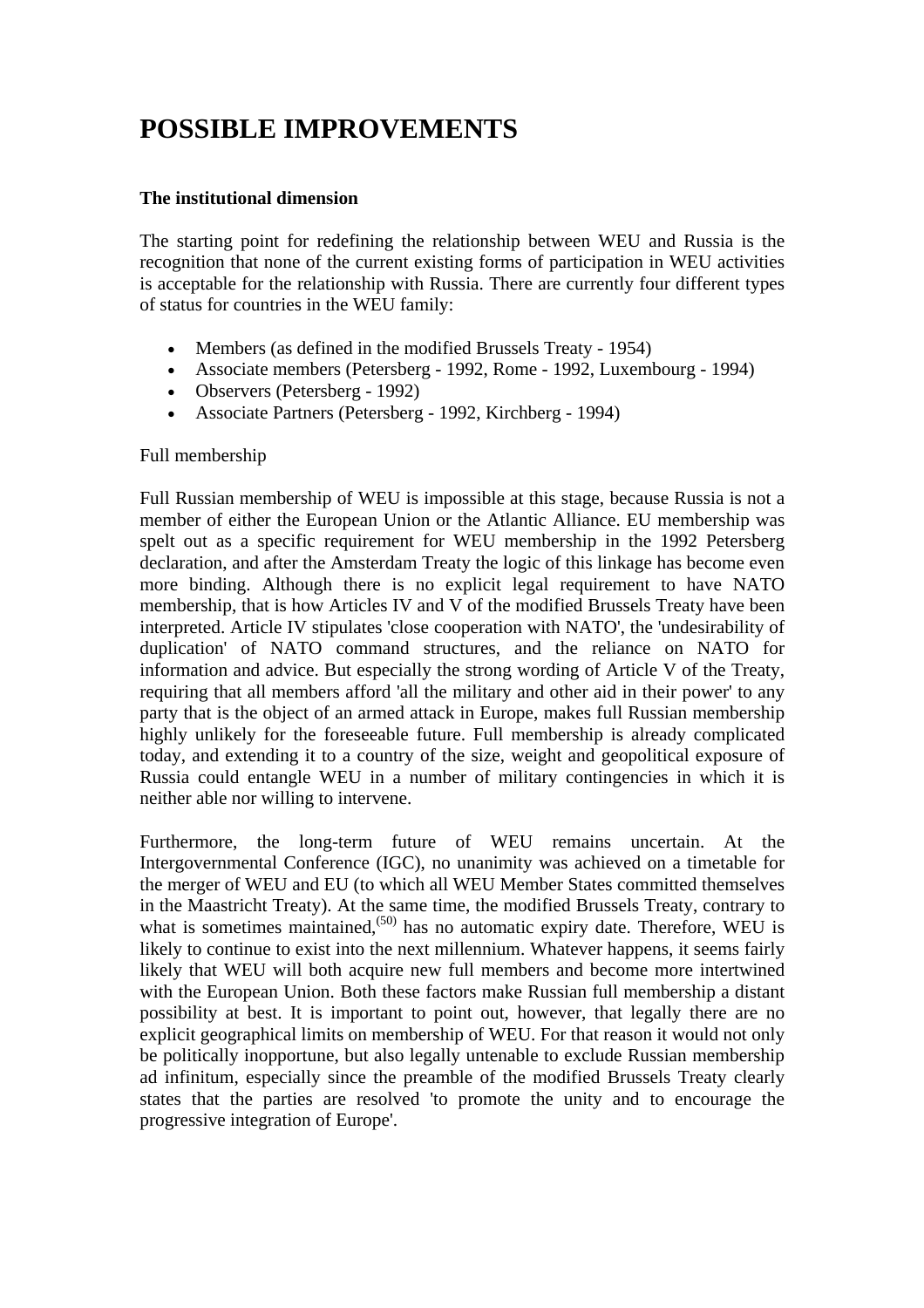Observer status and Associate Membership

Since Observer and Associate Member statuses are only reserved for members of, respectively, the European Union and NATO, Russia is at this point not eligible for either. Although during his most recent trip to Brussels,<sup>(51)</sup> Prime Minister Chernomyrdin envisaged for the first time the possibility of Russia joining the European Union, both sides acknowledge that this is a long-term prospect at best. And although all countries involved seem careful not to exclude Russian membership of  $NATO<sub>1</sub><sup>(52)</sup>$  the NATO-Russia Founding Act represents almost certainly the upper limit of what is currently politically and institutionally feasible between Russia and NATO. Therefore Associate membership (which to all intents and purposes represents virtually full operational integration into the organization) remains an extremely unlikely prospect.

It may be worthwhile to point out, however, that some of the possibilities afforded by these forms of status within WEU are already open to Russia. Nothing prevents Russia from associating itself with WEU decisions. Russia could, for instance, state its approval of WEU's 'Common concept' or of other WEU declarations on certain issues on which there is mutual agreement. It could also - as has been done by Ukraine - declare some of its assets and/or capabilities as possibly available to WEU for Petersberg operations. It could also, just like any other country, participate in WEU-led operations (be they of the NATO CJTF type or not), although it would not have the same status as WEU participants.

Associate Partnership

In 1994 in Kirchberg, the WEU Council agreed on the status of 'Associate Partnership' for the countries of Central Europe<sup> $(53)$ </sup> that had signed or were about to sign Europe Agreements. This enhanced status allowed these countries, who had until then been partners in the consultation forum (see below), a number of additional possibilities in the following areas:

- information: the right to be 'regularly' informed at the Council of the activities of its working groups. In practice, this implies that the Council decides on a case-by-case basis what WEU documents will be made available to them;
- political participation: the possibility to participate in Council meetings when such participation is not opposed by a majority of full members, and upon invitation in working groups 'on a case-by-case basis';
- operational ties: the right to have a liaison arrangement with the WEU Planning Cell; the right to associate themselves with decisions on 'Petersbergtype' operations as well as the right to participate in their implementation unless a majority of full member states are opposed; the right to participate in relevant 'exercises<sup> $(54)$ </sup> and planning' under the same conditions and with the right of involvement in the command structures and in the Council's subsequent decision-making process on such operations.

In return, the nine states (later to be joined by Slovenia) signed on to parts of the WEU acquis, especially by committing themselves to the peaceful settlement of interstate differences and by refraining from resorting to the threat or use of force. Since Kirchberg, the Associate Partners have also been increasingly involved in WEU's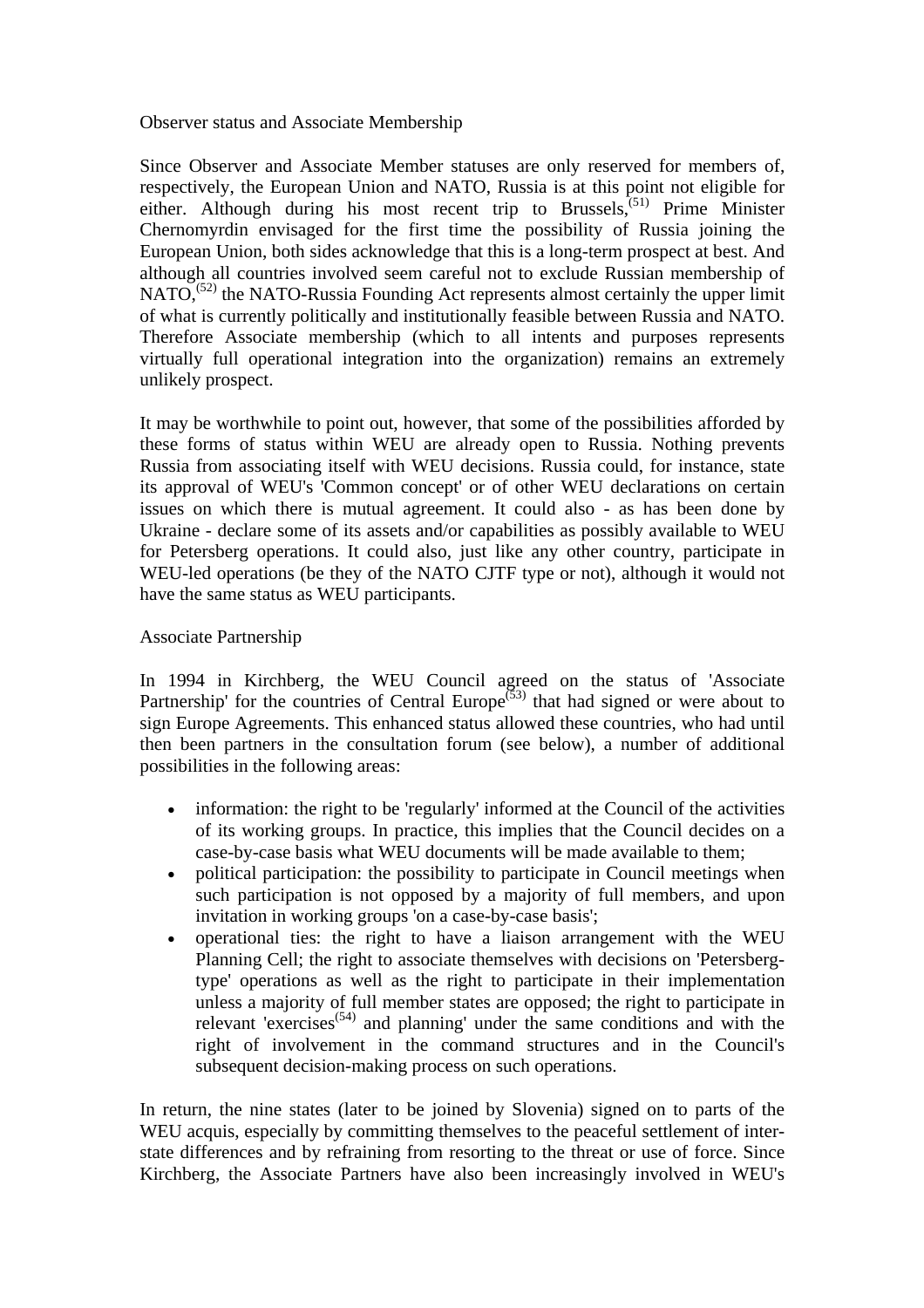operational development for Petersberg missions, and further initiatives in this area are being explored.

Russia - unlike Ukraine, which in a letter dated 27 August 1997 officially announced to the WEU Presidency its readiness to become an Associate Partner - has so far never officially inquired about Associate Partnership, although a number of people both inside and outside the Russian Government have toyed with the idea. If Russia were to make a proposal analogous to the Ukrainian one, some practical problems would arise from the fact that this status was specifically designed for countries who had or were about to sign Europe Agreements with the European Union. Since Russia - like Ukraine - has only been offered a Partnership and Cooperation Agreement by the European Union, the status, stricto sensu, does not apply to it. Furthermore, looking ahead, this is probably the one status whose modalities will change most rapidly, which would argue for reserving this status for CEE countries that will become members of the Union.

#### Quasi-institutional improvements

From time to time, various ways of enhancing the Russia-WEU relationship without entering into a real institutional arrangement have been suggested. These ideas have ranged from intensifying the current official contacts through liaison officers in the respective military headquarters to systematic stocktaking meetings between the Russian ambassador and a WEU 'troika' (e.g. the outgoing and incoming presidencies together with the Secretary-General) that could be established. Another possibility could be a joint political declaration, analogous to the EU's political declaration of November 1993, which could be signed at a ceremony with the Russian President at some WEU Council meeting. It is hard to see, however, how such quasiinstitutionalization would redress the fundamental imbalances between the EU/Russia, NATO/Russia and WEU/Russia relationships described earlier.

## Other possible institutional solutions

WEU has had some experience in structured cooperation with European countries that are not members of either EU or NATO. Such cooperation has been carried out with CEE countries (before they became Associate Partners) in the framework of what was called a Forum of Consultation.<sup>(55)</sup> The politically 'easiest' institutional way of formalizing ties between WEU and Russia may therefore be to resuscitate the structured 'dialogue, consultation and cooperation' framework for countries of Central Europe that was created by WEU at its extraordinary meeting with states of Central Europe in Bonn on 19 June 1992. This initiative allowed for a structured dialogue with these countries on a pre-established number of issues. The following measures were adopted: yearly meetings of foreign and defence ministers; twice-yearly meetings in Brussels of a 'Forum of Consultation' at the ambassadorial level; the possibility of meetings between an ad hoc WEU troika and senior officials from the countries involved; and an exchange of documents and information. In recent exchanges, it has become apparent that this is what Russia had in mind in 1995.

One technical problem with resuscitating such an arrangement is that the original wording of the declaration about the consultation forum seemed to suggest that it would be a multilateral forum. Especially if Ukraine (and possibly other countries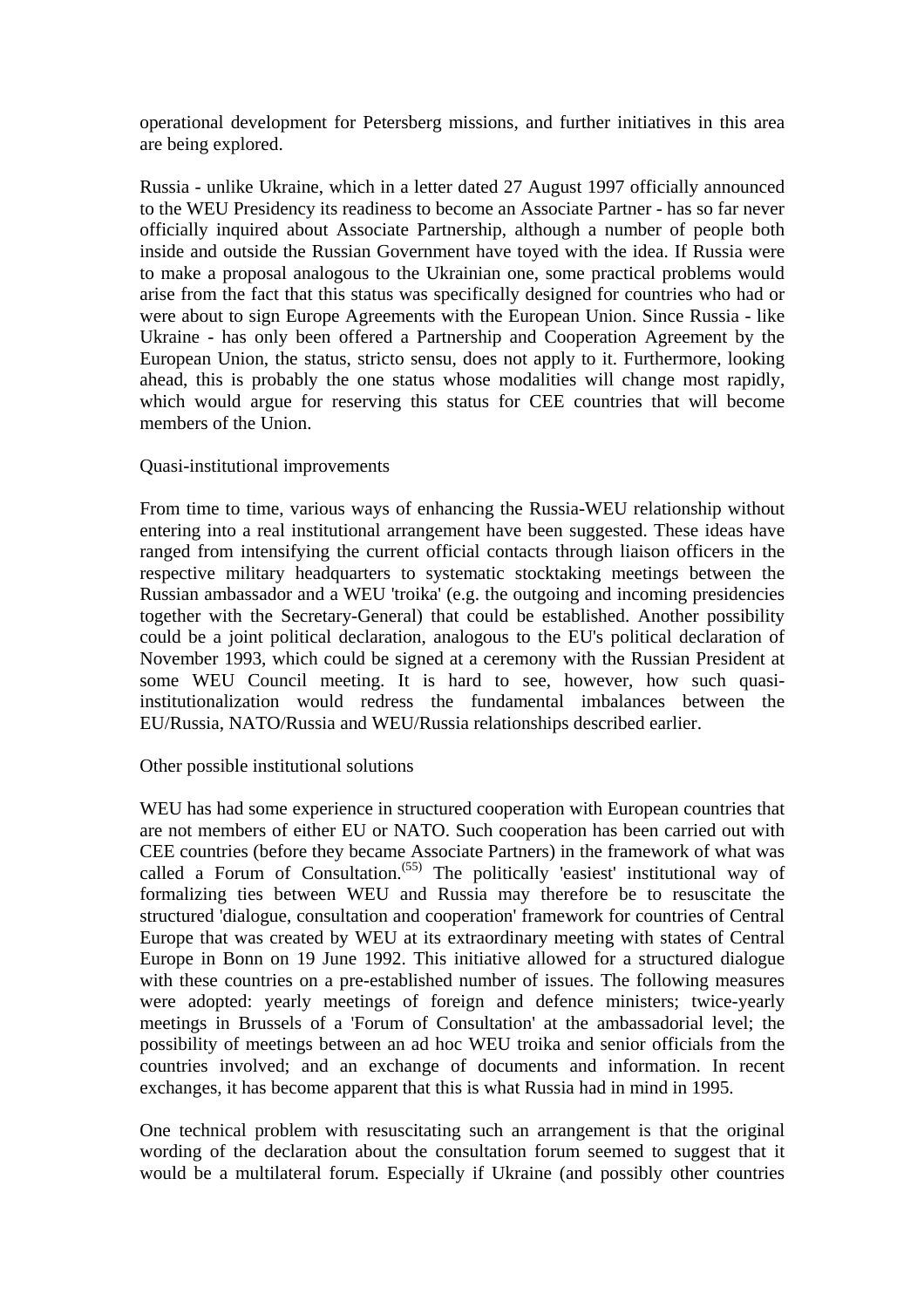such as some former Yugoslav republics<sup> $(56)$ </sup>) were to be accorded similar status, this might create some unnecessary complications. But this is mostly a problem of form rather than of substance, since the 'forum' could be re-labelled a 'dialogue partnership', which would remove the multilateral connotation.

Adding another layer to WEU's already extremely complex institutional web is not an ideal solution from the point of view of institutional streamlining, but there is consensus in the WEU Council (as expressed in various communiqués) that Russia is an 'important partner'. The logical implication of these repeated acknowledgements would be to give the dialogue with this country more continuity, regularity and substance. Therefore some increased institutional complexity (which would after all be marginal: there would be five instead on four statuses) might be the minimal price to pay in order to give Russia a modicum of institutional visibility within WEU.

The issue of the different types of status within WEU is one that will have to be revisited at some point in the near future. So far, the logic behind this multiplicity has been essentially an institutional one: to find a special status tailored for non-WEU members of the EU and NATO and for countries that have signed Europe Agreements. This was politically extremely convenient, and remains so, as we have seen in the previous discussion. Even if they do not facilitate the organization's operational efficiency, the different types of status provide a dynamic quality, which opens up the conditional prospect of a further upgrading of Russia's role within the organization.

Advantages and prospects of some degree of institutionalization of Russia-WEU ties

The Forum of Consultation is a relatively flexible structure which opens the possibility of, first of all, a dialogue on a broad spectrum of security problems in conjunction with cooperation on practical projects; secondly, consultation at various levels (from ministerial to expert); thirdly, incremental institutional transformation of the dialogue, its development and the prospects of moving it in the future in the direction of deeper forms of cooperation. On the one hand, it would remove substantive political and practical problems which would emerge if one were to include Russia in the multilateral mechanism of cooperation that already exists. On the other hand, using the previous (multilateral) de jure structure, Russia and WEU would de facto acquire a mechanism of bilateral cooperation which would be indispensable from the point of view of the peculiarities of Russia's situation.

In parallel with the possibility of using the institutional experience of WEU, such a format would correspond both to current Russian proposals and to the aims of WEU in the development of its links with Russia, especially taking into account the recommendations formulated by the Assembly of WEU in 1994: to 'offer the Russian Federation permanent cooperation including a regular system for information, dialogue and political consultation at ministerial level<sup>(57)</sup> and at that of the Chairmanship-in-Office, the Secretary-General and senior officials of the ministerial organs of WEU.'(58)

The framework of a Forum of Consultation would also give WEU grounds for taking upon itself the role of an instrument of dialogue between Russia and the EU in the sphere of security (as has already been done in relations with CEE countries). This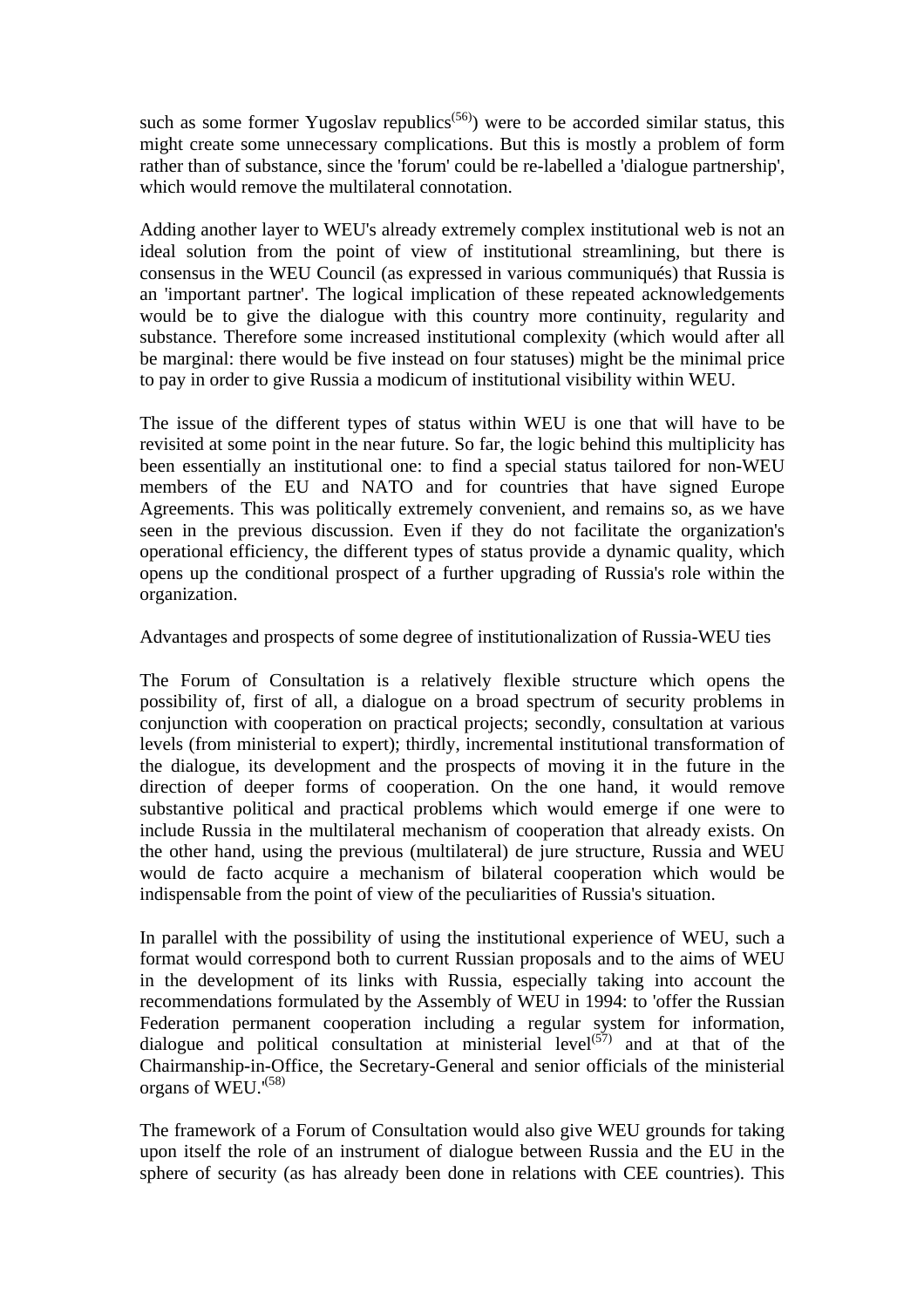would guarantee the congruence of this dialogue with the Partnership and Cooperation Agreement between the Russian Federation and the European Union. More specifically, the measures which were formulated by the Council of the European Union in November 1995 would be realized:

the development 'in the framework of existing mechanisms, of an open, stable and substantial relationship of dialogue and partnership between the [European] Union and Russia in the field of security . . . encouraging Russia to take full advantage of its developing contacts with WEU.<sup>'(59)</sup>

Using the existing mechanisms for institutional relations between the two sides would remove those arguments against institutionalization of special relations with Russia (which would, to some extent, be justified).

The adoption of the Forum of Consultation model in the development of relations between Russia and WEU will at some point beg the question of their future prospects, i.e., how to define the partners' policy and the character of their relations, while taking into account their current institutional limits. Indeed, a simple expression of a desire to work towards cooperation introduces elements of uncertainty, if not negatively influencing both the substance and the dynamics, as is confirmed by the two-year history of links between Russia and WEU.

A 'programme' of cooperation between WEU and Russia depends on the choice of one of three possible variants.

It is possible that cooperation in the framework of a Forum of Consultation will be considered not only the more acceptable solution in present circumstances but will actually turn out to be the limit in any practical sense (first variant). Although this in principle limits the potential for cooperation, it nevertheless generally corresponds to the current situation and both sides' current interest. Nevertheless, successful cooperation within the framework of a Forum of Consultation, and mutual interest in its deepening, could eventually induce the removal of its limitations which are inherent in this status (as demonstrated by the experience of relations between WEU and CEE countries) and it would thus be politically more forward-looking to take these possibilities into account ahead of time.

The qualitatively higher level of participation of CEE countries in WEU paved the way for their acceptance as Associate Partners. Formally, this status was offered to them as countries which had signed, or were preparing to sign, Europe Agreements with the European Union. Furthermore, given sufficient political will, this formal impediment could be overcome, thereby allowing for the possibility, at least in principle (although not immediately), of Russia's accession to the status of Associate Partner (second variant).

Firstly, Europe Agreements do not, from a legal standpoint, represent a strict legal condition for Associate Partnership with WEU, and the creation of such a status does not touch upon the legal basis of the Union.

Secondly, the PCA between the Russian Federation and the European Union opened up fairly broad prospects (including 'the future creation of a free-trade zone between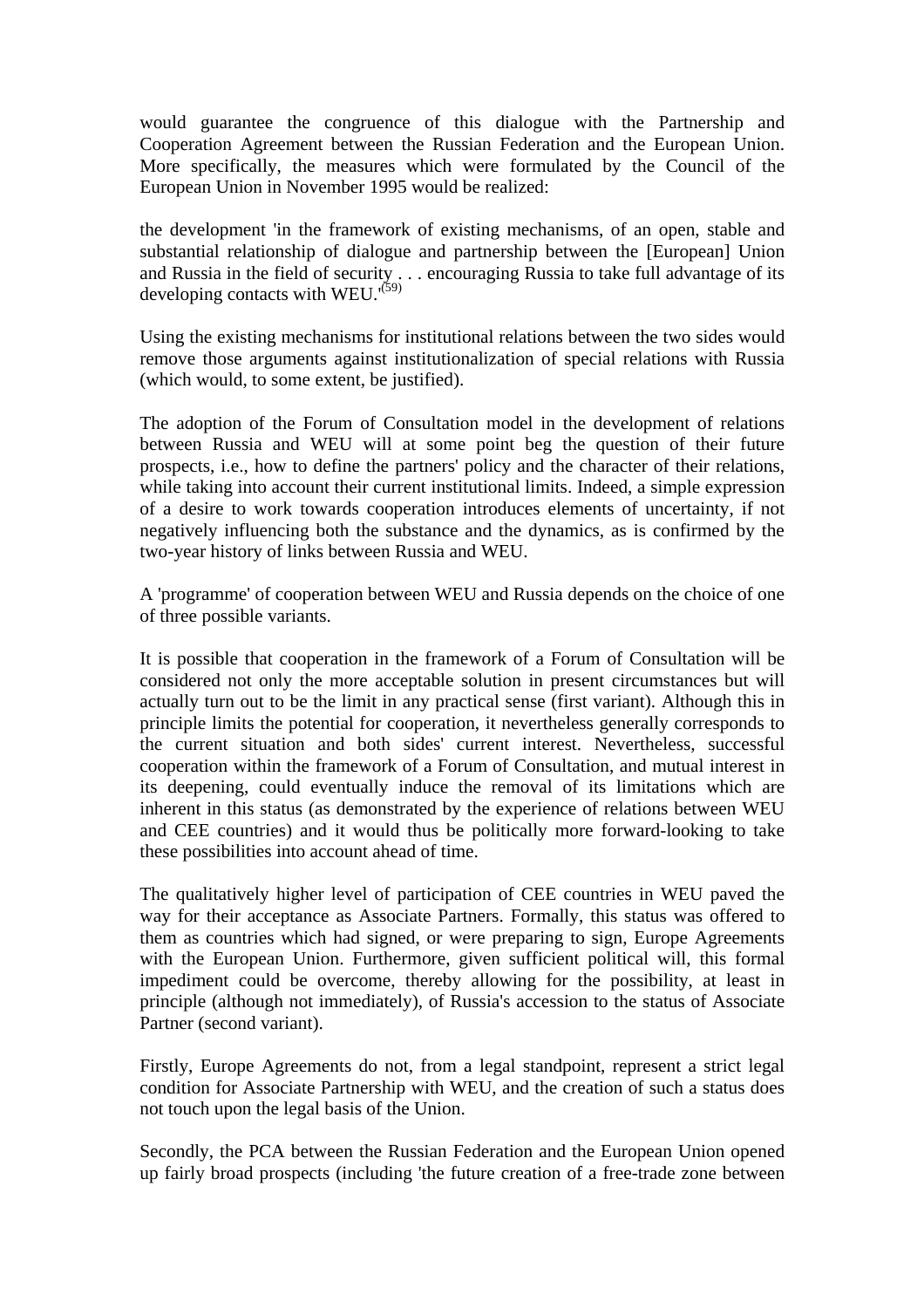Russia and the Community'), which would also give WEU a basis for shifting from dialogue and consultation with Russia to partnership relations.

Thirdly, the status of Associate Partner would only open broader possibilities of cooperation with WEU, but would not imply the prospect of adherence to the EU (and/or NATO). From this point of view, there is not a single impediment to the opening up of the possibility of such a status to Russia, together with the CEE countries (the status of which will change in the event of their membership of the EU and/or NATO).

Fourthly, an important argument in favour of the possible recognition of Russia as an Associate Partner of WEU is its special significance in the West's policy. Although the variant of Russia as an Associate Partner of WEU is not excluded in principle and, in general, could serve as an institutional guideline for the development of their relations, its acceptance would be problematic for a number of political reasons:

- for WEU, the acceptance of such a prospect would obviously imply a narrowing of political flexibility in its relations with Russia, and a certain complication of its dialogue with CEE countries which is specifically undesirable in the case of continued uncertainty about the future content of relations between Russia and NATO. In any case, WEU does not find itself in a complicated situation of choice as is to some extent the case between NATO and Russia, which gives it the possibility not to take far-reaching decisions.
- for Russia, the desire to achieve this status of cooperation would demonstrate not only its policy towards achieving real partnership (in the future), but would also imply its refusal (now) to attempt to create special relations which would correspond to Russia's specific situation.
- for the countries of Central and Eastern Europe, having the same status as Russia would complicate the creation of one security strategy in the WEU family (possibly also for WEU itself). The special European unity would be disrupted and a Russian element that in many aspects is strange to it would be introduced. This Russian element would have a fundamentally different weight in the relationship in comparison with the other 'equal' WEU Associate Partners<sup>(60)</sup>

One could try to get rid of these negative factors in the process of structuring the relationship between WEU and Russia, and to overcome the potential limitations of their development within the framework of a Forum of Consultation, by resorting to a more flexible institutional model (third variant).

Its essence would consist in starting cooperation in the very simplest and acceptable terms of the Forum of Consultation while at the same time foreseeing the possibility of developing it beyond the limits of the former competences which have been created along WEU-CEE lines. Thereby Russia would be accepted as a partner of WEU (as it is accepted as a partner of the European Union in accordance with the Agreement with it) but in a first stage it would retain the status of partner in consultation and dialogue. Such a formula would allow both sides to: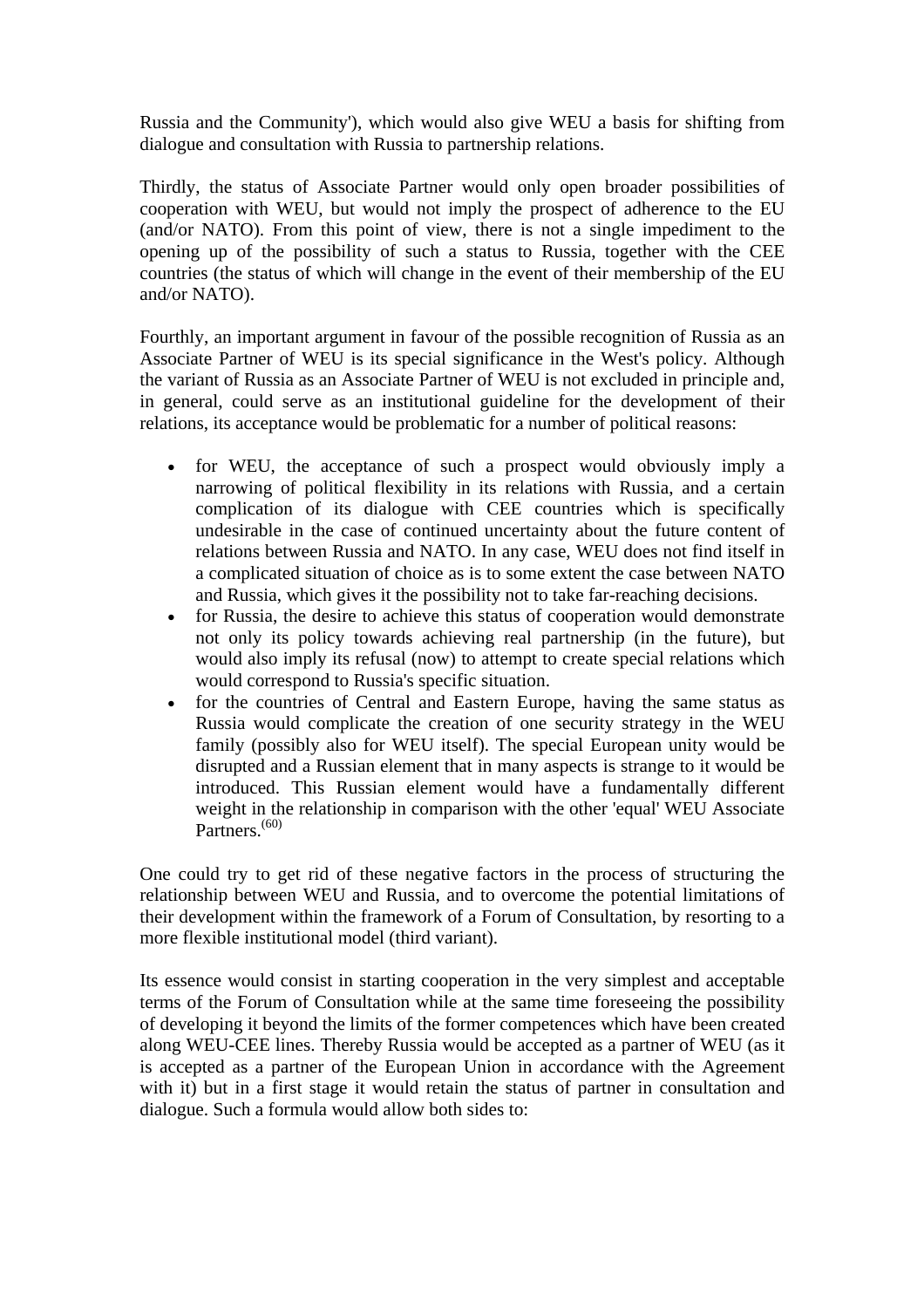- maintain a sufficient degree of mutual political flexibility, avoiding strict obligations in creating a mandate and mechanisms and modalities of a future partnership;
- work together within the framework of a reanimated 'renewed' Forum of Consultation, which would allow the development of an incremental interaction which could spill over into a potentially higher level of relationship;
- avoid the formula 'special relations' by using existing institutional practices while at the same time taking into account Russia's special role;
- guarantee more fully the congruence between the character of Russia-WEU links, Russia's relations with EU and NATO and its role in the European security system.

Whichever of the three variants mentioned above is selected, the lowest common denominator of cooperation between WEU and Russia remains the reactivation of the status of the Forum of Consultation.

In accordance with such a format, the established system of contacts between WEU and Russia (especially via the Russian Embassy in Brussels) would be used on a regular basis. Functionally, the system would be broadened on the basis of regular WEU-Russia visits at ministerial level (Foreign Affairs and/or Defence). This would make it possible to guarantee the participation of Russian representatives in the working groups and subsidiary organs of WEU by mutual agreement. Specifically, propitious conditions would be created for the inclusion of Russian academics in the activities of the Institute for Security Studies of WEU (a willingness to do this was reflected in the reply by Mr Cutileiro to Mr Primakov). Upgrading WEU-Russia relations to this qualitatively new level opens possibilities for creating a permanent group of experts.

For the successful development of cooperation, its popularization and improvement of the system of mutual information, it would be opportune - besides the existing diplomatic points of contact - to open a WEU information office at the Moscow Embassy of one of the Member States (similar to existing NATO representation). One could also foresee the creation of an open WEU documentation centre - possibly based on the RAS Institute of Europe, where there is an analogous European Union centre which functions successfully.

With the creation of a status which would guarantee the high political level and the regular character of the partnership between WEU and Russia, their practical cooperation could develop on a systematic as opposed to on an ad hoc basis.

An EU solution for the WEU-Russia relationship?

If an institutionalization of ties with WEU continues to remain an unattainable goal, the Amsterdam Treaty may have opened up another avenue for a more systematic security dialogue between Russia and Western Europe. As was mentioned earlier, the Partnership and Cooperation Agreement between Russia and the European Union entered into effect at the beginning of December 1997. Concretely, this has meant that the institutions that are mentioned in the agreement (especially the Cooperation Council and the Cooperation Committee) have now started functioning.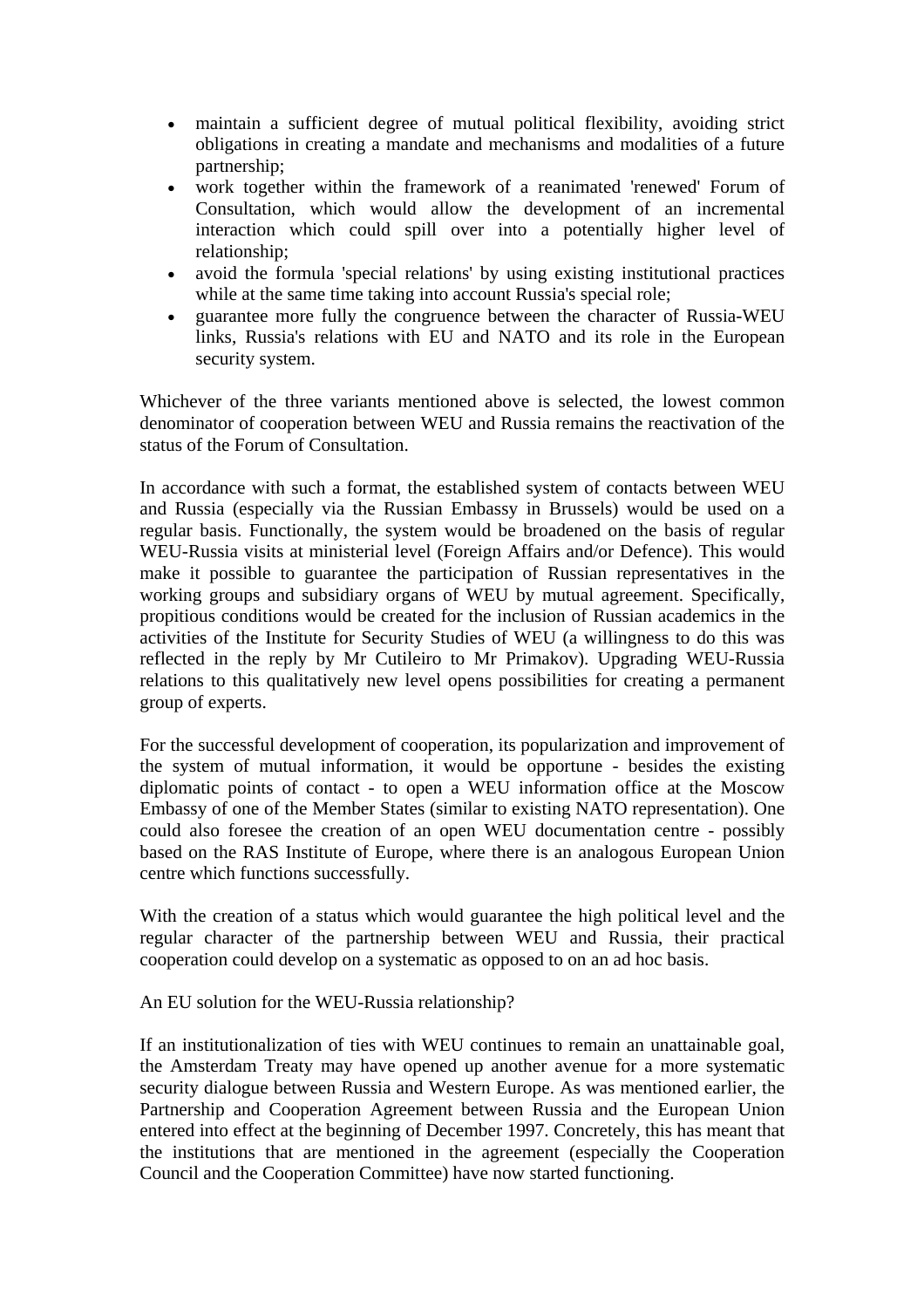The further rapprochement between EU and WEU as a result of the Amsterdam Treaty may therefore make it possible to graft the WEU-Russia dialogue onto the EU-Russia dialogue. As pointed out, the December 1996 EU Action Plan for Russia was conceived very broadly (including 'security issues'). The new competencies of the European Union in the field of foreign policy and security<sup> $(61)$ </sup> should make the proposed arrangement politically feasible. EU can now certainly have a dialogue with Russia on the so-called Petersberg tasks (Art. 17.2), and it could 'avail itself' of WEU for such discussions. But it should also be emphasized that Article 17 does not restrict itself to those 'Petersberg tasks', as it reads: 'Questions referred to in this Article shall include [emphasis added] humanitarian and rescue tasks, peacekeeping tasks and tasks of combat forces in crisis management, including peacemaking.' Furthermore, the new TEU also establishes the European Council's prerogatives in defining 'the principles of and general guidelines for the Common Foreign and Security Policy, including for matters with defence implications', prerogatives that were accepted by WEU in the declaration annexed to the Final Act of the IGC. In other words, these changes open up the possibility of the presence of a WEU representative at EU-Russia Cooperation Council meetings.(62)

Tagging the WEU-dialogue onto the EU-dialogue could be seen to be to everybody's advantage: EU could use WEU's input on various security issues on which it lacks inhouse expertise; WEU could satisfy Russia's request for a more formalized dialogue with it without reversing its previous decision, and Russia would be able to portray it as a victory for its attempts to establish a direct dialogue with Western Europe on security issues. Finally, and maybe even most importantly: the dialogue between Russia and Western Europe would start off on a more comprehensive, more inclusive footing allowing for not only a broader definition of security problems, but also solutions to these various security problems.

## **The operational dimension**

Aside from (or parallel to) these institutional issues, it is important to realize that there are some important operational complementarities between Russia and Western Europe. What is frequently underestimated in the current debate on European security is that - just as the European 'founding fathers' had foreseen - the process of European integration has been driven far more by functional impulses than through institutional ones. Many observers are today quite understandably overwhelmed by the maze of complex institutions that this process has yielded. However, this institutional process has been propelled forward by a high degree of functional spillover in specific areas, now finally also involving the defence field - be it through the proliferation of multinational military units or through the transnational integration of defence industries. Functional integration between Western Europe and Russia has not reached a stage where the logic of spillover could carry into the defence realm, but some areas could possibly already be singled out where both sides have interests in common. In this sense, practical cooperation (possibly within a loosely formalized framework) may have more positive (and fewer negative) consequences than trying to impose an institutional shell on what to all intents and purposes are still relatively distant partners.<sup>(63)</sup>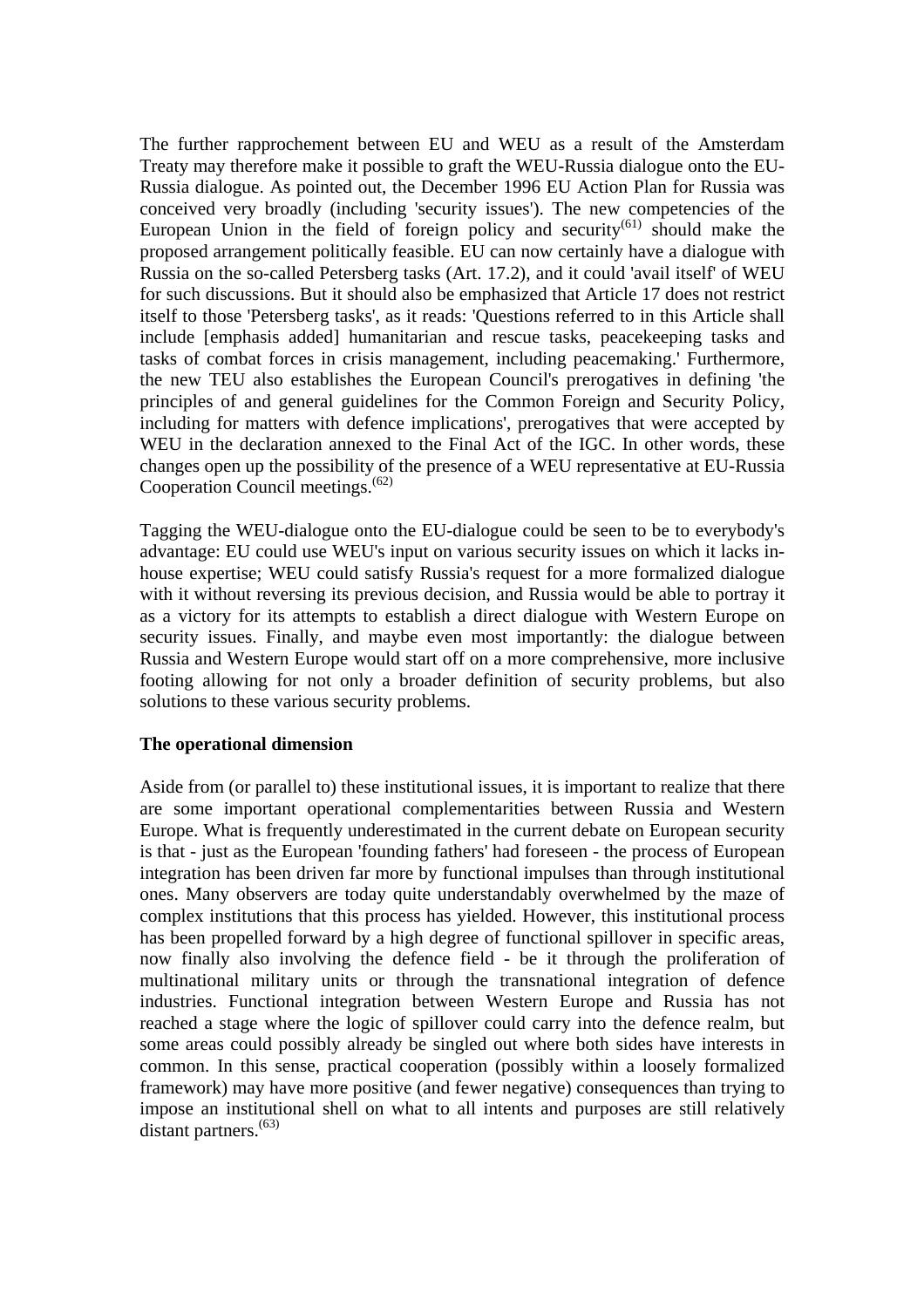If one accepts this logic, some areas where such operational forms of cooperation could be explored include:

- 'natural' complementarities: Russia has some military assets in areas where there are important West European deficiencies.<sup> $(64)$ </sup> One of these which has already been explored is satellite reconnaissance, where an agreement has now been reached between Rosvooruzhenie and the WEU Satellite Centre in Torrejon on the provision of Russian imagery on a commercial basis. But there are certainly other areas where such complementarities exist. Heavy airlift is another obvious candidate (and indeed it is a field where the WEU has already signed an agreement with Ukraine, in Brussels on 30 June 1997) where Russia has assets that it could make available for Petersberg operations. Tactical ballistic missile defence might be another domain where there may be mutually beneficial interests in cooperation. More generally, military experts on both sides could be encouraged to identify other such areas of complementarity and discuss detailed arrangements under which these assets and/or capabilities could be harnessed to mutual advantage;
- military doctrine: as WEU is currently developing its own doctrine for peace support missions, an exchange of views on this topic might be extremely useful. Particularly with respect to terminology, Russian military specialists have done work that certainly deserves closer scrutiny;
- exercise policy: here, too, joint measures could be explored, including the presence of Russian observers at future WEU exercises;
- military procurement: in the light of the far-reaching structural changes occurring in the military-industrial complexes of both sides, closer ties could be established between the newly created WEAO and the Rosvooruzhenie. These agencies could try to identify areas of common requirements and possible common procurement (on a commercial basis). One concrete example is the current discussion of possible joint production of the An-77 cargo aircraft: $(65)$
- new risks: particularly in some of the areas that the WEU Common Concept for European Security (Madrid 1995) identified as 'new risks', the military organizations of both sides could try to agree on some cooperative initiatives to deal better with them.

In this same category of possibilities for closer operational cooperation, it might also be worthwhile for WEU to start thinking about an interface for possible third-country (including Russian<sup> $(66)$ </sup>) participation in Petersberg missions, be they of the NATO CJTF type (i.e., with Russian participation in an operation under WEU's 'political control and strategic guidance' with the inclusion of NATO assets and capabilities), an operation led by a WEU country, or an autonomous WEU operation. The participation of third countries in WEU-led peacekeeping operations has never been excluded by WEU, but very little actual planning has been done in this area. To give but one example: in the planning stages of IFOR, NATO had quickly to come up with some Memoranda of Understanding that were to provide the legal basis for the participation of non-NATO troops in the operation. WEU might consider developing such generic agreements ahead of time, and might want to consult possible candidates about the elements that would go into such an agreement (e.g., possible command arrangements, participation in the planning process). Since the value that Russia could add to such WEU-led operations could be quite high, a discussion on the precise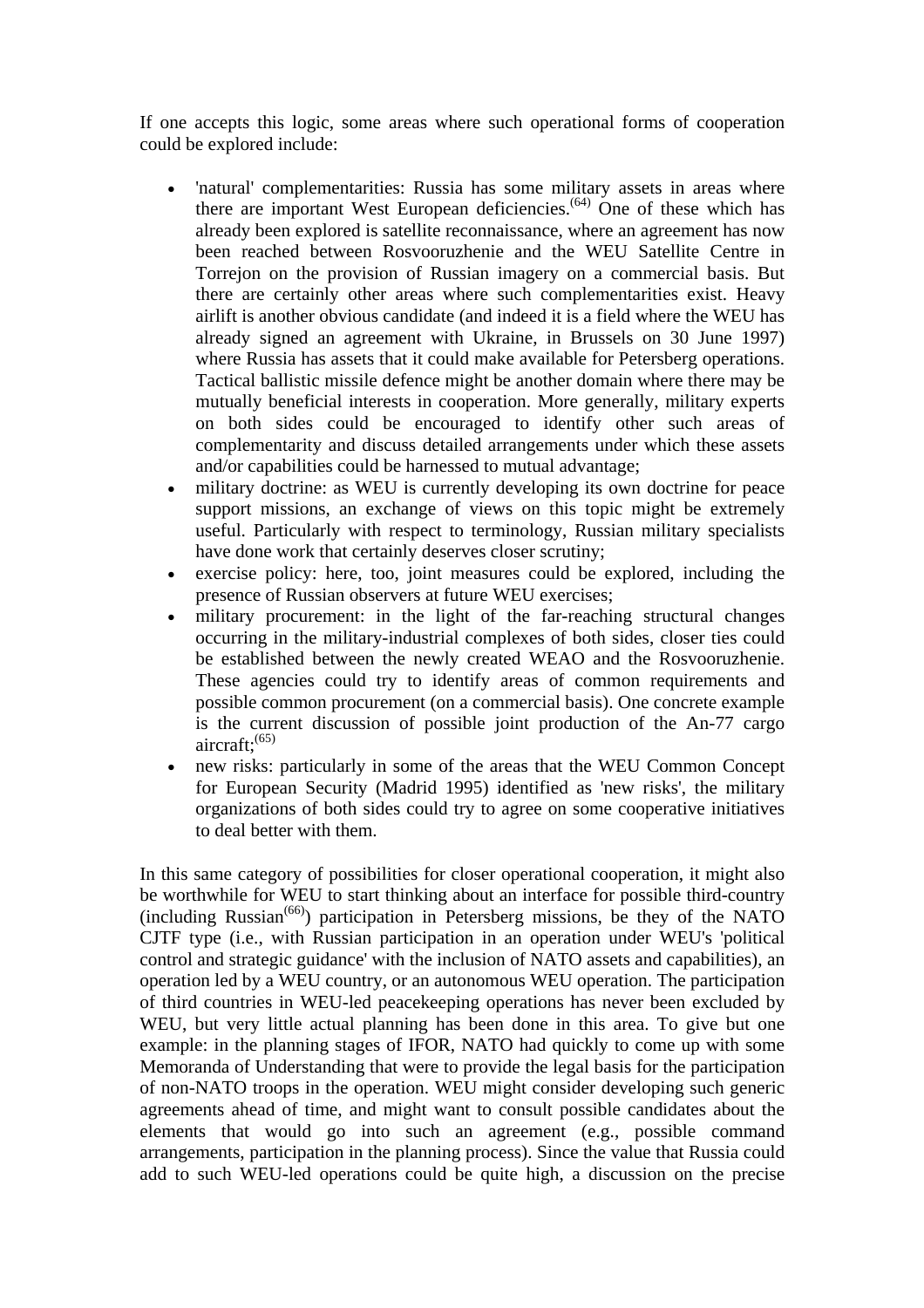arrangements for such participation would be quite useful. To refer once again to the IFOR/SFOR antecedent, in this specific case a special arrangement was found for Russian participation that circumvented direct operational subordination of the commander of the Russian brigade to a NATO officer.<sup> $(67)$ </sup> This specific arrangement raises the question of what an analogous arrangement might look like for Russian participation in a WEU-led peacekeeping operation, with respect to command structure, political control, mechanisms of consultation and coordination, etc. A first step that might be taken to facilitate subsequent arrangements on this matter could be the proposal by Russia to provide certain assets and/or capabilities that could be allocated to WEU for Petersberg tasks.<sup>(68)</sup>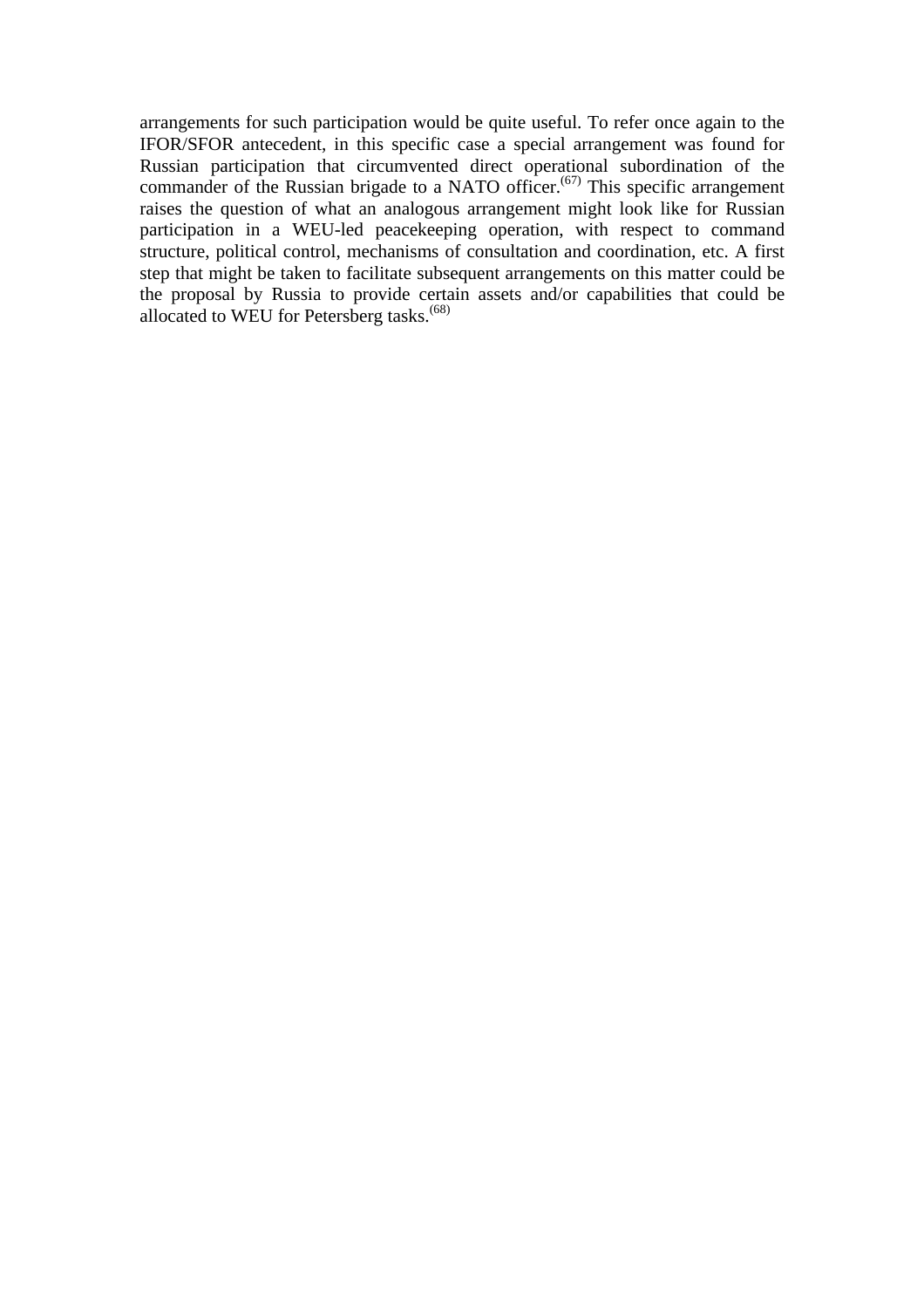# **CONCLUSION**

Looking ahead, four possible scenarios for the further development of Russia-W/EU relations can be sketched.

A first scenario could be called the healthy minimalist approach. Both sides would continue to work together pragmatically in areas where there are mutual operational interests without any institutional formalization of this cooperation. This, in essence, is where we stand today in the Russia-WEU relationship: it is a situation that is not without its merits. This form of bottom-up, functional cooperation was after all the engine of post-World War II West European integration, which gradually spilled over into institutional forms of interaction. As has been described in this paper, there is much room for such functional cooperation between Russia and Western Europe in the security field, and one could legitimately expect the current level of cooperation to deepen over time. In many cases, temporizing the institutionalization of an incipient relationship can be a wise solution: it avoids raising unrealistic expectations, and possible attendant backlash reactions in the event of set-backs. Nevertheless, the authors of this report view this status quo approach as merely a starting point that is already under some pressure to be taken further.

A second scenario could be termed institutionalized 'minilateralism': improvement of the relationship between Russia and Western Europe through intensified and institutionalized bilateral and trilateral ties. This trend is clearly discernible today in the strengthening Franco-Russian, Russo-German and Franco-Russo-German security dialogues.<sup> $(69)$ </sup> This option is also not without its positive aspects. To some extent, it is an expression of the concept of enhanced cooperation that is making headway in European integration. Any ties that bind Russia into the complex international policy networks at different levels should be welcomed. This particular form of institutionalization may even be subject to some of the expansionist logic that is so visible within the larger European institutions, as these 'minilateral' frameworks can also expand both in substance and in size.<sup> $(70)$ </sup> Yet they also have distinct drawbacks, as they inevitably undermine the credibility of the more genuinely multilateral institutions. From a West European point of view, for instance, these smaller frameworks outside the European Union deliver another blow to the CFSP logic, and could be seen as representing a new push towards a renationalization of security policy within Europe. The big-power bias of most of these agreements is furthermore viewed with much suspicion by the smaller countries that remain outside, and may send Russia a contradictory signal about the role or larger countries in world politics that may run counter to Western striving to encourage Russia to behave in a more 'modern', genuinely multilateral way in its own neighbourhood.

This brings us to the final two options, both of which would entail giving some level of institutionalization to the relationship between Russia and the emerging European security and defence identity. The third available option would be low-level institutionalization through WEU as the only strictly West European politico-military organization. This paper has advocated the idea that the framework of a slightly modified Forum of Consultation could be adjusted for a bilateral dialogue between Russia and WEU. To some extent, the form and content of the current Russia-WEU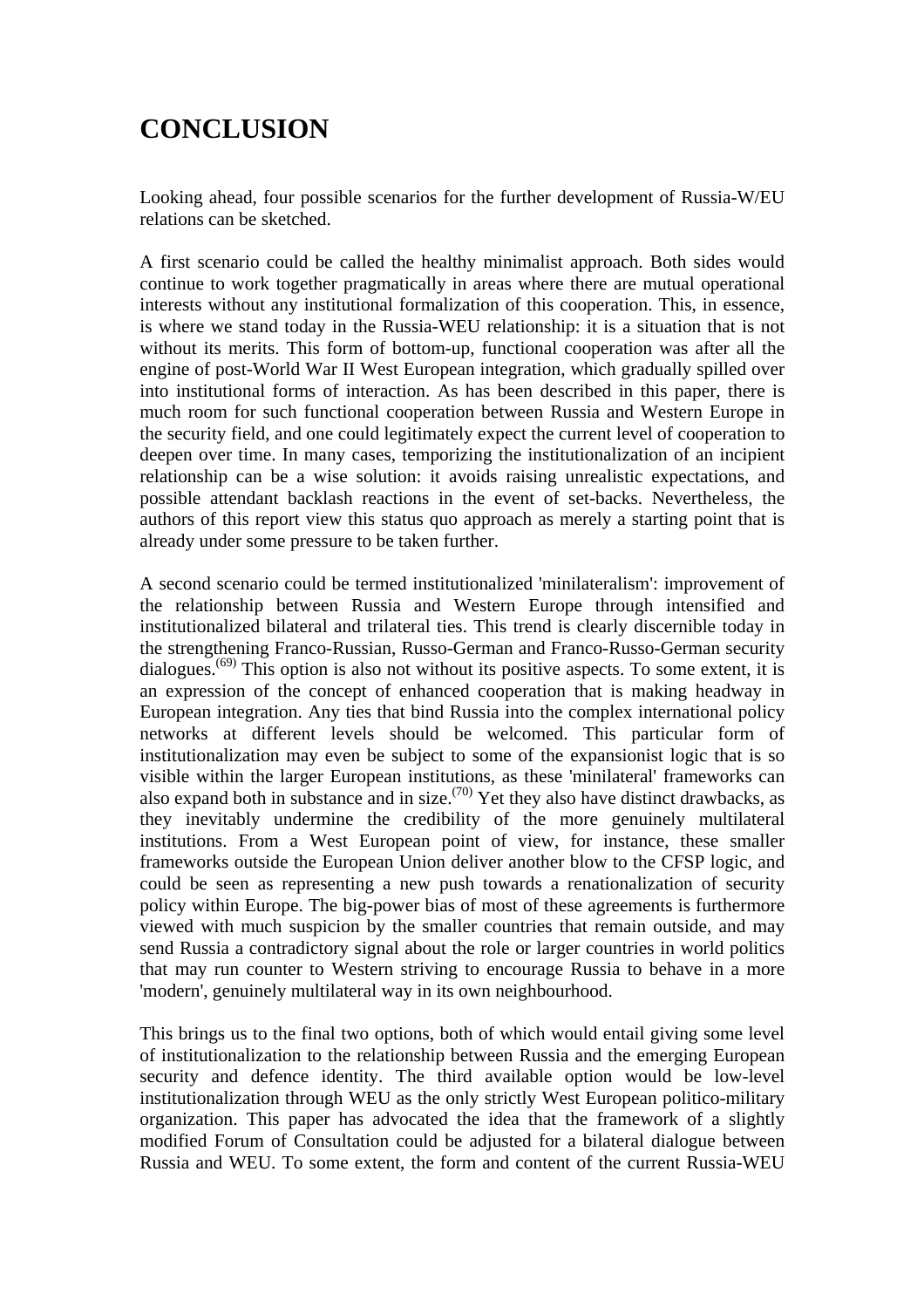relationship is already gravitating towards such a low-level institutionalized solution without formalizing it.

There exists, however, another, fourth option that may appear attractive to both sides: to graft the Russia-WEU dialogue onto the Russia-EU dialogue. This would allow for a more comprehensive dialogue between both sides on broader security issues in which the purely military aspect would have a limited role to play, but where EU could on occasion, as was spelt out in the Treaty on European Union, 'avail itself' of WEU to handle the more specifically defence-related items.

Whichever route is taken, the important thing is that a consensus exists on both sides that improvements are required. Much concrete work still remains to be done on both sides, however. On the European side, and especially after Amsterdam and Madrid, it seems increasingly important to move beyond institutional and operational 'navelgazing' and to start thinking about the broader strategic issues that are at stake. Also, in the light of its officially acknowledged importance to European stability and security (but also as a possibly less controversial issue for CFSP), Russia may provide a very useful tactical 'hook' for Europe to start assuming more responsibility on these broader strategic issues.

On the Russian side, more attention should probably be paid to the political dimension of European integration. It is hard to understand, for instance, why for more than three years Russia - despite repeated requests from the European Union - has not appointed an ambassador to the EU. This is a nice illustration that, although Russia is increasingly acknowledging the importance of political dialogue with Western Europe at the rhetorical level, the concrete implications and opportunities of this acknowledgment have not been followed through in day-to-day diplomatic practice.

The question of the attitude of the United States towards the development of a direct security relationship between Russia and Western Europe has not been specifically addressed in this paper. The 'decoupling' theme surfaced during the seminars that were organized in the framework of this project, but both authors deliberately decided to focus on the prospects of a specific relationship between Western Europe and Russia. It must be pointed out, however, that in separate discussions among Russians and Western/Central Europeans, as well as during the final conference, the overwhelming majority of comments underscored the quintessential importance, for West Europeans and Russians alike, of the American security presence in Europe. There was a shared feeling that the Russia-Western Europe relationship should be developed as a useful complement to the broader relationships between Russia and the Atlantic Alliance and the United States.

The fundamental rationale on both sides for boosting security relations between W/EU and Russia is not to 'decouple' the transatlantic relationship, but rather to 'recouple' Russia and the Western world. In the heat of the current domestic debates in Russia on the relative values of 'Westernism' versus 'Eurasianism', it is easy to forget that, in the nineteenth century, Russia was very much an integral part of the European state system and a leading figure in the Concert of Europe. In the decades prior to World War I, Russia was even - for the first time in its history - adopting many European economic, political, and social institutions. After a long interlude, a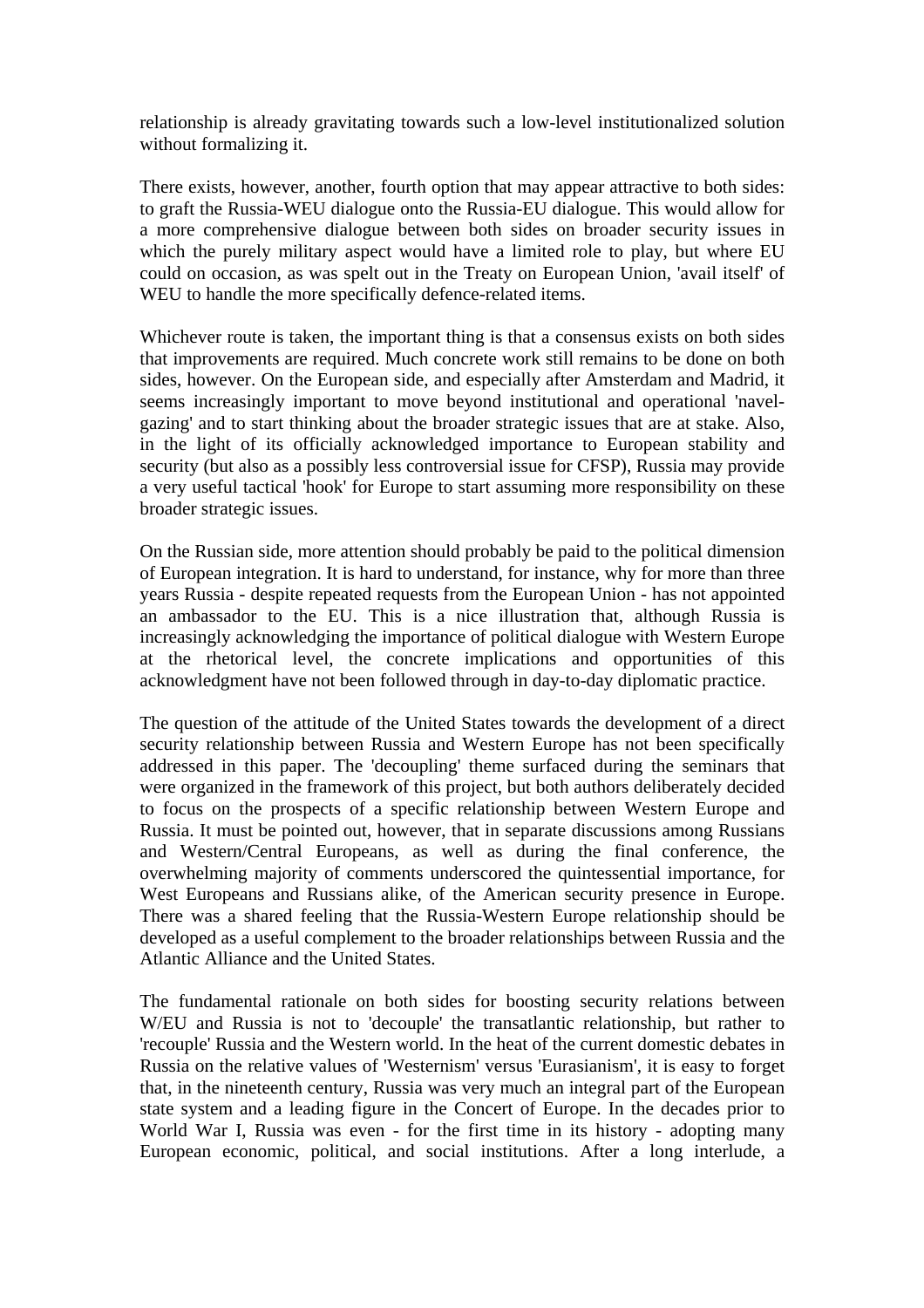democratizing and liberalizing Russia is gradually reclaiming its rightful place within Europe, and it is to this recoupling that this paper has been devoted.

This process, however, is just starting. It is therefore important not to overestimate the importance or the possibilities of the Russia-W/EU relationship which, at this stage in both sides' development, remains subject to a number of fairly obvious 'natural' limits and constraints. Given the recent inflation (and hence devaluation) of the concept of 'strategic partnership', there is little need to put grandiose labels on the improvements in the W/EU-Russia relationship that have been advocated in this paper. But these improvements, however modest, seem nevertheless politically necessary, mutually advantageous and congruent with the more fundamental trends of European security cooperation in recent years, which go more in the direction of bottom-up, pragmatic and flexible forms of cooperation within broader established institutional frameworks than in the direction of grand or new visionary architectural schemes.<sup> $(71)$ </sup> Particularly taking international political as well as national budgetary trends into account, this approach certainly seems the most sensible one in the circumstances. It must be hoped that W/EU's further development in this spirit will also comprise an improved security relationship with Russia.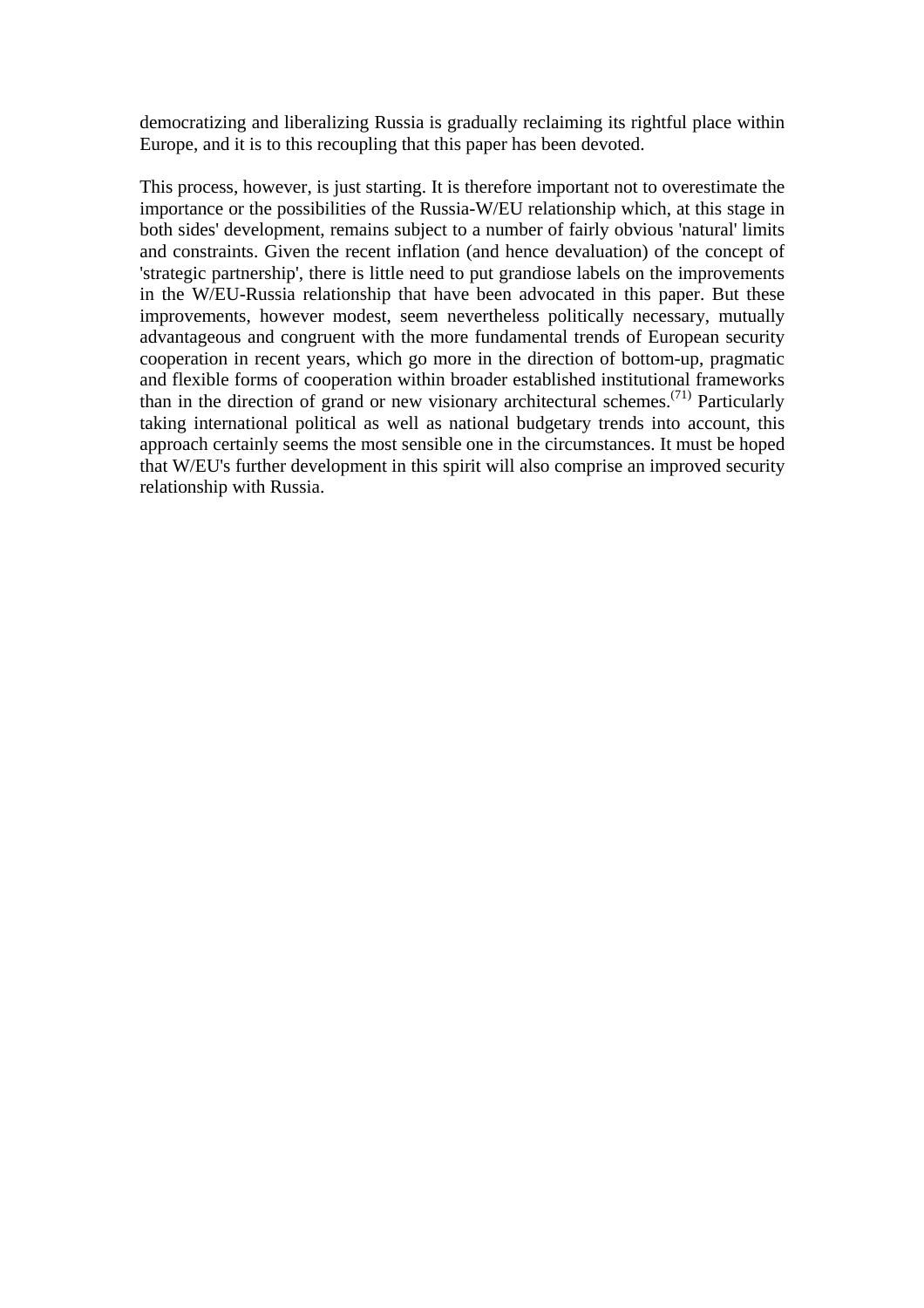1. With this (unofficial but ergonomical) abbreviation, we mean the institutional dyad EU/WEU as reinforced by the Amsterdam Treaty.

2. See Alexander von Schelting, Russland und Europa im russischen Geschichtsdenken (Bern: A. Francke, 1948); Richard Pares, 'Letters from William Pitt to Lord Bute' in Richard Pares and Alan J.P. Taylor (eds.), Essays presented to Sir Lewis Namir (London: Macmillan, 1956); Benedict H. Sumner, 'Russia and Europe', Oxford Slavonic Papers 2; Iver B. Neumann, Russia and the idea of Europe: a study in identity and international relations (London, New York: Routledge, 1996); more recently, V.G. Baranovsky, Zapadnaya Evropa: voenno-politicheskaya integratsiya [Western Europe: military-political integration] (Moscow: Mezhdunarodnye otnosheniya, 1988), pp. 1-3.

3. Haggard differentiates between 'shallow' integration (relaxation of border restrictions on trade and investment and the granting of national treatment for products and firms) and 'deep integration', in which even 'domestic' policies are being coordinated. Stephen Haggard, Developing Nations and the Politics of Global Integration (Washington, D.C.: The Brookings Institution, 1995), pp. 2-8. See also Jeffrey Sachs and Andrew Warner, Economic Reform and the Process of Global Integration, Harvard Institute of Economic Research, Discussion Paper no. 1733, August 1995.

4. 'Yeltsin Takes Swipe at "Uncle Sam" Role in Europe', Reuters, 3 October 1997. See also Yekaterina Grigoryeva, 'Yeltsin Goes To Oryol To Claim Global Power Role For Russia', Nezavisimaya Gazeta, 19 September 1997 and 'There Is No Europe Without Russia, President Boris Yeltsin's Remarks at the Council of Europe Summit, 10 October 1997', Rossiiskiye Vesti, 14 October 1997. The theme has also become more prominent in public discussion; see for instance Sergey Blagovolin, Deputy Director of the Institute of World Economics and International Relations, 'Rapprochement with the European countries for Russia, of course, is much more important than it was for the USSR. It has become considerably more natural for the Europeans as well. Relations with the USA, in their turn, retain for Russia an enormous significance, but as distinct from the USSR have come to rank more or less on the same level with the European direction', 'The new geopolitical situation: Let's think about the future', RIA Novosti Military News Bulletin, vol. 8, August 1997. For critical Russian views on the Russia-Europe relationship, see Roy Medvedev, 'Russia. A New Place in the World', Rossiyskaya Gazeta, 4 September 1997, and Alexander Bovin, 'Eskargo - khorosho, a vareniki luchshe! [Snails are good but Russian dumplings are better]', Izvestiya, 14 October 1997.

5. 'Minilateralism' refers to small multilateral frameworks. For a discussion, see Miles Kahler, 'Multilateralism with small and large numbers', International Organization, vol. 46, no. 31 (Summer 1992), pp. 681-708.

6. For a sample, see Edwina Moreton and Gerald Segal (eds.), Soviet Strategy Toward Western Europe (London: George Allen & Unwin, 1984); Ray S. Cline, James Arnold Miller and Roger E. Kanet (eds.), Western Europe in Soviet Global Strategy (Boulder, Colo. and London: Westview Press, 1987); Herbert J. Ellison (ed.), Soviet Policy toward Western Europe. Implications for the Atlantic Alliance (Seattle and London: University of Washington Press, 1983); Harry Gelman, Gorbachev's Policies Toward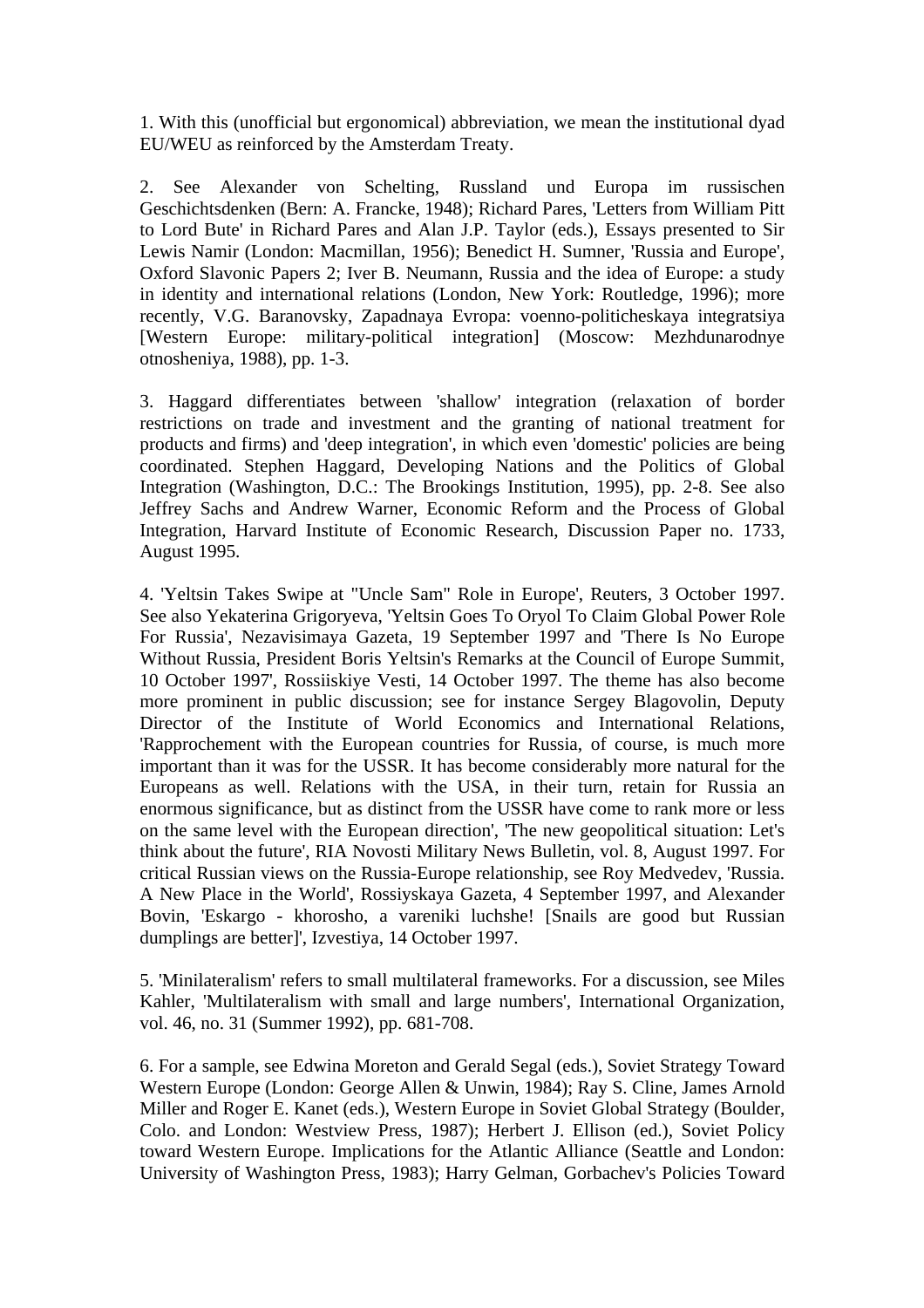Western Europe : A Balance Sheet, RAND Report R-3588-AF, October 1987; Vernon Aspaturian, US-Soviet Global Rivalry and Western Europe, Kennan Institute for Advanced Russian Studies, Occasional Paper no. 179, 1984; Hannes Adomeit. Soviet Perspectives in Western Europe, Kennan Institute for Advanced Russian Studies, Occasional Paper no. 177, 1984; Hannes Adomeit, 'Capitalist Contradictions and Soviet Policy', Problems of Communism, May-June 1984, pp. 7-16; John Van Oudenaren, Soviet Policy toward Western Europe. Objectives, Instruments, Results, RAND Report R-3310-AF, February 1986.

7. Various scholars, for instance, have drawn attention to the fact that, in May 1971, Senator Mansfield's resolution to withdraw US forces from Europe unilaterally was only derailed by Brezhnev's proposal, five days before the vote was supposed to take place, to open conventional arms negotiations. See, for instance, Jonathan Dean, Watershed in Europe. Dismantling the East-West Military Confrontation (Lexington, Mass.: Lexington Books, 1987), pp. 103-4; and Raymond L. Garthoff, Détente and Confrontation. American-Soviet Relations from Nixon to Reagan (Washington, D.C.: The Brookings Institution, 1985), pp. 115-16.

8. V.G. Baranovsky, op. cit. in note 2, p. 188.

9. Defined by one Soviet scholar as '. . . an ideology of isolating [obosoblenie] Western Europe, of forming the West European Alliance as an autonomous centre in the world arena.' A.I. Utkin, Doktrina atlantizma i evropeyskaya integratsiya [The doctrine of Atlanticism and European integration] (Moscow: Izdatel'tvo "Nauka", 1979), p. 73. For a good example of the change in Soviet perceptions about West European military integration in the 1980s, see Georgiy Platonovich Burduli, 'Vozrozhdenie Zapadnoevropeyskogo soyuza'[(The Rebirth of the Western European Union], Mirovaya ekonomika i mezhdunarodnye otnosheniya, no. 4, 1989.

10. For an extremely colourful description of WEU's history, see Y. Zhukov (Pravda political news analyst), 'Europeanization of NATO or Americanization of Europe (What Lies Behind the Talk about a Restructuring of the North Atlantic Alliance)', International Affairs, no. 8, 1984, pp. 104-11. Professor Daniil Proektor has even gone so far as to draw the comparison with the inter-war period when the Allied countries allowed Germany to rearm in spite of the provisions of the Versailles Treaty, which 'allowed Hitler to build up a new machine of aggression'; D. Proektor, 'The Green Light for Rearmament', New Times, in English, no. 19, May 1984, p. 18.

11. Vsevolod B. Kniazhinsky, West European Integration: Its Policies and International Relations (Moscow: Progress Publishers, 1984), p. 346.

12. The inclusion of Spain and Portugal were primarily seen as having been inspired by a Western concern to strengthen NATO's southern flank. See Burduli, 'Vozrozhdenie zapadnoevropeyskogo soyuza', p. 49.

13. 'I will not be revealing any secrets if I say that Soviet policy takes into account the differences of view between Western Europe and the United States. But it does so by no means in order to squeeze the United States out of Europe and gain political control over the continent which it so longs for, in the opinion of "perspicacious" analysts in the West. Our objective is much more modest. We would like to utilize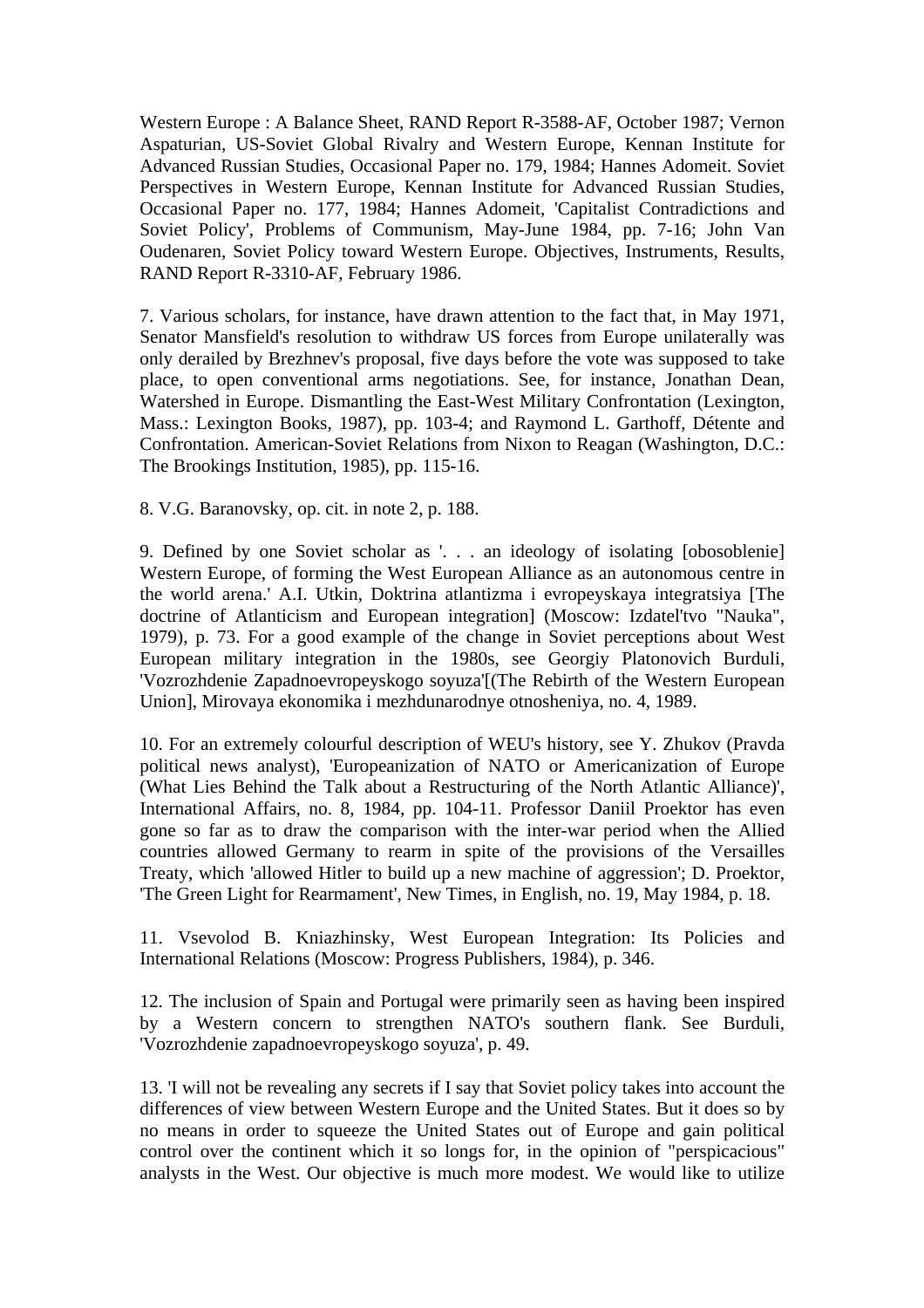Western Europe's potential to make good, via the transatlantic channel, the obvious shortage of common sense in the incumbent US administration.' Alexander Bovin, 'Political Observer's Opinion: The European Dimension', Izvestiya, 25 September 1985, p. 5, in FBIS, 25 September 1985, pp. G1-3. See also interview of Alexander Bovin and APN military affairs observer Colonel Vasily Morozov by Otechestven Front, Sofia. Otechestven Front, 26 June 1986, pp. 1,3, in FBIS, 1 July 1986, pp. AA7-10.

14. For instance, 'Behind these arguments . . . stand plans that go further than simply strengthening NATO's "European pillar" or being concerned about the firmness of the American position in its negotiations with the USSR. What is at stake here is a broad union of Western European countries in the political, economic and military domains, in essence : the construction of a new European structure, which envisages mutual relations in the military sphere between the seven Western European countries that are qualitatively different from those that exist within the framework of the North Atlantic alliance.' Burduli, 'Vozrozhdenie zapadnoevropeyskogo soyuza', p. 47.

15. Anatoly Viktorovich Rassidin (Senior Scientific Associate of the USSR Academy of Sciences IMEMO), 'West European Military Integration - Prospects and Possible Consequences', Mirovaya ekonomika i mezhdunarodnye otnosheniya no. 2, February 1989, pp. 104-15. This article can be seen as one of the first truly 'new' looks at Western European military integration.

16. '[R]elations with the WEU were not a priority in Moscow's European policy and remained in the shadow of discussions about relations with the EU and particularly with NATO.' Andrei Zagorsky, 'Russia and European Institutions,' in Russia and Europe. The Emerging Security Agenda, Vladimir Baranovsky (ed.) (Oxford: Oxford University Press for SIPRI, 1997), p. 530.

17. A. Kozyrev, Speech at the opening session of the OSCE Helsinki meeting, 24 March 1992. Diplomaticheskiy vestnik, no. 17, 15 April 1992, p. 30.

18. A. Kozyrev, speech at the Russian-Polish Conference 'On the Road towards a New Partnership', Cracow, 23 February 1994, Diplomaticheskiy vestnik, no. 5-6, March 1994, p. 19.

19. Yuri Kovalenko, [untitled] Izvestiya, 11 May 1994.

20. Kommersant-Daily, 6 August 1996, p. 4.

21. For some well informed articles, see Yevgeny Kozhokhin, 'V poiskakh novoy filosofii bezopasnosti [In Search of a New Security Philosophy]'; and Dmitriy Danilov, 'Evropeyskaya sostavlyayushchaya evolyutsii NATO [The European Component of NATO's Evolution]', in NATO: fakty i kommentarii [NATO: Facts and Comments], INION RAN, 1997 (http://www.inion.ru/product/nato/nato3\_2.html). Even such a politically sophisticated observer as Alexey Pushkov, for instance, talks about WEU as an institution that was created under the European Union, and goes on to claim that 'it [WEU] will never grow out of its adolescence and is for the time being primarily engaged in sustaining its own existence'. Alexey Konstantinovich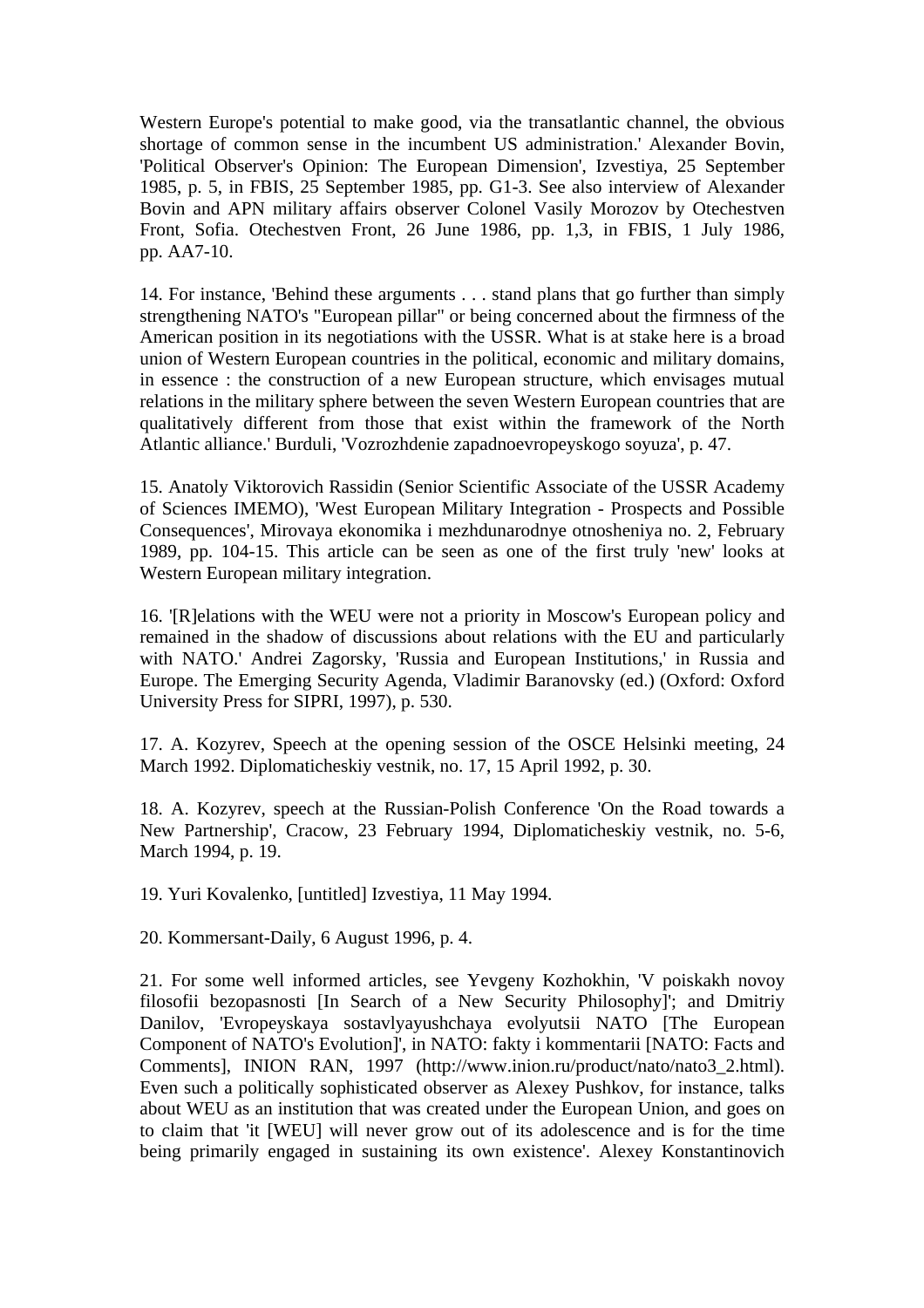Pushkov, 'Ot "doktriny Kozyreva" do "doktrina Primakova" [From the "Kozyrev Doctrine" to the "Primakov Doctrine"]', Nezavisimaya Gazeta, 24 October 1997.

22. Sergey Rogov, 'Russia, NATO, and Western European Union,' in Anne Deighton (ed.), Western European Union 1954-1997: Defence, Security, Integration, European Independent Research Group, St. Antony's College, Oxford, 1997. Even conservative observers point out that more European responsibility in the field of guaranteeing security on the continent is 'useful' for Russia, since it gives Russia more room for manoeuvre. See for instance Alexander Gol'tz, 'Natovskaya evolyutsiya: illuzii i real'nosti [NATO evolution: illusions and realities]', Krasnaya zvezda, 6 November 1966.

23. For some recent examples from different ideological perspectives, see for instance Marina Sergeeva, 'Ameriki v Evrope men'she ne stanet [There will not be less America in Europe]', Kommersant-Daily, 15 June 1996, p. 1; Vladimir Peresada, 'Sneset NATO yaichko [Emasculating NATO]', Pravda, 20 June 1996; Boris Mikhailovich Khalosha, 'Podopleka evropeizatsii NATO [The Real Cause of NATO's Europeanisation]', Nezavisimaya gazeta, 24 May 1996; Marina Sergeeva, 'SShA vozglyavlyat protsess evropeizatsii NATO [The US will lead the Europeanisation process of NATO]', Kommersant-Daily, 7 June 1996, p. 4; Dmitriy Gennad'evich Evstaf'ev, 'Pereotsenka tsennostey [A Reappraisal of Values]', Nezavisimaya gazeta, 25 July 1996; Vladimir Peresada, 'Natovskiy "syurpriz" dlya Rossii [NATO "Surprise" for Russia]', Pravda, 8 June 1996; Yuri Byalyy, 'Takaya uzh igra [This is how the game is]', Zavtra, 13 August 1996.

24. On 8 April 1997, the EU Commission and Russia reached a new deal on steel which will pave the way for the complete liberalization of bilateral trade in steel by allowing Russia larger quotas while gradually developing normal competitive conditions (IP/97/274). On textiles, on 20 December 1996 the Commission decided unilaterally to add some new measures to existing textile agreements with a view to opening the European market to Russian exports of textiles and clothing (five categories of products are now quota-free and the quotas for all other products received a 15 per cent increase) (IP/96/1238).

25. The aid, managed by the European Community Humanitarian Office (ECHO), will enable the British non-governmental organization Merlin to carry out a programme in the region until March 1998. It will provide 45 polyclinics in Grozny with supplies of essential drugs, and carry out minor repairs to those that incurred war damage. It will continue its programme of trucking chlorinated water in Grozny, and make minor repairs to the water and sanitation system. It will also carry out regular surveillance of infectious diseases. This grant is ECHO's second for victims of the war this year. The first amounted to ECU1.4 million.

26. PCAs are a 'half-way house' between standard framework agreements of the sort the Commission has negotiated with a number of countries round the world and the Europe Agreements. They foresee an institutionalized political dialogue and contain detailed trade and investment related provisions, but do not establish a preferential relationship (i.e., they do not offer concessions beyond those given to GATT/WTO partners). The possibility of such a relationship in future is however raised in the PCAs with the 'European' NIS; these contain a 'rendezvous' clause providing for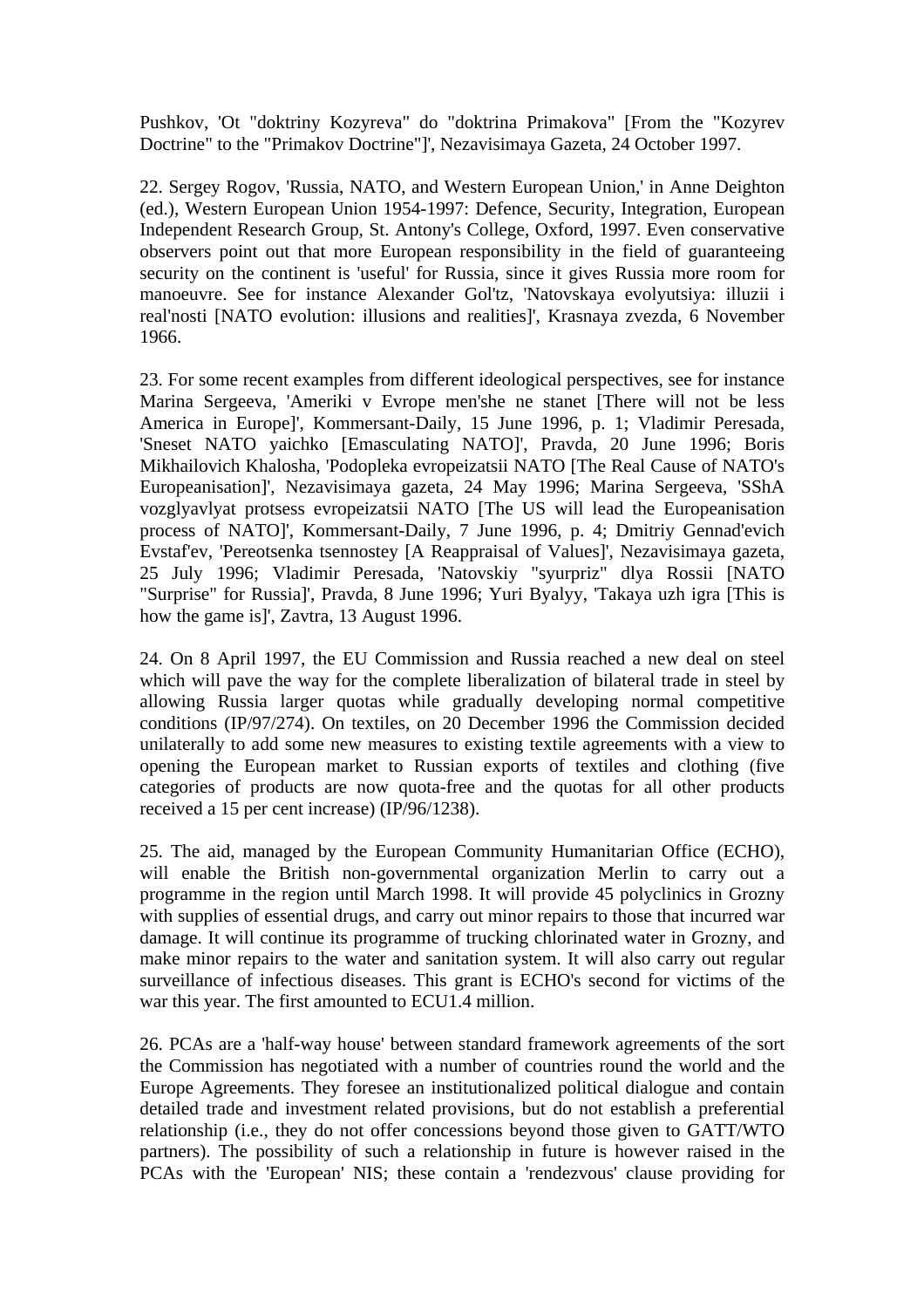consideration, in 1998, as to whether negotiations on a free trade agreement (FTA) should be initiated.

27. See 'European Action Plan for Russia', Bulletin of the European Union, no. 5, 1996.

28. Russia (together with Turkey, Ukraine and the Balkans) is singled out as one of the areas that will receive special attention from the Commission in its 1998 Work Programme; IP/97/902, Brussels, 22 October 1997. In this context it is interesting to note that European Union language with respect to Russia has arguably been more responsive to Russian sensitivities than the language of most other international organizations.

29. 'On the Road to Enlargement', presentation by Member of the European Commission Hans van den Broek at the European Liberal, Democrat and Reform Party Conference, Bucharest, 17 October 1997.

30. European security: a common concept of the 27 WEU countries, WEU Council of Ministers, Madrid, 14 November 1995.

31. See, for instance, 'The European Union and the Russian Federation', in Europe and the New Independent States (Brussels: the European Commission, Directorate-General for External Relations (DG1A) Information Unit, 1997), p. 1.

32. Consultations between Permanent Representatives of the Presidency, Secretary-General and the Russian ambassador; meetings with visiting senior officials; visits by the Secretary-General and the Presidency to Moscow; contacts between the Russian embassy with Presidency Secretariat Representatives; and contacts through Presidency embassies in Moscow.

33. As Richard Tibbels, the Head of Security Policy Section, WEU Secretariat-General, put it, 'WEU's relations with Russia and Ukraine need not duplicate, imitate or be developed in strict parallel with the relations of either the EU or NATO with those two countries. The framework of WEU's dialogues with Russia and Ukraine is thus a flexible one which puts the emphasis on substance rather than form and which allows each dialogue to develop at its own pace taking into account the interests of WEU on the one hand and the differing perspectives and interests of Russia and Ukraine on the other.' NATO's Sixteen Nations, Special Supplement, 1998, p. 44.

34. 'Humanitarian and rescue tasks; peacekeeping tasks; tasks of combat forces in crisis management, including peacemaking.'

35. Letter from Javier Solana, Chairman in Office of the WEU Council, in reply to a letter from Mr Kozyrev, Minister for Foreign Affairs of the Russian Federation, 25 October 1995.

36. Ostend Declaration, WEU Council of Ministers, 19 November 1996, p. 9.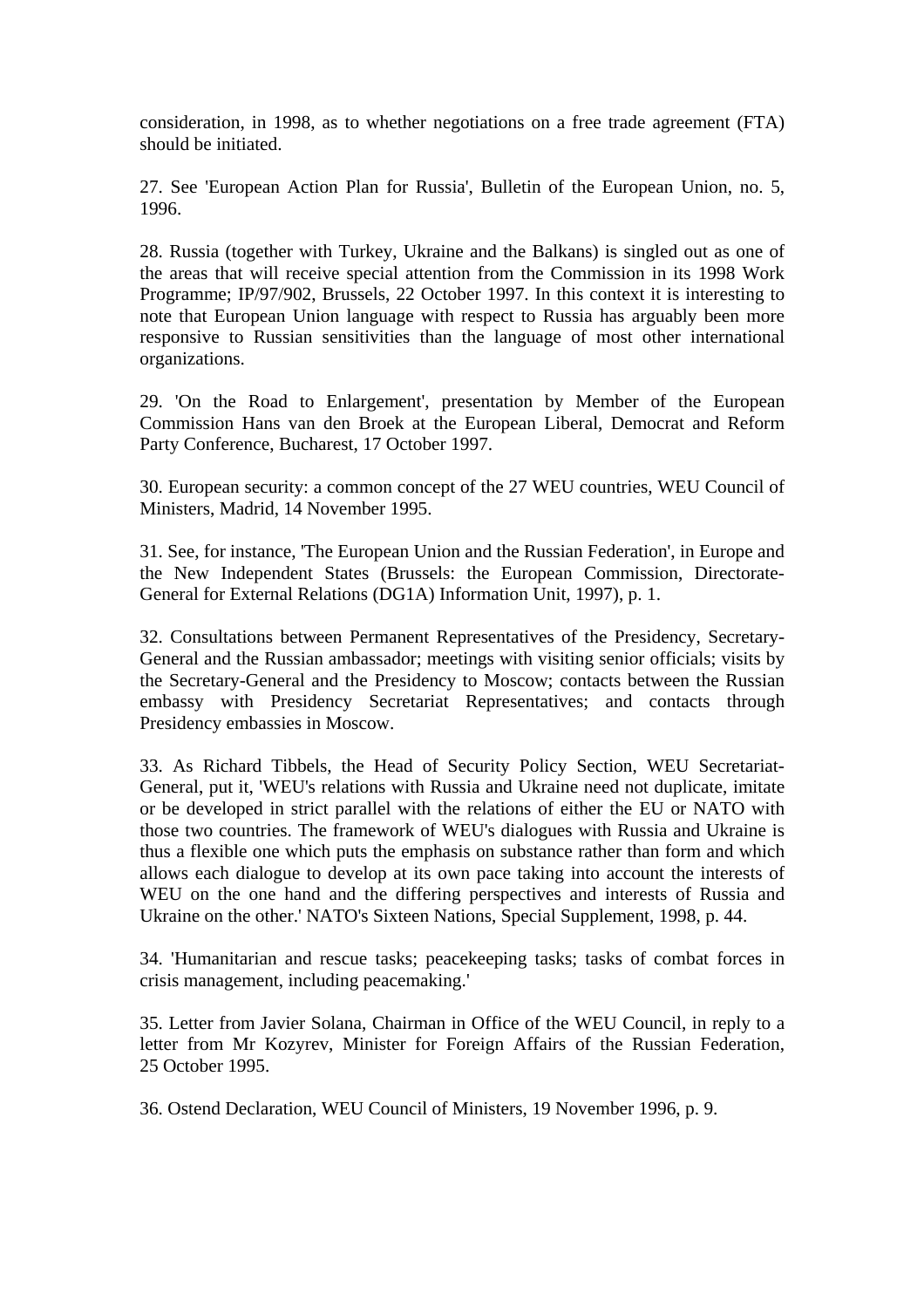37. On this point, see also 'Russia and NATO: The Road Ahead', a report by the Task Force at Carnegie Moscow Centre co-chaired by Dmitriy Trenin and Andrew Pierre, Carnegie Endowment for International Peace, Carnegie Moscow Centre, 1996.

38. In the same logic, Fraser Cameron of the European Commission (DG1A) has even suggested writing certain 'priority areas' into the Treaty on European Union 'to ensure the necessary commitment from all member states to common action'. Fraser Cameron, 'EU tries to build an effective CFSP', European Dialogue, 1997 Supplement (http://europa.eu.int/en/comm/dg10/infcom/eur\_dial/97i0a0s0.html).

39. It is important to point out that in this field, Western Europe's weaknesses in the field of strategic lift are frequently sometimes exaggerated. If one combines existing military transport capabilities (including naval ones) with current and prospective civilian excess capabilities in this field, one finds that the only actual weakness is in the area of wide-bodied, ramp-fitted aircraft. Here Russian Antonovs and the Ilyushin-76 could indeed be of great utility.

40. Yevgeny Kozhokhin, 'In the 21st Century, Russia Will Join Military Blocs', Argumenty i Fakty, no. 20, 20 May 1997.

41. For instance, the visits by President Chirac to Moscow in February and September 1997, and by Prime Minister Blair and Foreign Secretary Cook in July 1997.

42. Erfurt Declaration, WEU Ministerial Council, Erfurt, 18 November 1997. See also Monika Wohlfeld, 'WEU and Central European countries', in a forthcoming book on 'WEU after fifty' by the Institute for Security Studies of WEU.

43. The entire Political Division of WEU consists of 1 director, 4 heads of section and 9 assistants. By comparison, NATO's Political Affairs division numbers 48, 11 of whom deal exclusively with Partnership countries.

44. A number of analysts, for instance, have suggested that problems in some sensitive areas such as the Baltic states or Moldova, or even some conflicts within the CIS, might be more effectively and acceptably dealt with by WEU than by NATO, precisely because of Russian sensitivities; Philip Gordon, 'What Role for WEU', in Anne Deighton (ed.), Western European Union 1954-1997: Defence, Security, Integration, European Independent Research Group, St Antony's College, Oxford, 1997, p. 107; and Trevor Taylor, 'Challenges for Western European Union Operations', ibid., pp. 148-9.

45. Some developments are scenario-independent: in the absolutely worst-case scenario (a radical change in Russia's political landscape), all of these institutional 'finesses' become irrelevant.

46. Chief among these are the European Council's new ability to define the general principles and guidelines for CFSP, including on defence matters; theintroduction of the so-called 'Petersberg tasks' into the second pillar (CFSP), the appointment of a higher representative for CFSP, the creation of a Policy Planning and Early Warning Unit, the stronger language on the EU-WEU relationship, as well as the interinstitutional agreement on budgetary modalities for joint actions.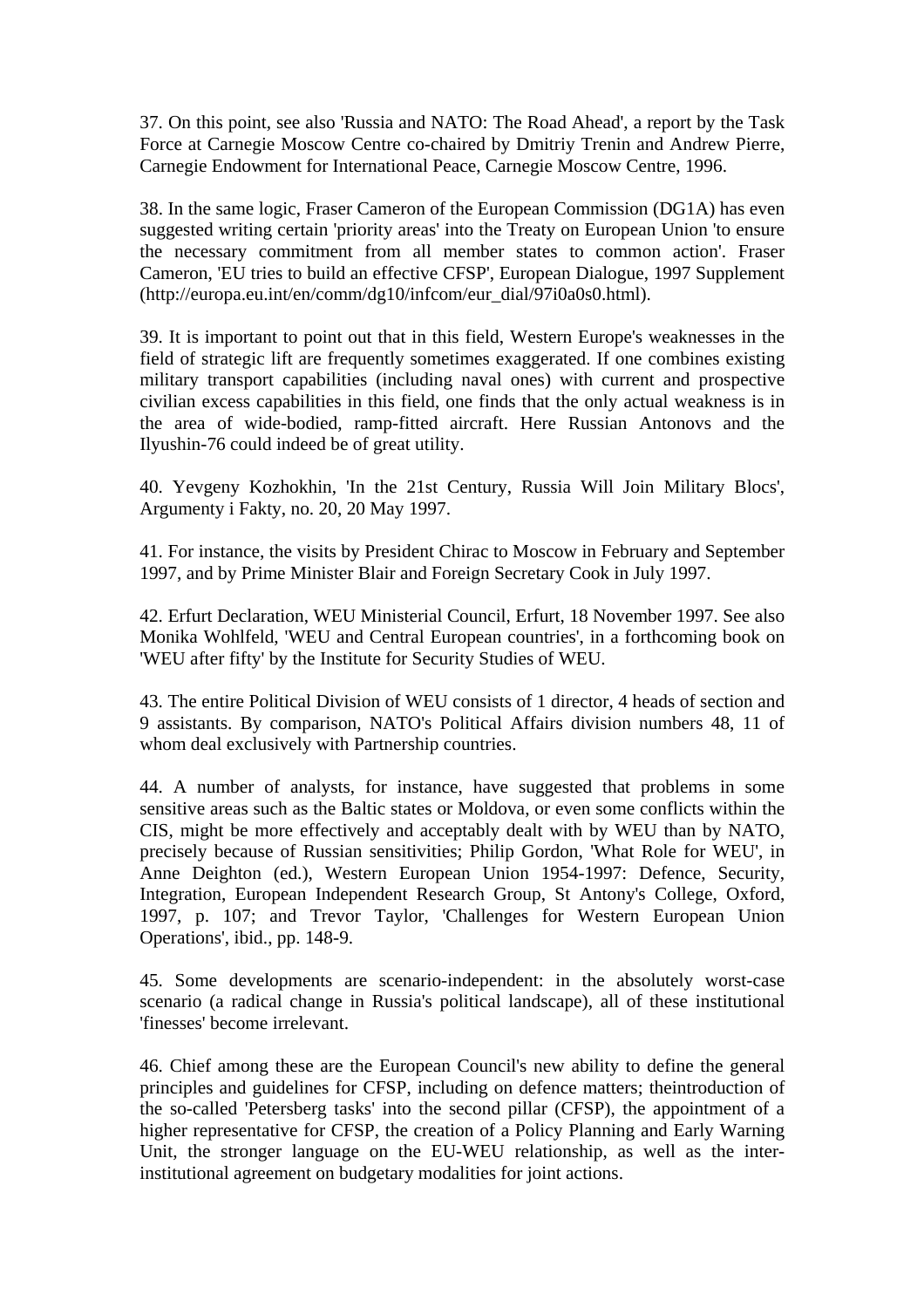47. This has already become visible in a number of concrete developments, such as the agreement on synchronization of EU and WEU presidencies.

48. See Stephan De Spiegeleire, 'Gulliver's Fäden: Rußland's Regionen und die Außenwelt', Hessische Stiftung für Friedens- und Konfliktforschung, forthcoming.

49. For a more theoretical discussion on some of the advantages of tripolar systems, see Harrison Wagner, 'The Theory of Games and the Balance of Power', World Politics, vol. 38, July 1968, pp. 546-76.

50. Article XII of the modified Brussels Treaty merely stipulates that after the expiry of a period of fifty years, each of the parties has a right to withdraw its membership, provided it has previously given one year's notice. Depending on whether one takes the date of the original (1948) or the modified Brussels Treaty (1954), this would mean that countries could terminate their membership in 1998 or 2004.

51. During his visit to Brussels on 17-18 July 1997, Prime Minister Chernomyrdin said that 'In the foreseeable future, Russia cannot remain a non-member of the European Union', Yuliya Petrovskaya and Dmitriy Gornostaev, 'Rossiya mogla by vlit'sya v Evropu gorazdo bystree [Russia could end up in the EU much sooner]', Nezavisimaya gazeta, 26 July 1997, p. 1. On 22 July, the official spokesman of the Russian Ministry of Foreign Affairs G. Tarasov confirmed that 'in principle, we are not opposed to the prospect of Russia joining this organization at some stage. The priority right now is the entry into force of the PCA.' Russian Ministry of Foreign Affairs, Briefing no. 48, 22 July 1997.

52. It has to be pointed out, however, that the restrictions that were discussed about full Russian membership of WEU (and particularly the Article V issue) apply probably a fortiori - to Russian full membership of NATO.

53. Bulgaria, the Czech Republic, Estonia, Hungary, Latvia, Lithuania, Poland, Romania, Slovakia.

54. In the case of the series of CRISEX exercises, this has already been the case.

55. Created in accordance with the decisions taken at the Petersberg WEU Council (19 June 1992), and suspended as a result of the decisions of the Luxembourg WEU Council (9 May 1994) about the offer to the nine CEE countries to become Associate Partners of WEU.

56. In this particular context, however, a subregional framework might be more appropriate.

57. The Forum of Consultation started working in the format of meetings at ministerial level starting with (and on the basis of the decision of) the enlarged WEU Council (including full Members, Associate Members and Observers) in Rome on 20 May 1993.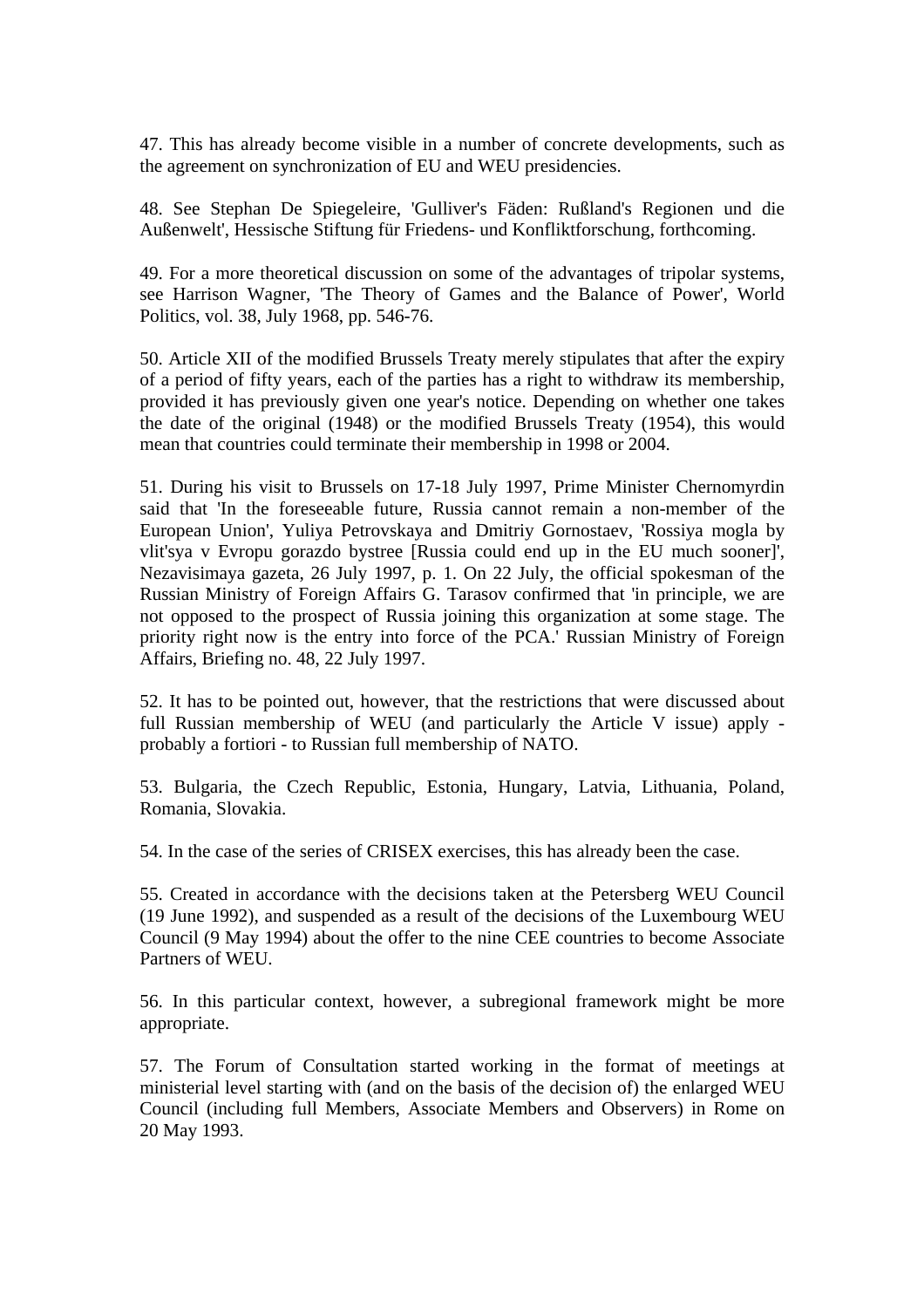58. The Assembly of the Western European Union, Document 1440, WEU's relations with Russia, Report submitted on behalf of the Political Committee by Mr Baumel, 10 November 1994, p. 4.

59. The Assembly of the Western European Union, Document 1509, Proceedings, Extraordinary session, February 1996, Minutes, Official Report of Debates, p. 105.

60. The Associate Partners of WEU, while not opposed to active engagement with Russia and the other states of the CIS, are determined, for very obvious historical and political reasons, to separate their own destiny from theirs. The concern about drawing new dividing lines on the map of Europe is for the most part a Western concern, which they do not share. See Ian Gambles (ed.), 'A lasting peace in central Europe?', Chaillot Paper 20 (Paris: Institute for Security Studies of WEU, 1995), p. 93.

61. In the preamble, Member States expressed their resolve 'to implement a common foreign and security policy including the progressive framing of a common defence policy, which might lead to a common defence in accordance with the provisions of Article 17, thereby reinforcing the European identity and its independence in order to promote peace, security and progress in Europe and in the world'. This Article 17 (formerly Art. J.4) stipulates that 'The common foreign and security policy shall include all questions relating to the security of the Union [emphasis added] . . . The Western European Union (WEU) is an integral part of the development of the Union providing the Union . . . It supports the Union in framing the defence aspects of the common foreign and security policy as set out in this Article. The Union shall accordingly foster closer institutional relations with the WEU with a view to the possibility of the integration of the WEU into the Union, should the European Council so decide.'

62. Such an arrangement would be analogous to that currently being discussed in the context of the creation of EU's Policy Planning and Early Warning Unit, which will also have a WEU representative.

63. What is frequently ignored in the current debate on European integration is that in most fields of political life, in cooperation there is a point of diminishing returns. The point here is that there are a number of very concrete costs of cooperation (what economists would call 'transaction costs', although they are clearly not of an exclusively economic nature), and that at a certain point these costs start to outweigh the benefits of cooperation. Many signs in the current debate on European security seem to indicate that we may have reached this point, as both in the European Union (with the concept of 'enhanced cooperation') and in WEU (with the 'framework nation' concept) institutional ways are being developed to allow for more flexible arrangements between subgroups of members within an overall institutional framework.

64. One Russian military observer has even intimated that historically these deficiencies were stimulated on purpose to guarantee American dominance within the Alliance. Alexander Goltz, 'Natovskaya evolyutsiya: illuzii i real'nosti,' Krasnaya zvezda, 6 November 1966.